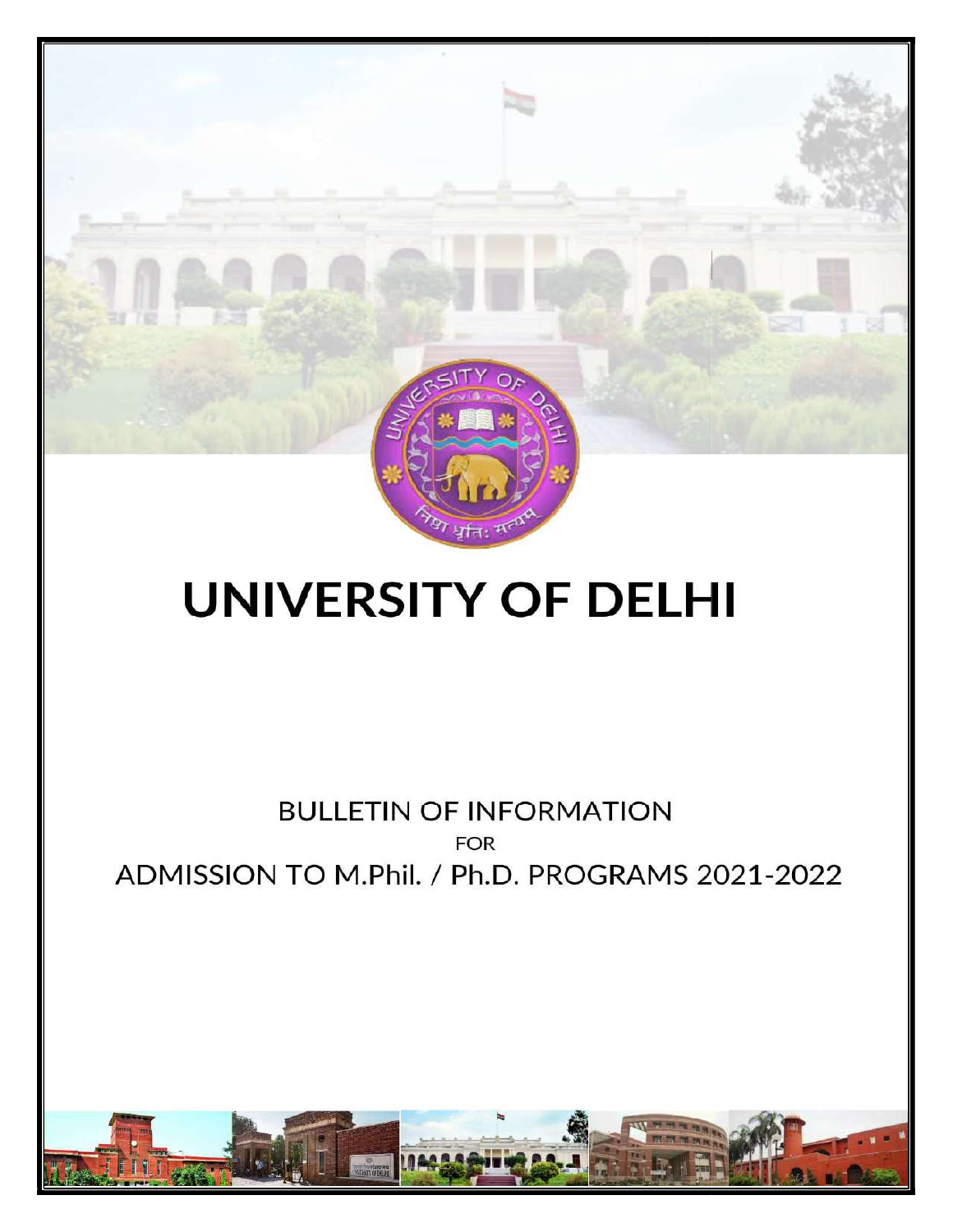

# Message from the Vice-Chancellor

As we enter the centenary year of the journey of the University of Delhi, I extend a warm welcome to all the aspirants who desire to be a part of I extend a warm welcome to all the aspirants who desire to be a part of this family and wish to join more than 500 programs of study and research. Established in 1922 with only three colleges and 750 students, the University of Delhi has carved a niche for itself, evolving as a global centre for academic excellence and cultural diversity through its over 86 Departments and Research Centres as well as 91 colleges. research. Established in 1922 with only three colleges and 750 students,<br>the University of Delhi has carved a niche for itself, evolving as a global<br>centre for academic excellence and cultural diversity through its over 86



distinguished faculty members have earned us laurels throughout .It is reflected in the fact that the University has sustained the highest global standards and best practices in higher education. As a consequence, it has distinguished faculty members have earned us laurels throughout .It is reflected in the fact that the University has sustained the highest global standards and best practices in higher education. As a consequence, it has b Centre for World University Ranking (CWUR 2021-22) and is at  $11<sup>th</sup>$  position in the National Institutional Ranking Framework (NIRF) 2020. It is also among the top 10 Indian public educational institutions/universities and the first among Indian public universities under QS BRICS University Rankings. Ranking Framework (NIRF) 2020. It is also among the top 10 Indian public educational institutions/universities and the first among Indian public universities under QS BRICS University Rankings. The h-index of the Universit universities and improved its ranking in QS World University Rankings 2020 by 13 places; being ranked at 474. Further, we have been ranked at 1st position among the top 25 Central Universities and at 8th rank 474. Further, we have been ranked at 1st position among the top 25 Central Universities and at 8th rank<br>among top 100 universities by Outlook-ICARE India University Rankings 2019. The University of Delhi has been ranked as 501-510 in the QS World University Rankings 2022. The University of Delhi has been ranked as 601-800 in the Times Higher Education (THE) World University Rankings 2021, 201 been ranked as 501-510 in the QS World University Rankings 2022. The University of Delh<br>as 601-800 in the Times Higher Education (THE) World University Rankings 2021, 201<br>University Ranking 2021, and 182<sup>nd</sup> in the Emergin resources of more than 7 lakh students and many of illustrious alumni along with thousands of<br>hed faculty members have carned as laurels throughout 4.1 is reflected in the fact that the University<br>for the definite function Grade by NAAC .The University has secured  $6^{\text{th}}$  position in the National Rank as per the inversity Ranking (CWUR 2021-22) and is at  $11^{\text{th}}$  position in the National Institutional rk (NIRF) 2020. It is also among th

Our constituent colleges have out-shown once again in the India Today All India Ranking Survey of Our constituent colleges have out-shown once again in the India Today All India Ranking Survey of<br>Colleges, 2021. The University of Delhi has been declared as the Institution of Eminence (IoE) by Ministry of Education (MoE) and National Assessment and Accreditation Council (NAAC) has accredited it as one of the Education (MoE) and National Assessment and Accreditation Council (NAAC) has accredited it as one of the<br>top universities in the country with a CGPA score of 3.28 with A+ grade.As IoE, the University is proud to host state-of-the-art research based institutions having inter-disciplinary/multidisciplinary approaches. confident that with your active involvement and support, such laurels will multiply in the years to come. th  $A$ + grade. As IoE, the University is proud to sciplinary/multidisciplinary approaches. We are

Known for its excellence in teaching research and its outreach activities, the University of Delhi d deeply cherishes the principles of equality, equity and justice for all. While committed to preserving the cultural heritage of the country along with making strides through innovative pedagogy in teaching learning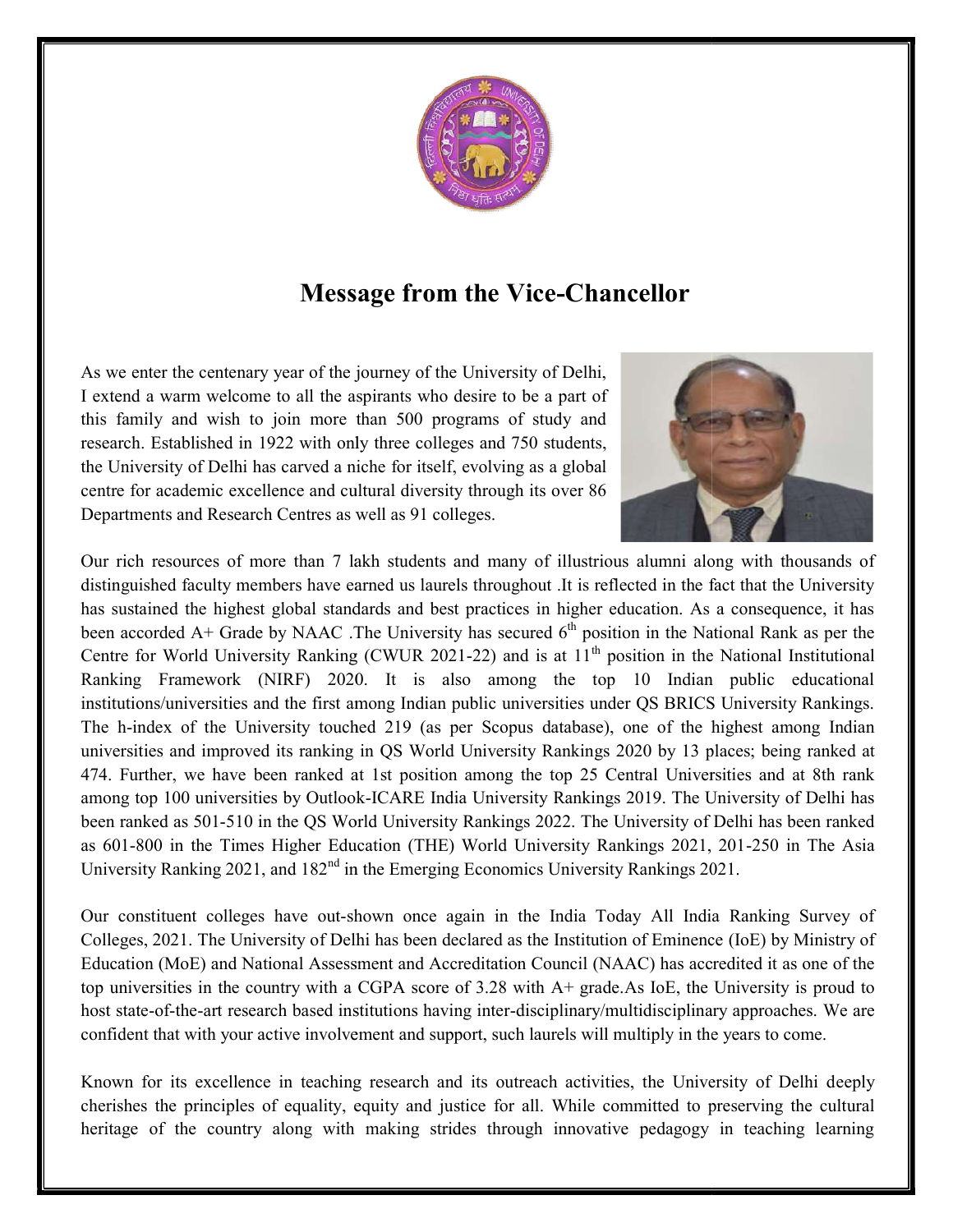processes—such as One D.U Portal. We lay special emphasis on the education of girls and women and of those belonging to the marginalized communities. While the University strives towards the highest benchmark of inclusivity wherever needed, specific programs, schemes and facilities are provided for such persons. Empowerment of all through all is our constant endeavor.

While the North and the South campuses of the University remain the defining premises over the years it has now expanded throughout the city. We are also in the process of developing East Campus at SurajmalVihar and a West Campus at Roshanpura near Najafgarh.

Carrying forward the spirit of expansion and excellence many of India's best-known litterateurs, intellectuals, scientists, economists, legal luminaries, civil servants, defense personnel, politicians, sports persons, film personalities, journalists, and business leaders have been students or faculty members of this institution.

Our outreach programs, particularly our active participation in the "plastic-free-village" campaign in the five adopted villages, are indicative of our commitment to social empowerment and community engagement. Always ready to face new challenges, the University has done its utmost towards the smooth running of educational programs and community support during Covid-19 pandemic by using innovative methods, such as, making our entire admission process contactless and online.

As stated in the New Education Policy, 2020, India's dream to be a global superpower in the coming decades depends primarily on enhancing the skills of its human resources to meet global demands, increase innovations and start- ups to fuel the economy. The University is fully committed to contribute its utmost to make this dream a reality.

With our visionary and guiding motto as "Nishtha Dhriti Satyam"; we pledge to forge ahead to be the global leader in higher education. Towards this lofty goal, we invite each one of you to join us.

Prof. P.C. Joshi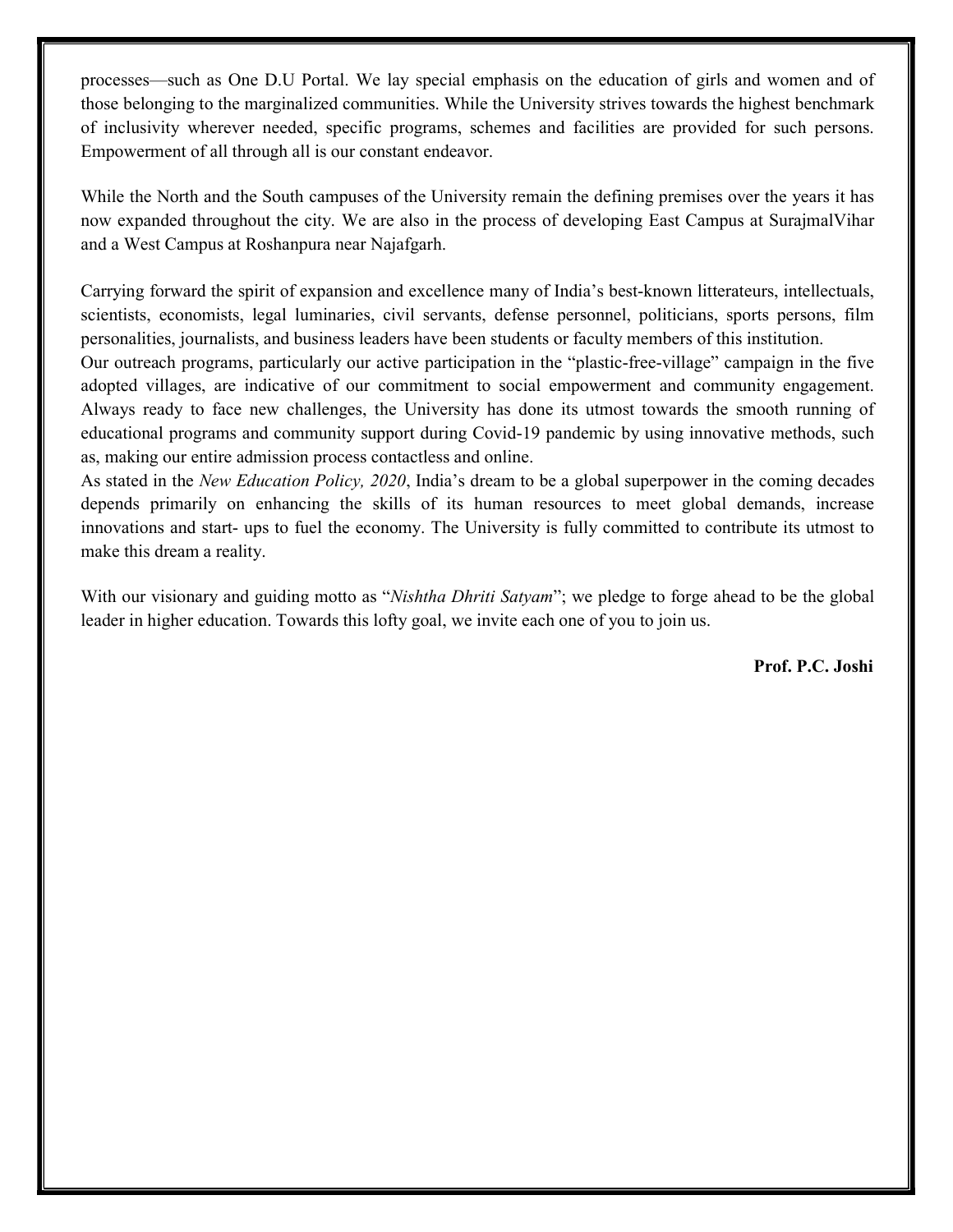#### IMPORTANT POINTS

- An eligible Candidate desirous of seeking admission to M.Phil./Ph.D. Program(s) of the University of Delhi for the academic session 2021-22 must read the contents of this Bulletin of Information carefully. Before filling the application form for online registration, the candidates are advised to also consult the Delhi University Act, 1922 and its Statutes. The Ordinances, Rules and Regulations of the University of Delhi available on the University website, www.du.ac.in would be binding on them.
- All the candidates seeking admission to the M.Phil./ Ph.D. Programs are required to register online.
- The admission of the candidates for M.Phil. /Ph.D. Program is governed by the *Ordinance VI and its* amendments of the University of Delhi.
- Changes made in any Program after the release of this Bulletin shall become effective from the date it is posted on M.Phil./Ph.D. Admission Portal http://www.du.ac.in.
- University reserves the right to revise, amend, update, or delete any part of this Bulletin without giving any prior notice. Any change so made shall be updated on the M.Phil./Ph.D. Admission Portal.
- In case of non-compliance of any of the requirements for admission including non- submission of relevant documents and / or non-payment of Fee within the prescribed date and time, will automatically lead to cancellation of admission without any prior notice in this regard.
- If at any stage, original documents relating to the admission of a candidate are found to be fake/ nongenuine or fabricated or in any other manner defective, the said candidate will not be admitted; and if already admitted, admission will be cancelled without any prior notice in this regard. If the same is found after the completion of Program, his / her degree will be cancelled and appropriate legal action will be taken against him / her.
- Candidates are responsible for regularly checking the portal for any updates. Grievances resulting from lack of reading / consulting this Bulletin and Information published/uploaded on the DU website time to time will not be entertained.

#### DISCLAIMER

- Information on the PG Admission Portal and PG Bulletin of Information is a compendium of inputs assembled and collated from various Faculties, Departments, Centres, Colleges, other DU institutions and related sources. Due care has been taken to reproduce the authentic official version of rules and regulations and other relevant information in this Bulletin and on Portal, as far as possible. However, it should, in no case, be construed as a warranty, express or implied, regarding completeness and accuracy of the information so far provided as a ready reference. The University of Delhi disclaims any liability towards any individual for any loss or damage caused to him/her arising out of any taken on the basis or the provided information. Any error, if found, on the Portal as well as in the Bulletin may be due to inadvertent omissions, clerical mistakes or any other reason. The University of Delhi reserves the right to modify, update or delete any part of the information without any prior notice.
- The University of Delhi disclaims any liability towards any individual for any loss or damage caused to him / her arising out of any action taken on the basis of the information in the Bulletin or on DU website. Any error, if found, in the Bulletin or on DU website may be due to inadvertent omissions, clerical mistakes or any other reason. The University reserves the right to modify, update or delete any part of the Bulletin without any prior notice.
- If for any reason, inadvertently a wrong list for admission is uploaded on DU website by the University/Department, the University reserves the right to withdraw the same and upload corrected one without incurring any liability for the wrong list uploaded on the website.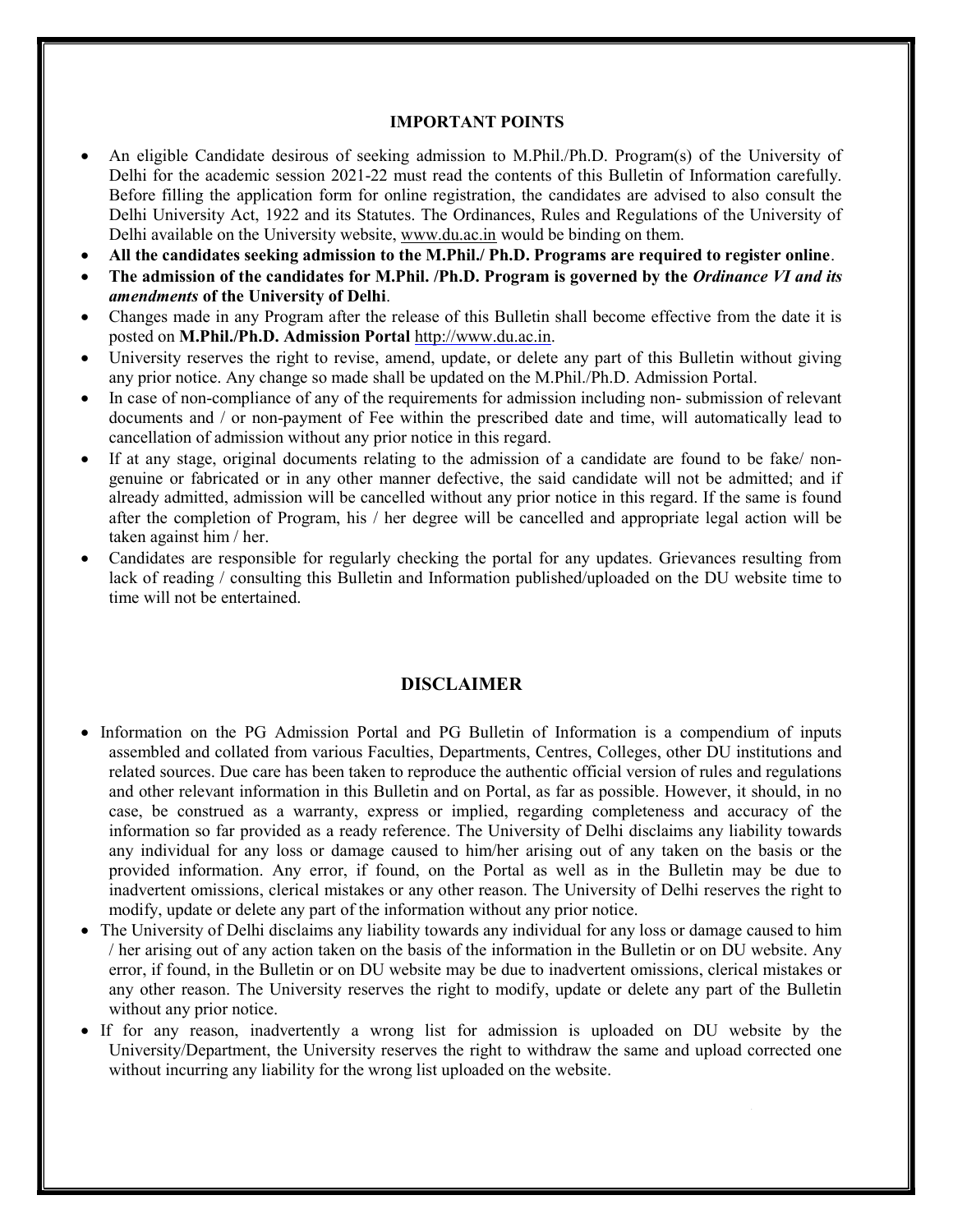## **TABLE OF CONTENTS**

| 4. |  |
|----|--|
| 5. |  |
|    |  |
| 7. |  |
| 8. |  |
|    |  |
|    |  |
|    |  |
|    |  |
|    |  |
|    |  |
|    |  |
|    |  |
|    |  |
|    |  |
|    |  |
|    |  |
|    |  |
|    |  |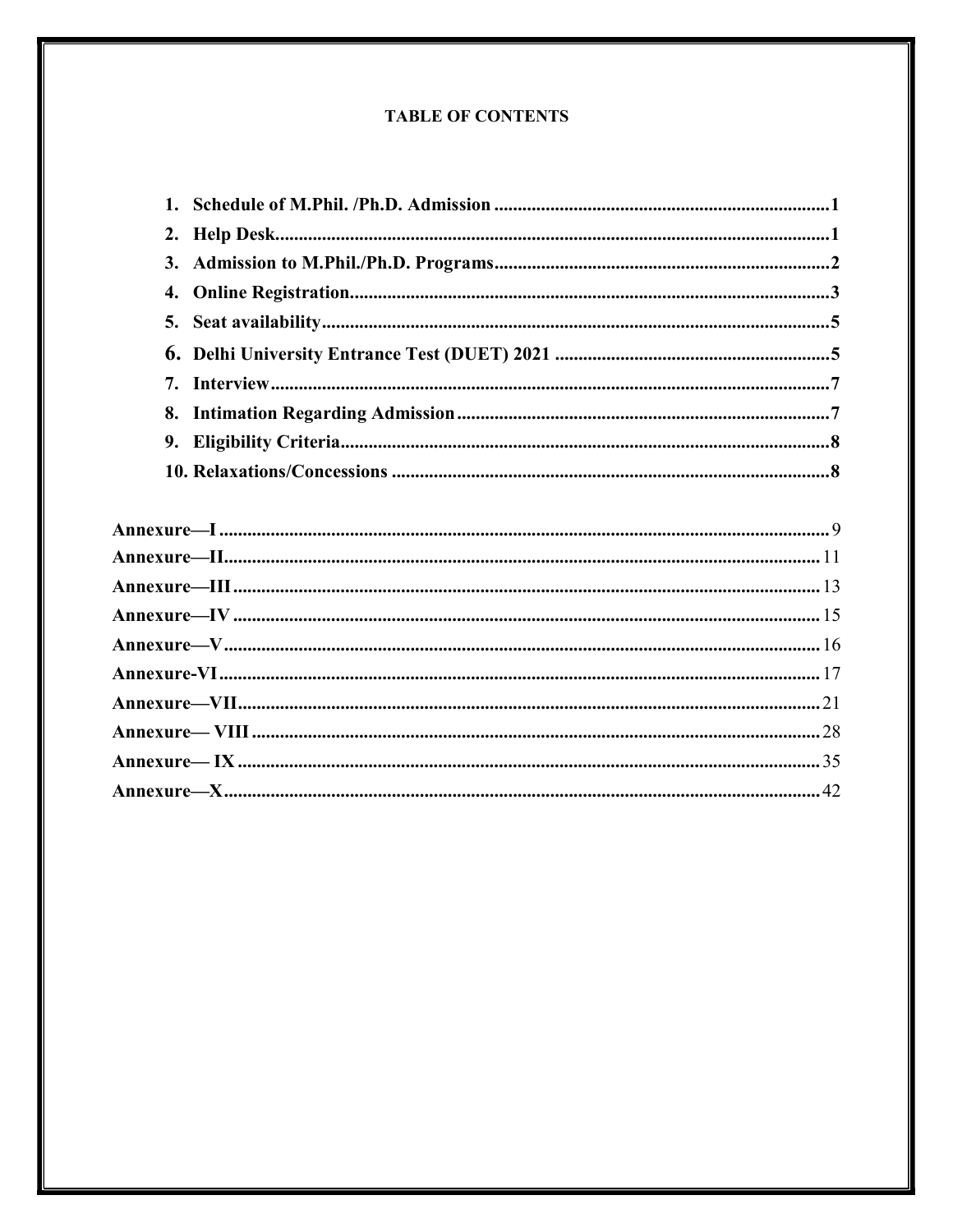## 1. SCHEDULE OF M.PHIL. / PH.D. ADMISSION

| <b>Task</b>                                                  | <b>Start Date</b>                                                                                                 | <b>End Date</b> |
|--------------------------------------------------------------|-------------------------------------------------------------------------------------------------------------------|-----------------|
| Registration and Payment of Application Fee                  | <b>July 26, 2021</b><br><b>August 21, 2021</b>                                                                    |                 |
| Delhi University Entrance Test (DUET 2021)                   |                                                                                                                   |                 |
| Declaration of Entrance Test Results / Grievance<br>Handling | <b>TO BE ANNOUNCED LATER</b><br>at www.du.ac.in<br>and<br>at the websites of the respective<br><b>Departments</b> |                 |
| Interviews/ Presentation of Synopsis                         |                                                                                                                   |                 |
| Meeting of Respective M.Phil. Committee / DRC                |                                                                                                                   |                 |
| Meeting of BRS                                               |                                                                                                                   |                 |
| Ph.D. Program Work Commencement                              |                                                                                                                   |                 |

## 2. Help Desks

For any general queries related to admissions, the Candidate may:

- 1. Post the query at ChatBot available on MPhil/PhD Admission Portal
- 2. Write an email at  $phd$ @admission.du.ac.in
- 3. Contact: Admission Branch, University of Delhi, Phone: +91-11-27667092
- 4. Contact NTA Help Lines for queries related to DUET 2021 Contact No.:  $011-40759000$  Email: $\frac{\text{duet}(\partial n \text{ta.ac.in})}{\text{duet}(\partial n \text{ta.ac.in})}$
- 5. Contact the Nodal Officer/Help-Desk officials of the respective Departments (Details available on respective Department's website

#### For PwBD Candidates Only

Equal Opportunity Cell, Tutorial Building, Faculty of Arts, Near Central Library, North Campus, University of Delhi, Delhi — 110007 Phone: +91-11-27662602

## FOREIGN STUDENTS

The University has a designated Foreign Students' Advisor Office to handle all enquiries regarding rules and responsibilities for admitting Foreign Candidates. The foreign national Candidates may approach: FOREIGN STUDENTS' REGISTRY OFFICE

Room No. 03, Conference Centre, Near Gate No. 4, North Campus, University of Delhi, Delhi110007 Phone No: +91-11-27666756 | E-mail: fsr@du.ac.in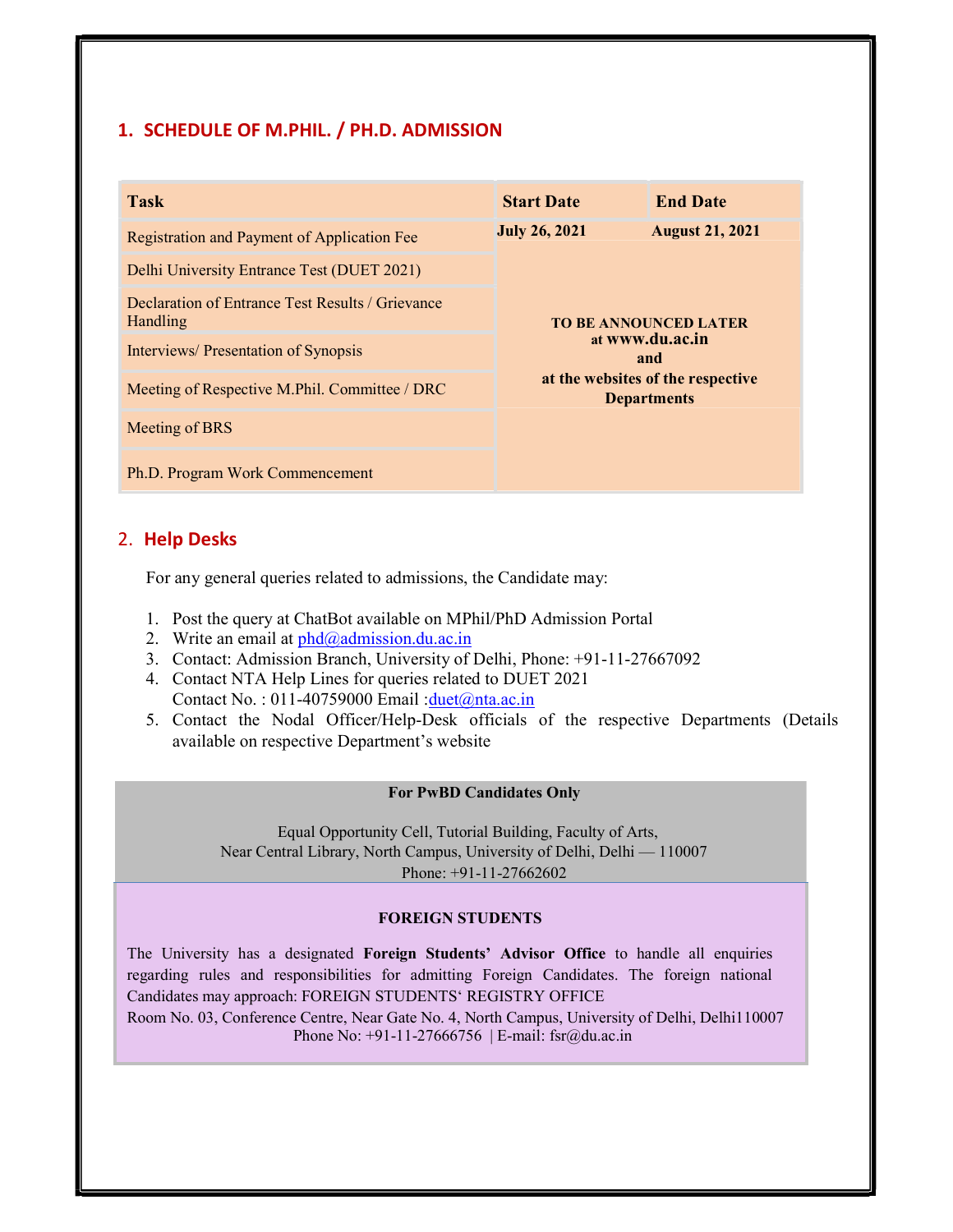## 3. ADMISION TO M.PHIL/PHD. PROGRAMS

- The admission of candidates for the M.Phil./Ph.D. Program is governed by the Ordinance VI dated 9 August 2017 and its subsequent amendments of the University of Delhi published on DU website (www.du.ac.in) time to time.
- Admission to M.Phil./Ph.D. Program is through DUET 2021, followed by an interview. Candidates seeking admission in M.Phil./ Ph.D. Program shall go through―Clause B "Procedure for Admission" of Ordinance VI and its amendments (point 2 and 3) to check if they are exempted from appearing in the Entrance Test. However, interview is mandatory for all Candidates. (Annexure-X)
- Admission of the candidates for M.Phil./Ph.D. Program is based on the suitability to specific specializations and also subject to fulfilling all other conditions laid down in the respective Ordinances of the University of Delhi.
- A list of M.Phil. and Ph.D. Programs offered by various Faculties and its Department is given in *Annexure-I*: M.Phil. offered under the following Faculties and its Departments, Ph.D. Offered under the following Faculties and its Departments.
- A Candidate shall provide details of the Research Proposal on the admission portal for seeking admission in M.Phil./Ph.D. Programs. Candidate must go through Annexure-IV: Requirement of Research Proposal for admission to M.Phil. Program Annexure-V: Requirement of Research Proposal for admission to Ph.D. Program Annexure-VI: Eligibility for admission to M.Phil. Program Annexure-VII: Eligibility for admission to Ph.D. Program Annexure VIII: Major Areas of Research offered by various Departments Do check if the Research Proposal is mandatory for the applied Program.
- Departments/Centres reserve the right not to fill up the vacant seats of the M.Phil./Ph.D. Programs in case of non-availability of suitable candidate. For the list of Allied subjects, the Candidates must visit the website of the respective Department regularly.
- The Departments shall get the certificates submitted for availing the benefit of reservation verified from the respective issuing authorities.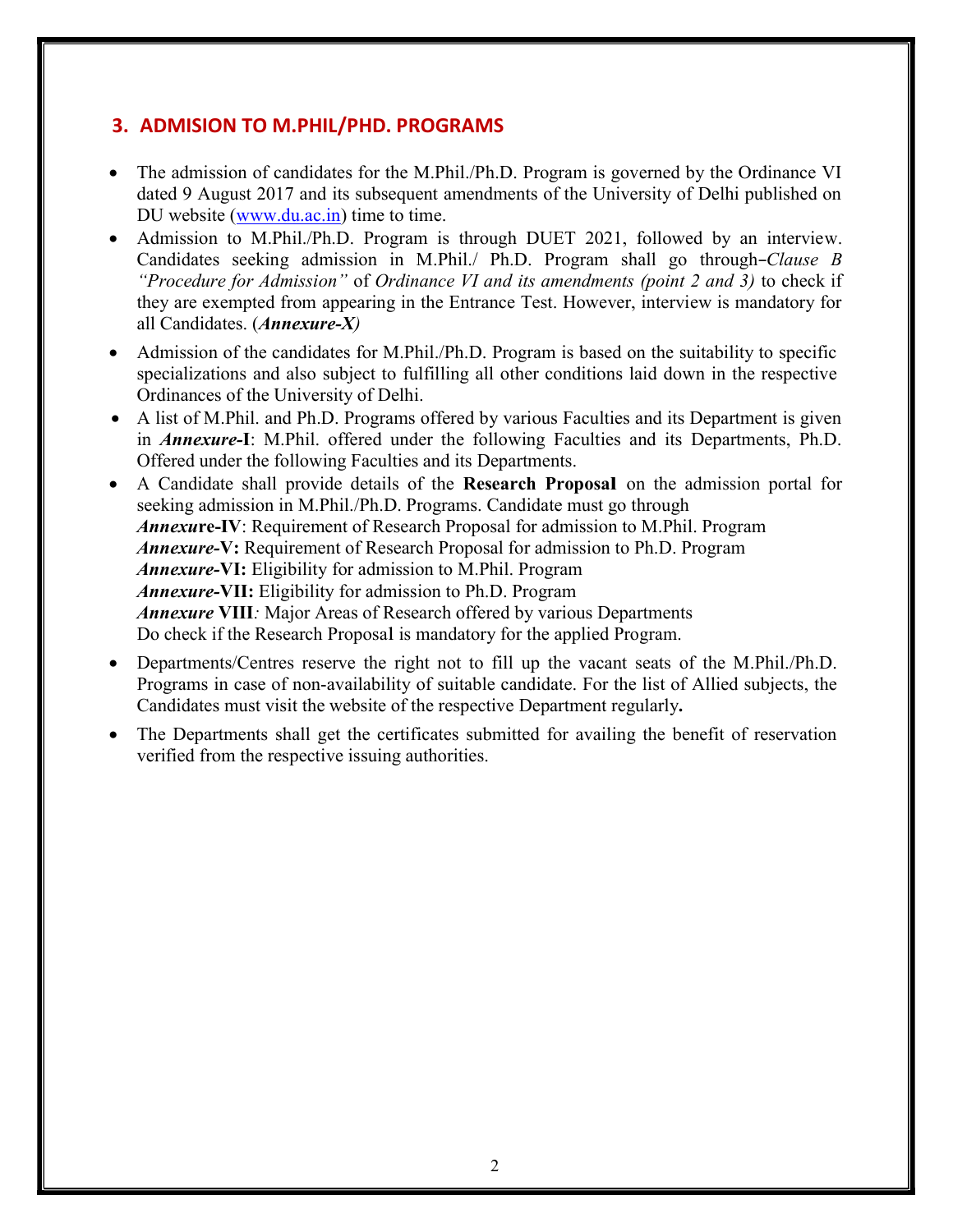## 4. ONLINE REGISTRATION

- A. All the candidates seeking admission to the M.Phil. / Ph.D. Programare required to register online. Click Help tab on the Portal to view the Step by Step Instructions to fill the Application Form.
- B. Any first time user need to register on the portal with a valid e-mail ID. The candidate can easily Register and generate login details by clicking on-New User Registration button. Candidates who do not have a valid e-mail ID must create an e-mail ID before proceeding.

In the 'Login details', every Candidate will furnish personal details (as given in Candidate's Original certificates), e-mail ID and mobile number (10 digit number without any prefix), which will be used for future correspondence, and will create a password (of maximum six characters).

Please ascertain that all the details given in the form are complete and correct, because the same will be used throughout the admission procedure and subsequent to admission.

- C. On successful submission of the required details, a confirmation link will be generated on the given e-mail ID and the Candidate would confirm his / her Registration by clicking the link.
- D. The Candidates need to keep both USERNAME (e-mail ID) and PASSWORD handy because it will be required to access the account on the portal as well as for all future correspondences throughout the admission process.
- E. The Candidates need to re-login to the portal using 'USERNAME', 'PASSWORD' or'MOBILE NUMBER' and 'OTP' and complete the Application Form. Candidates need to upload the following:
	- a. Own Passport size Photograph (maximum size: 50 KB; Formats: JPG / JPEG / PNG)
	- b. Own Scanned Signature (maximum size: 50 KB; Formats: JPG / JPEG /PNG)
	- c. Scanned copy of any one of the following documents that has a photograph on it: Aadhaar Card (with photograph) / Voter's Identity Card / PAN Card / Passport /Driving License/Ration Card (with photograph)
	- d. The uploaded files can be checked and, if required, can be replaced before submission
- F. Once all the above-mentioned files are duly uploaded, the Candidate can proceedwith ―Submit My Profile.
- G. The Candidate can save his/ her inputs by clicking ―Save Application and check the details filled in the form.
- H. After furnishing all the required details and documents, the Candidate can proceed with any one of the three options available at the bottom of the page: **'EDIT'**, **'PAY FEE'** & 'MYHOME'.
- I. The Registration Fee can be paid through any one of the available online payment options: Net Banking, Debit Card, Credit Card, and UPI.
- J. The application will be considered complete only after the realization of online payment.
- K. Candidate shall now choose Ph.D. or M.Phil. or Both for which he/she seeks to apply.
- L. Once the option of Ph.D. or M.Phil. is filled, the Candidate can proceed with the online registration by clicking–Apply. Now, the Candidate shall provide Educational details.
- M. Candidate seeking admission to Ph.D. Programs with approved scholarship/fellowship, shall provide the details of the financial support to pursue the Program. For details,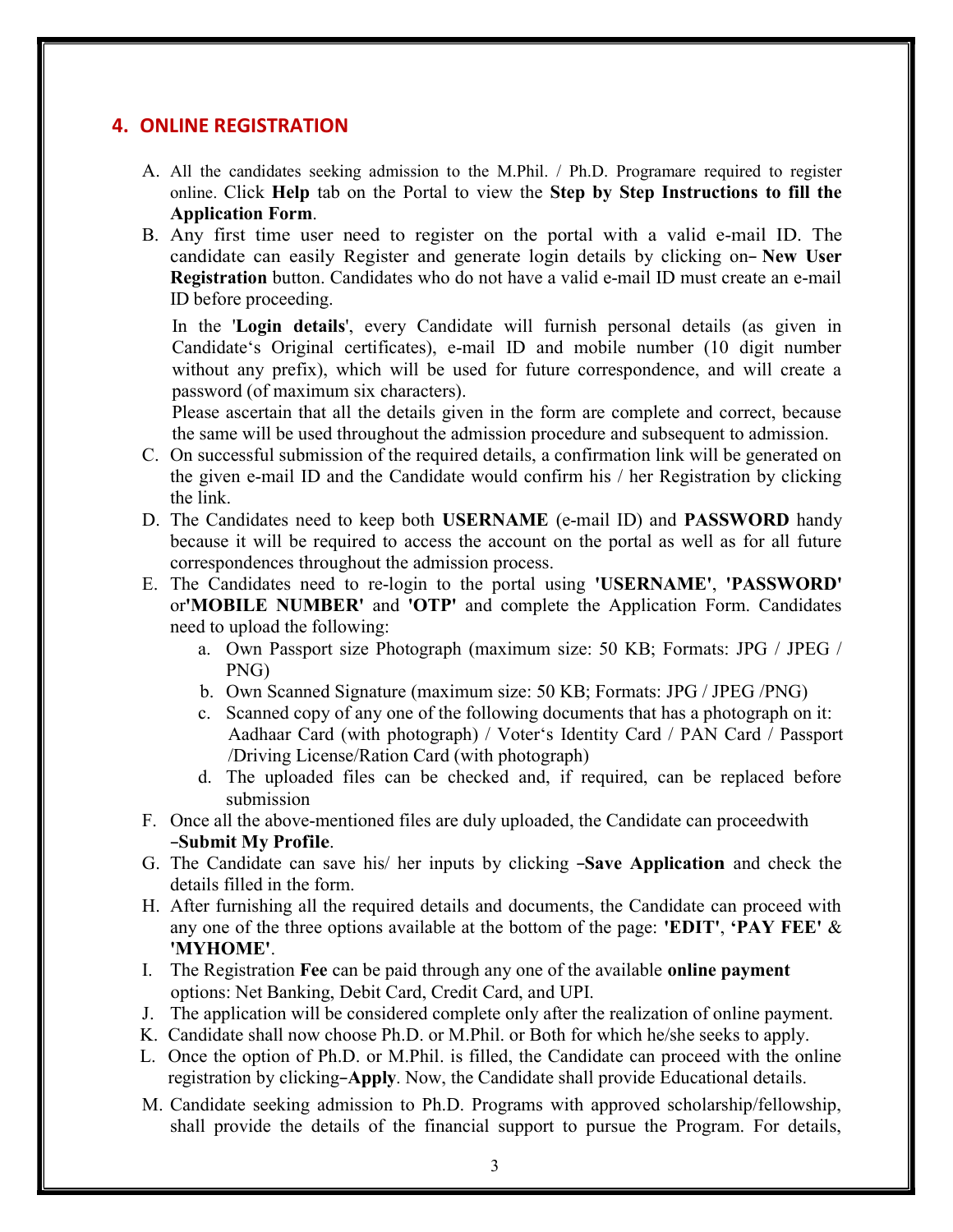Candidates shall go through *Clause C* "Eligibility Criteria" of the Ordinance VI and its amendments (point 4, 5 and 6) [see Annexure-X].

N. Candidates shall go through–Clause B "Procedure for Admission "of the Ordinance VI" and its amendments (point 2 and 3) [see *Annexure-X*) to check if they are exempted from appearing in the Entrance Test.

As mentioned above, to check if the Research Proposal is mandatory for the applied Program or not Candidate must go through:

Annexure-IV: Requirement of Research Proposal for admission to M.Phil. Program Annexure-V: Requirement of Research Proposal for admission to Ph.D. Program Respective Department's website

- O. In case the Research Proposal is mandatory for the applied M. Phil./Ph.D. Program, an Candidate needs to provide the following details:
	- i. Your proposed theme and scope of research for M. Phil./Ph.D.
	- ii. What are the major writings in the field in which you would like to pursue your M. Phil./Ph.D. If you have made any original contributions in the field of proposed research then mention it.
	- iii. Primary sources/field work, methodology, hypothesis /research, questions and issues in the proposed field of interest (approx. 2500words).
	- iv. Past Research Experience, Publications (if any)
	- v. Additional Information
- P. It may be noted that a Candidate cannot proceed further leaving the above mentioned entries blank. Thus, even if Research Proposal is not mandatory for the applied M.Phil./Ph.D. Program, a Candidate may write -Not Applicable in these entries to proceed further.
- Q. Candidate shall also provide the Last/Current employment details, if any.
- R. A Candidate has a choice to appear in the written examination in one of the cities listed in the drop down list
- S. Candidate shall click the Save Application and proceed to check the details filled in the form.
- T. There are three options available at the bottom of the page, which are: 'Click to Modify Application', 'Pay Fee' & 'My Home'. After providing complete information, Candidate shall proceed with the fee payment by clicking Pay Fee'.
- U. Application submission process shall be completed only after realization of the payment of the online registration fee.
- V. Candidates desirous of applying in M.Phil. and Ph.D. Programs of the Department, require to fill only single registration form. In case a candidate wishes to apply in more than one Program (in same or different Department) then the candidate shall fill separate registration form for each Program. It may be noted that same Login details shall be used for all the registration forms filled by the candidate. Candidate shall be required to pay separate registration fee for applying to each Program.

## W. Registration Fee

Registration fee (non-refundable) for the written examination is the following:

| <b>SC/ST/PwD</b>            | $Rs. 300/-$ |
|-----------------------------|-------------|
| Unreserved/EWS and OBC (NC) | $Rs. 750/-$ |

Note: Registration fee will not be refunded/adjusted/charged back in any circumstances.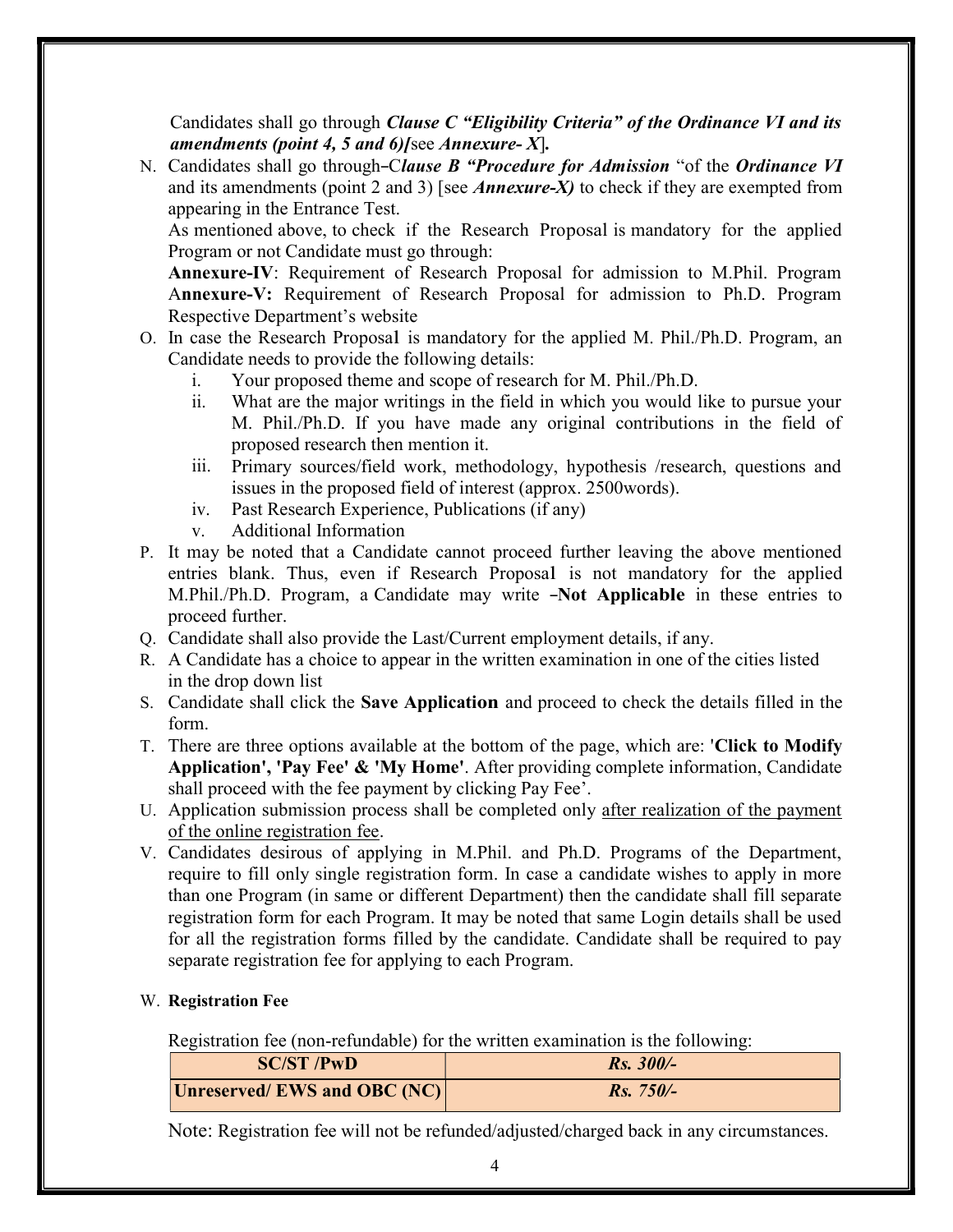## 5. SEAT AVAILABILITY

The seat distribution for M.Phil. and Ph.D. Programs in different Departments. Refer:

a)Annexure-II: Total number of available seats in the M.Phil. Programs in various **Departments** 

b)Annexure-III: Total number of available seats in the Ph.D. Programs in various Departments.

c) Website of the respective Department

DU portal Reservation to the prescribed extent shall apply in compliance with the rules notified by the University.

## 6. DELHI UNIVERSITY ENTRANCE TEST (DUET) 2021

There shall be a common entrance examination for both M.Phil. and Ph.D. Programs. If a candidate wishes to apply in both the Programs offered by a Department, she/he can do so by selecting the option of "Both MPhil and PhD" in the sameonline form.

The National Testing Agency (NTA) has been entrusted with the conduct of University of Delhi Entrance Examination 2021 for Admissions to Entrance based M.Phil/ Ph.D. Programs.

## 6.1 About National Testing Agency (NTA)

The Ministry of Education (MoE), Government of India (GOI) has established the National Testing Agency (NTA) as an independent, autonomous, and self-sustained premier testing organization under the Societies Registration Act (1860) for conducting efficient, transparent and international standards tests in order to assess the competency of candidates for admissions to premier higher education institutions.

The National Testing Agency (NTA) has been entrusted with the conduct of Delhi University Entrance Test (DUET 2021) from 2019 onwards.

| Mode of Examination | <b>CBT</b> (Computer Based Test)                           |
|---------------------|------------------------------------------------------------|
| Duration            | 2 Hours                                                    |
| Type of Questions   | <b>Multiple Choice Question</b>                            |
| Number of Questions | 50                                                         |
| Marks per question  | 4 (four) for each correct response                         |
| Scoring             | -1 negative marking for incorrect response                 |
| Medium of Paper*    | <b>English only (Language Programs may have exception)</b> |

## 6.2 Scheme of Examination

(\*-may vary in certain subjects depending upon the nature of the subject)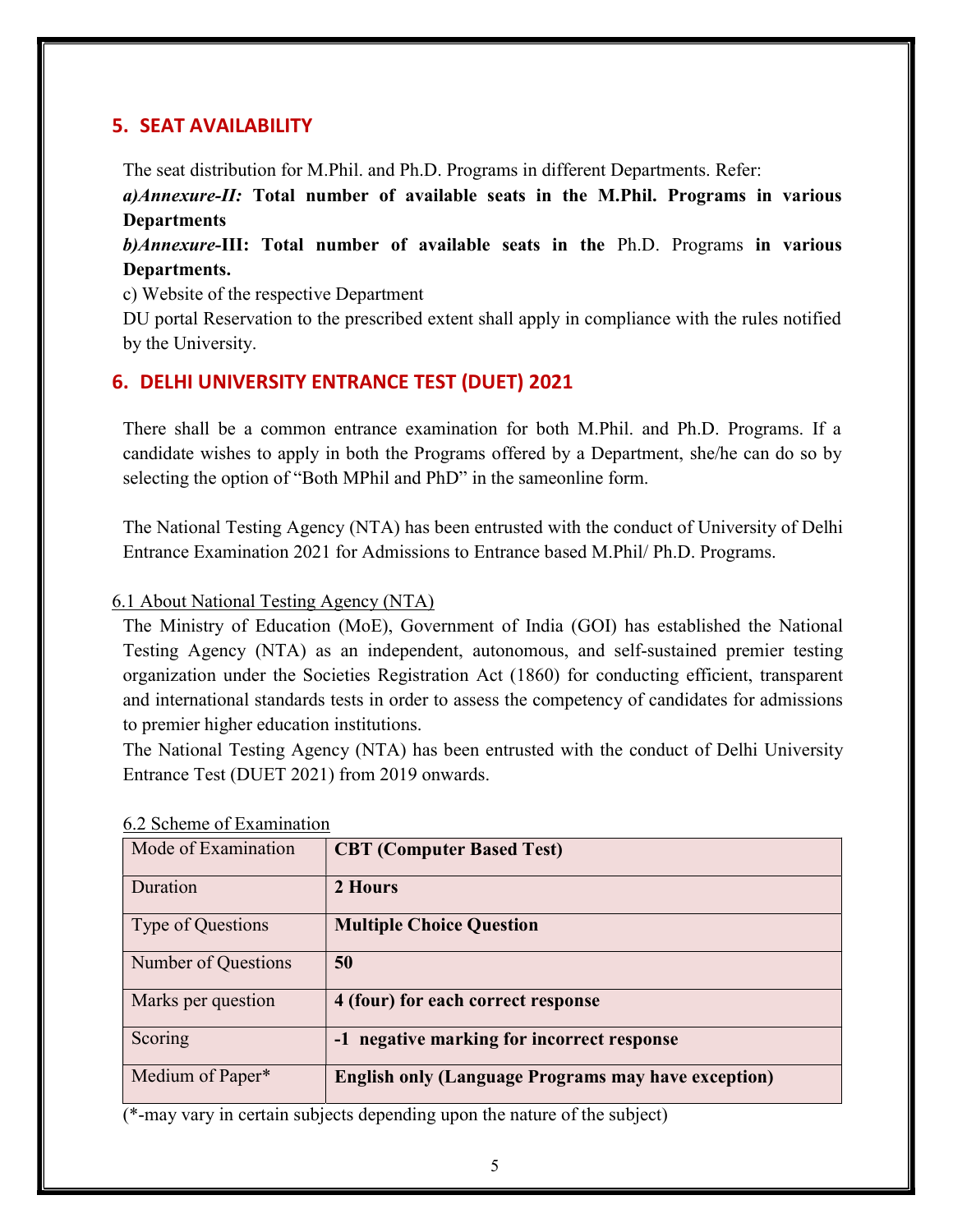## 6.3 Centres for the Entrance Test

Entrance Test shall be conducted at the Centres located in the following cities:

| S.No | City                  | S.No. | City               |
|------|-----------------------|-------|--------------------|
| 1.   | Ahmedabad/Gandhinagar | 15.   | Jammu              |
| 2.   | Amritsar              | 16.   | Kolkata            |
| 3.   | Bangalore             | 17.   | Lucknow            |
| 4.   | Bhopal                | 18.   | Mumbai/Navi Mumbai |
| 5.   | Bhubaneswar           | 19.   | Nagpur             |
| 6.   | Chandigarh/Mohali     | 20.   | Patna              |
| 7.   | Chennai               | 21.   | Raipur             |
| 8.   | Cuttack               | 22.   | Ranchi             |
| 9.   | Dehradun              | 23.   | Shillong           |
| 10.  | Delhi (NCR)*          | 24.   | Shimla             |
| 11.  | Guwahati              | 25.   | Srinagar $(J & K)$ |
| 12.  | Hyderabad             | 26.   | Thiruvananthapuram |
| 13.  | Imphal                | 27.   | Varanasi           |
| 14.  | Jaipur                |       |                    |

\*Delhi/NCR includes: Delhi, Gurugram, Faridabad, Noida, Greater Noida, Sahibabad, Ghaziabad

- The NTA can change/shift the examination city centre opted by the candidate to another nearby centre, if number of candidates are more/less at any examination city centre.
- If any Candidate has applied for more than one Program and Entrance Test schedule for the applied Programs coincides, the University shall not be responsible for it.
- If a Candidate applies for any Course/ Program in any other University/ College/ Institute/ Competitive exam etc. and the date/s coincide with DUET 2021, neither NTA nor DU will change the examination date/city/centre.
- Though the competent officials will try their best to identify those Candidates who are applying for admissions in multiple Programs to allocate same or nearby Test Centres in case of examinations for these Programs on the same day
- The Examination City Centre, once opted, shall not be changed. Please check the admit card carefully for your Name, Subject Group, Date of Birth, Gender, Examination Centre Name, City, and Category, etc. In case of any problem related to Admit card, please contact NTA helpline numbers between 10:00 am to 5:00 pm (Contact No. : 011-40759000) or Email:  $\frac{duet(\omega)nta.ac.in.}{duet(\omega)nta.ac.in.}$

For more details related to DUET 2021, refer Annexure IX.

## 6.4 Syllabus for the Test

The syllabus for the entrance examination of each M. Phil/Ph.D. Program is given on the respective Department's website.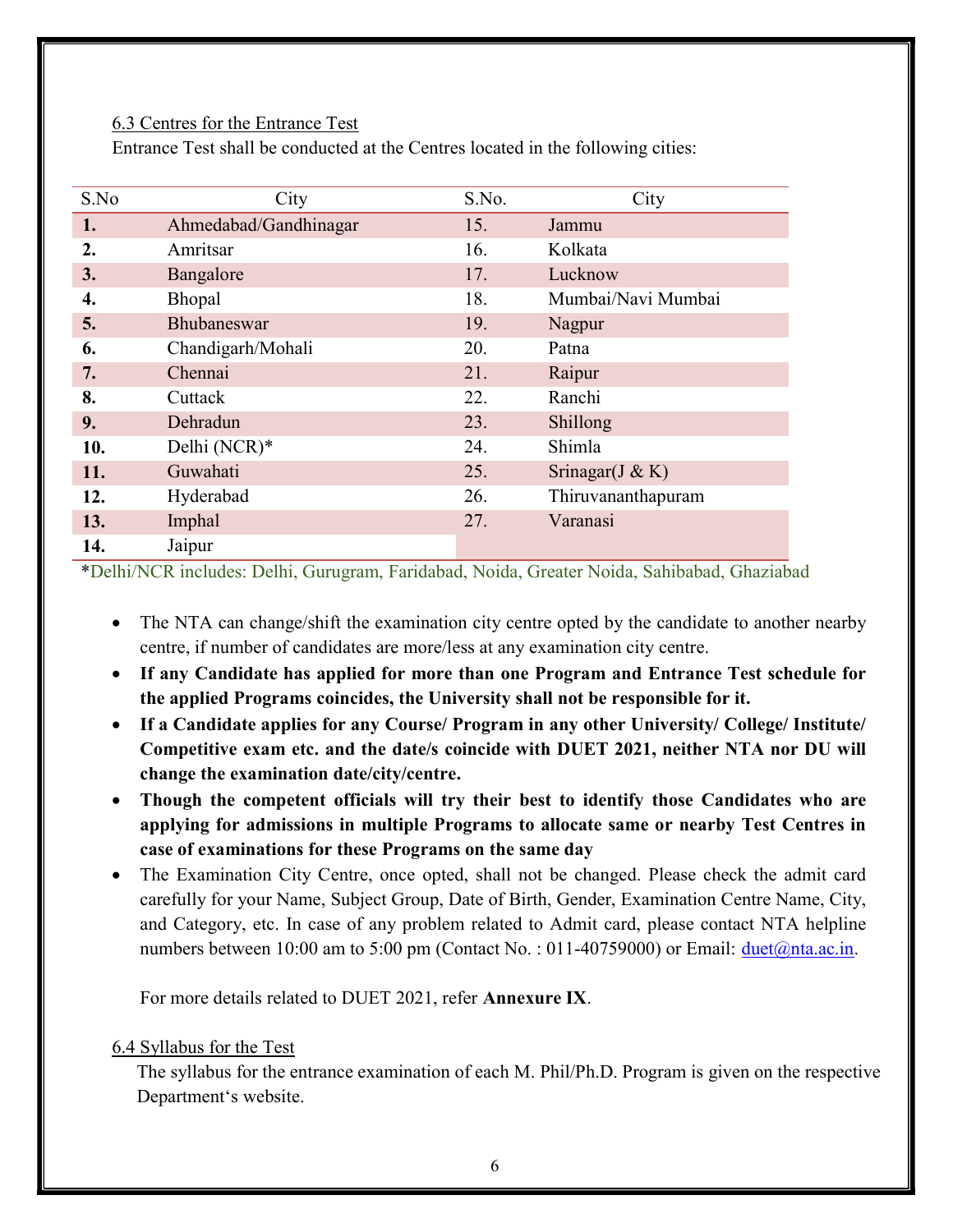Brief Advisory regarding COVID-19 Pandemic:

Candidates are advised to carry only the following with them into the Examination venue:

- a) Admit Card along with Self Declaration (Undertaking) downloaded from the NTA Website (a clear printout on A4 size paper) duly filled in.
- b) A simple transparent Ball Point Pen.
- c) Additional photograph, to be pasted on Attendance Sheet
- d) Personal hand sanitizer (50 ml).
- e) Personal transparent water bottle.
- f) ID Proof
- g) Sugar tablets/fruits (like banana/apple/orange) in case the candidate is diabetic.

## 7. INTERVIEW

Interview is mandatory for all candidates including those candidates who are exempted from Entrance Test.

- a) The admission to the Program is through an entrance test, which results in the short listing of the candidates for the interview. It may be noted that certain Departments may have mode of evaluation other than Interview. Candidate may refer to the Departmental website directly for the details.
- b) The list of shortlisted candidates and dates of the interview shall be notified on the M.Phil./Ph.D. admission portal as well as on the website of the Departments.
- c) For the Departments requiring ―Research Proposal, a Candidate shall bring a printed copy of the proposal at the time of the Interview, which the candidate filled during the online registration process. Candidate may go through *Annexure-IV* (for M.Phil.) and **Annexure-V** (for Ph.D.) to check if the-Research Proposal is mandatory for the applied Program. Please refer to the Department's website for specific details.

For details Candidates shall go through - Clause D "Entrance Test and the Interview" of the *Ordinance VI* and its amendments (point 7) [see *Annexure-X*:]

## 8. INTIMATION REGARDING ADMISSION

- a) Results of DUET 2021 will be notified on the website of NTA www.nta.ac.in and DU.
- b) Information regarding Interviews, Admissions, subsequent lists of selected candidates (if any), shall be notified on the M.Phil./Ph.D. Admission portal as well as on the websites of the Departments.
- c) The selected candidates are required to furnish the necessary documents at the time of admission. The selected candidate should contact the department immediately along with the necessary documents.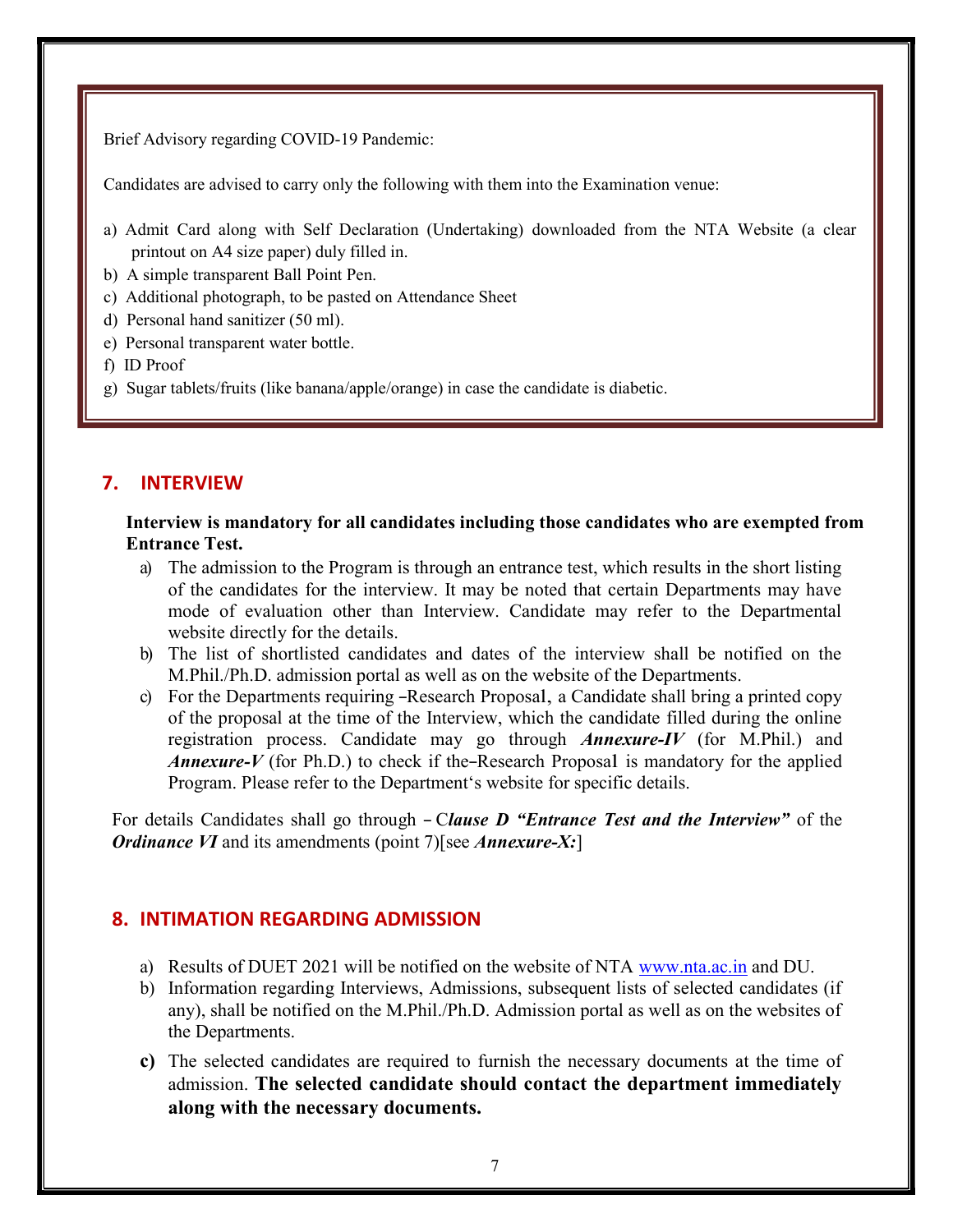## 9. ELIGIBILITY CRITERIA

#### a. Qualifying Examinations

The criteria for qualifying examination for each of the M.Phil and Ph.D. Program is given in: Annexure-VI: Eligibility conditions for admission to M.Phil. Program **Annexure-VII:** Eligibility conditions for admission to Ph.D. Program

## b. EquivalenceCriteria

The Departments/Centres of the University may ask the candidates concerned, wherever necessary, to get recognition/equivalence of their degrees/ diplomas/ certificates authenticated from the Association of Indian Universities/University Grants Commission/AICTE/Council of Boards of School Education in India (COBSE) on his/her own for the purpose of admission in the Department/Centre. Further, the cases of equivalence of degrees / certificates / diploma may then be put up before the University Authorities for further consideration and confirmation. However, the Certificates / Diplomas/ Degrees already recognized/equated by the University may not be referred for further verification.

## 10. RELAXATIONS/CONCESSIONS

- The candidates belonging to the categories under reservation shall be charged entrance examination fee at concessional rates.
- The candidates belonging to the categories under reservation shall have 5% relaxation in the minimum marks requirement in the eligibility criterion for admission to M.Phil./Ph.D. Programs.
- The merit list for the unreserved category seats will comprise all the candidates in the order of merit including candidates under reserved category, if they come in the unreserved merit. A candidate under reserved category, who figures in the unreserved merit list, is entitled to be considered for admission under the unreserved category. Admission to open category seats will be strictly in the order of merit without excluding candidates belonging to reserved category.
- Reservation to the prescribed extent shall apply in compliance with the rules notified by the University of Delhi.
- Supernumerary seats shall be available as per the University rules.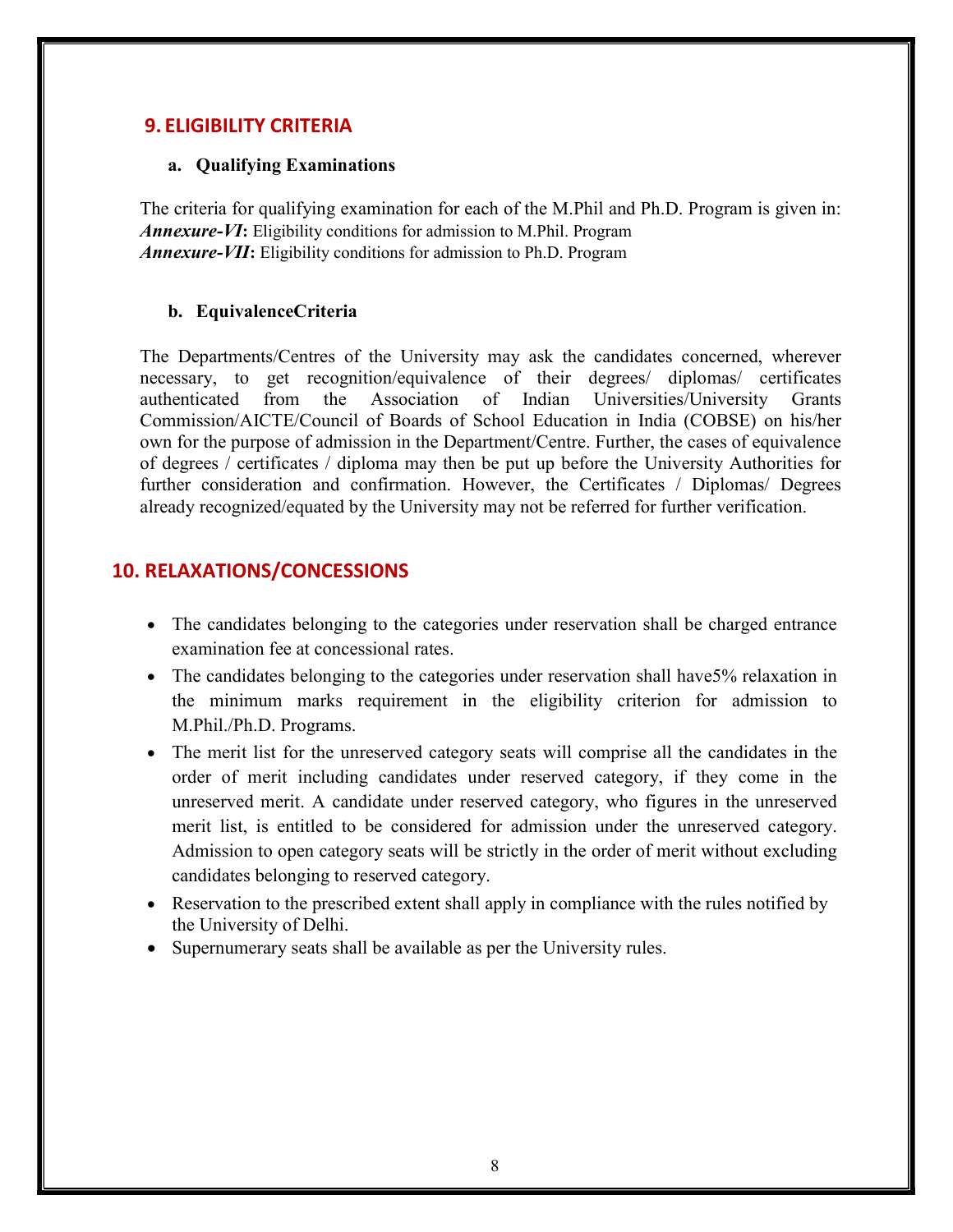## Annexure — I

|                | M.Phil. offered* under the following Faculties and its Departments |                                                                                                                                                                                                                                             |         |                                                                                                                                                                                                                                                                                                   |
|----------------|--------------------------------------------------------------------|---------------------------------------------------------------------------------------------------------------------------------------------------------------------------------------------------------------------------------------------|---------|---------------------------------------------------------------------------------------------------------------------------------------------------------------------------------------------------------------------------------------------------------------------------------------------------|
| <b>S.N.</b>    | Name of the<br><b>Faculty</b>                                      | <b>Department</b>                                                                                                                                                                                                                           | M.Phil. |                                                                                                                                                                                                                                                                                                   |
| $\mathbf{1}$   | Arts                                                               | Arabic, Buddhist Studies,<br>English, Germanic &<br>Romance Studies, Hindi,<br>Library & Information<br>Science, Linguistics,<br><b>Modern Indian Languages</b><br>and Literary Studies,<br>Persian, Philosophy,<br>Punjabi, Sanskrit, Urdu | M.Phil. | Arabic, Buddhist Studies,<br>English, French Studies,<br>German Studies, Hispanic<br>Studies, Italian Studies,<br>Hindi, Library &<br><b>Information Science,</b><br>Linguistics, Comparative<br>Indian Literature, Persian,<br>Philosophy, Punjabi,<br>Sanskrit, Urdu, Russian<br><b>Studies</b> |
| $\overline{2}$ | Commerce &<br><b>Business</b><br><b>Studies</b>                    | Commerce                                                                                                                                                                                                                                    | M.Phil. | Commerce                                                                                                                                                                                                                                                                                          |
| $\overline{3}$ | Education                                                          | Education                                                                                                                                                                                                                                   | M.Phil. | Education                                                                                                                                                                                                                                                                                         |
| $\overline{4}$ | Music & Fine<br>Arts                                               | Music                                                                                                                                                                                                                                       | M.Phil. | Music                                                                                                                                                                                                                                                                                             |
| 5              | Mathematical<br>Sciences                                           | Mathematics, Statistics,<br><b>Operational Research</b>                                                                                                                                                                                     | M.Phil. | Mathematics, Statistics,<br><b>Operational Research</b>                                                                                                                                                                                                                                           |
| 6              | <b>Social Sciences</b>                                             | <b>Adult Continuing Education</b><br>and Extension, Political<br>Science, History,<br>Economics, Sociology,<br>Geography, Social Work,<br><b>African Studies</b>                                                                            | M.Phil. | <b>Adult Continuing Education</b><br>and Extension, Political<br>Science, History, Economics,<br>Sociology, Geography,<br>Social Work, African<br>Studies.                                                                                                                                        |
| $\overline{7}$ | Interdisciplinar<br>y & Applied<br><b>Sciences</b>                 | <b>Biophysics</b>                                                                                                                                                                                                                           | M.Phil. | <b>Biophysics, Genetics</b>                                                                                                                                                                                                                                                                       |
| 8              | Science                                                            | Anthropology, Botany,<br>Geology, Zoology                                                                                                                                                                                                   | M.Phil. | Anthropology, Botany,<br>Geology, Zoology                                                                                                                                                                                                                                                         |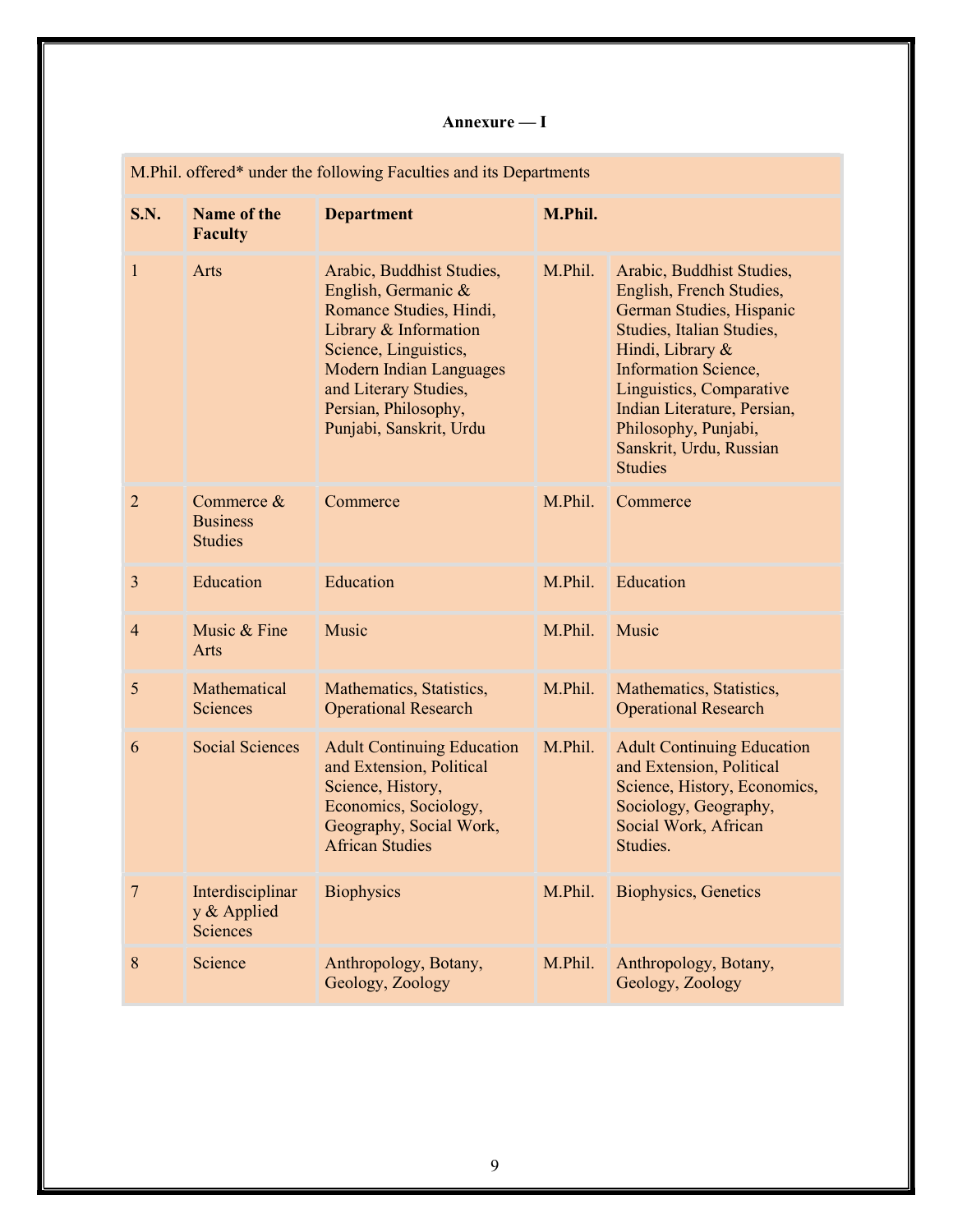| S.N.           | <b>Name of the Faculty</b>                       | <b>Name of the Departments</b>                                                                                                                                                                                                      |
|----------------|--------------------------------------------------|-------------------------------------------------------------------------------------------------------------------------------------------------------------------------------------------------------------------------------------|
| 1              | Arts                                             | Arabic, Buddhist Studies, English, Germanic &<br>Romance Studies, Hindi, Library & Information<br>Science, Linguistics, Modern Indian Languages &<br>Literary Studies, Persian, Philosophy, Psychology,<br>Punjabi, Sanskrit, Urdu. |
| $\overline{2}$ | <b>Applied Social Sciences and</b><br>Humanities | Department of Finance and Business Economics                                                                                                                                                                                        |
| 3              | Commerce & Business Studies                      | Commerce                                                                                                                                                                                                                            |
| $\overline{4}$ | Education                                        | Education                                                                                                                                                                                                                           |
| 5              | Interdisciplinary & Applied<br><b>Sciences</b>   | Biophysics, Genetics, Bio-Chemistry, Plant Molecular<br>Biology, Electronic- Science, Microbiology, Physical<br>Education and Sports Sciences, Institute of Informatics<br>and communication                                        |
| 6              | Law                                              | Law                                                                                                                                                                                                                                 |
| 7              | Music & Fine Arts                                | Music                                                                                                                                                                                                                               |
| 8              | <b>Mathematical Sciences</b>                     | Mathematics, Operational Research, Statistics, Computer<br>Science                                                                                                                                                                  |
| 9              | <b>Social Sciences</b>                           | Adult, Continuing Education and Extension, Political<br>Science, History, Economics, Sociology, Geography,<br>Social Work, East Asian Studies, African Studies                                                                      |
| 10             | Science                                          | Anthropology, Botany, Physics & Astrophysics, Chemistry,<br>Geology, Zoology, Environmental Studies, Dr. B.R.<br>Ambedkar Center for Biomedical Research (ACBR), Home<br>Science                                                    |

Ph.D. Offered\* under the following Faculties and its Departments

\* Except for the Programs under Faculty of Management Studies, Medical Sciences, Homeopathic, Ayurvedic & Unani Medicine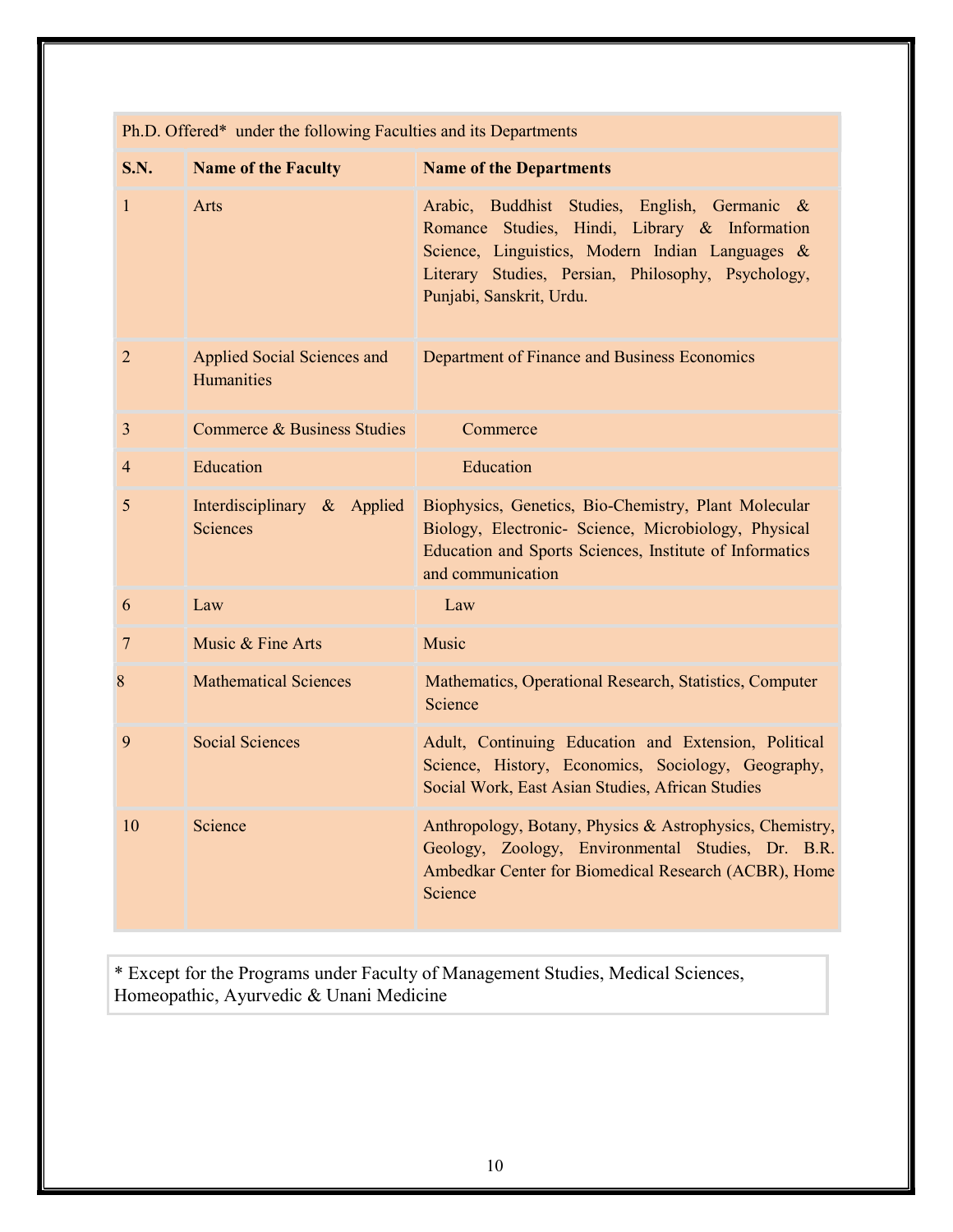## Annexure — II

|                | Total number of available seats in the M.Phil. Program in various Departments |                                                        |                                                  |  |
|----------------|-------------------------------------------------------------------------------|--------------------------------------------------------|--------------------------------------------------|--|
| SI.            | <b>Name of</b><br>the<br><b>Faculties</b>                                     | Name of the<br><b>Departments / Program</b>            | <b>Total</b>                                     |  |
| $\mathbf{1}$   | Arts                                                                          | Arabic                                                 | 10                                               |  |
|                |                                                                               | <b>Buddhist Studies</b>                                | 13                                               |  |
|                |                                                                               | English                                                | <b>Check website of the</b><br><b>Department</b> |  |
|                |                                                                               | Germanic & Romance Studies                             | 10                                               |  |
|                |                                                                               | Hindi                                                  | 31                                               |  |
|                |                                                                               | Library & Information Science                          | <b>Check website of the</b><br><b>Department</b> |  |
|                |                                                                               | Linguistics                                            | <b>Check website of the</b><br><b>Department</b> |  |
|                |                                                                               | Modern Indian Languages and<br><b>Literary Studies</b> | 24                                               |  |
|                |                                                                               | Persian                                                | 13                                               |  |
|                |                                                                               | Philosophy                                             | <b>Check website of the</b><br><b>Department</b> |  |
|                |                                                                               | Psychology                                             | <b>Check website of the</b><br><b>Department</b> |  |
|                |                                                                               | Punjabi                                                | 23                                               |  |
|                |                                                                               | Sanskrit                                               | 26 (25+1 PwBD)                                   |  |
|                |                                                                               | Urdu                                                   | <b>Check website of the</b><br><b>Department</b> |  |
| $\overline{2}$ | Commerce<br>& Business<br><b>Studies</b>                                      | Commerce                                               | 29                                               |  |
| $\mathbf{3}$   | Education                                                                     | Education                                              | <b>Check website of the</b><br><b>Department</b> |  |
| $\overline{4}$ | Inter<br>Disciplinar<br>y &                                                   | Genetics                                               | <b>Check website of the</b><br><b>Department</b> |  |
|                |                                                                               | 11                                                     |                                                  |  |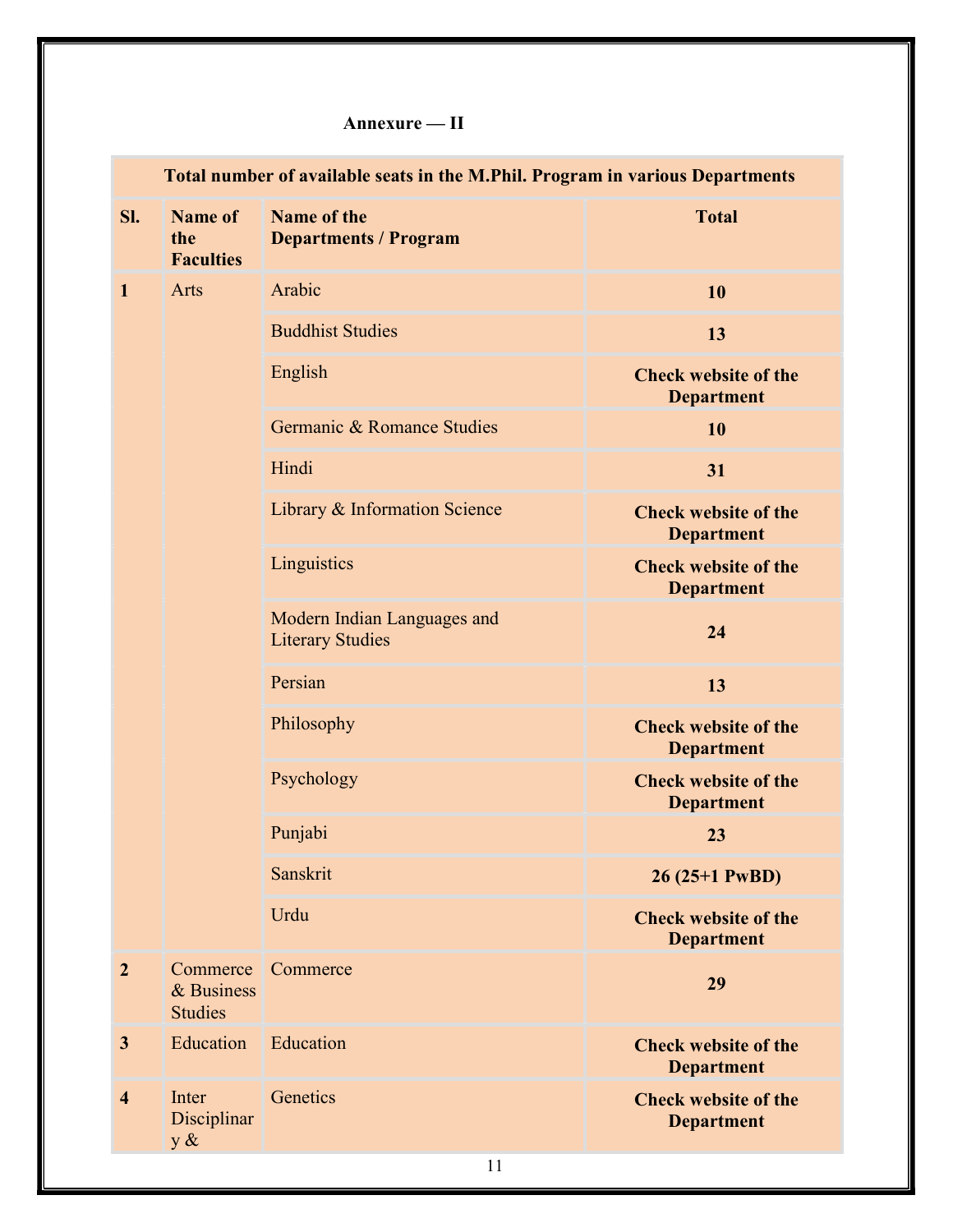|                 | Applied<br><b>Sciences</b>  | <b>Biophysics</b>                                                                       | <b>Check website of the</b><br><b>Department</b> |
|-----------------|-----------------------------|-----------------------------------------------------------------------------------------|--------------------------------------------------|
| $5\phantom{.0}$ | Music &<br><b>Fine Arts</b> | $Music^{\#}$                                                                            | <b>26(including PwBD)</b>                        |
| 6               | al Sciences                 | Mathematic Mathematics                                                                  | 19                                               |
|                 |                             | <b>Operational Research</b>                                                             | 10                                               |
|                 |                             | <b>Statistics</b>                                                                       | 10                                               |
| $\overline{7}$  | Social<br><b>Sciences</b>   | <b>Adult Continuing Education and</b><br>Extension                                      | 16                                               |
|                 |                             | <b>Political Science</b>                                                                | 25                                               |
|                 |                             | History                                                                                 | 24                                               |
|                 |                             | Economics                                                                               | 05                                               |
|                 |                             | Sociology                                                                               | 12                                               |
|                 |                             | Geography                                                                               | 43                                               |
|                 |                             | Social Work                                                                             | 17                                               |
|                 |                             | <b>East Asian Studies</b>                                                               | <b>NA</b>                                        |
|                 |                             | <b>African Studies</b>                                                                  | <b>Check website of the</b><br><b>Department</b> |
| 8               | Science                     | Anthropology                                                                            | 25                                               |
|                 |                             | <b>Botany</b>                                                                           | <b>Check website of the</b><br><b>Department</b> |
|                 |                             | Geology                                                                                 | 5                                                |
|                 |                             | Zoology<br>$V_{\alpha}$ (Instrumental (Siter Sexed) Guitar Violin Senteor)<br>$i$ Music | <b>Check website of the</b><br><b>Department</b> |

# 1. Hindustani Music - Vocal/Instrumental (Sitar/ Sarod/ Guitar/ Violin/Santoor)

2. Karnatak Music - Vocal/Instrumental (Veena/Violin)

3. Hindustani Music – Percussion (Tabla/Pakhawaj)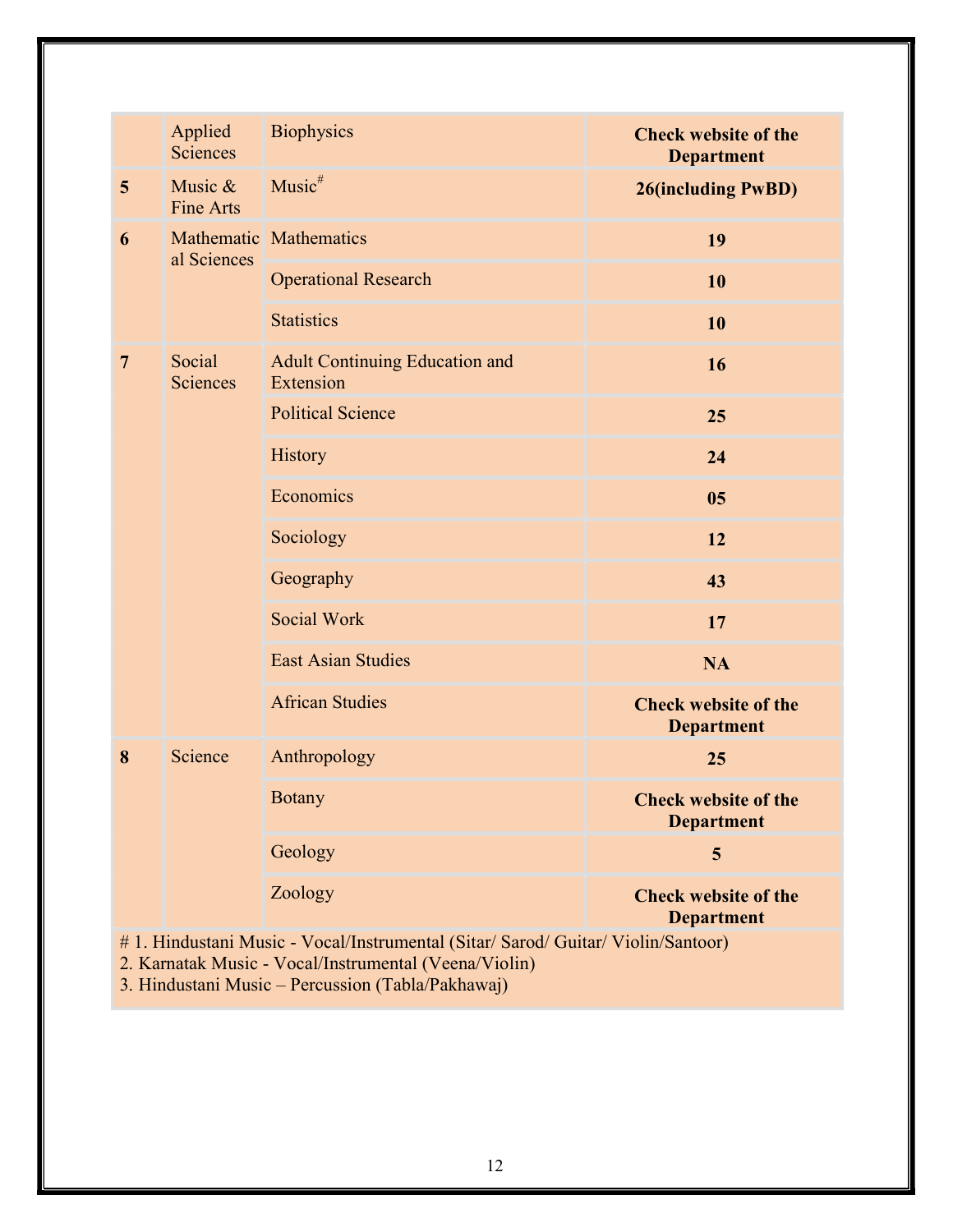## Annexure — III

|       | Total number of available seats in the Ph.D. Program in various Department |                                                         |                                        |  |
|-------|----------------------------------------------------------------------------|---------------------------------------------------------|----------------------------------------|--|
| S.No. | Name of the<br><b>Faculties</b>                                            | <b>Name of the Departments</b>                          | <b>Total</b>                           |  |
|       | Arts                                                                       | Arabic                                                  | 06                                     |  |
|       |                                                                            | <b>Buddhist Studies</b>                                 | 03                                     |  |
|       |                                                                            | English                                                 | <b>Check website of the Department</b> |  |
|       |                                                                            | Germanic & Romance Studies                              | 12                                     |  |
|       |                                                                            | Hindi                                                   | 144                                    |  |
|       |                                                                            | Library & Information Science                           | <b>Check website of the Department</b> |  |
|       |                                                                            | Linguistics                                             | <b>Check website of the Department</b> |  |
| 1.    |                                                                            | Modern Indian<br>Languages & Literary<br><b>Studies</b> | 24                                     |  |
|       |                                                                            | Persian                                                 | 28                                     |  |
|       |                                                                            | Philosophy                                              | <b>Check website of the Department</b> |  |
|       |                                                                            | Psychology                                              | <b>Check website of the Department</b> |  |
|       |                                                                            | Punjabi                                                 | 20                                     |  |
|       |                                                                            | Sanskrit                                                | 17                                     |  |
|       |                                                                            | Urdu                                                    | <b>Check website of the Department</b> |  |
| 2.    | <b>Applied Social</b><br>Sciences &<br>Humanities                          | <b>Business Economics</b>                               | <b>Check website of the Department</b> |  |
| 3.    | Commerce &<br><b>Business Studies</b>                                      | Commerce                                                | 21                                     |  |
|       |                                                                            | <b>Financial Studies</b>                                | <b>Check website of the Department</b> |  |
| 4.    | Education                                                                  | Education                                               | 38                                     |  |
|       |                                                                            | <b>Biophysics</b>                                       | 01                                     |  |
|       |                                                                            | <b>Plant Molecular Biology</b>                          | 03                                     |  |
| 5.    | Inter<br>Disciplinary &                                                    | Biochemistry                                            | 08                                     |  |
|       | <b>Applied Sciences</b>                                                    | <b>Electronic Science</b>                               | 13                                     |  |
|       |                                                                            | Genetics                                                | <b>Check website of the Department</b> |  |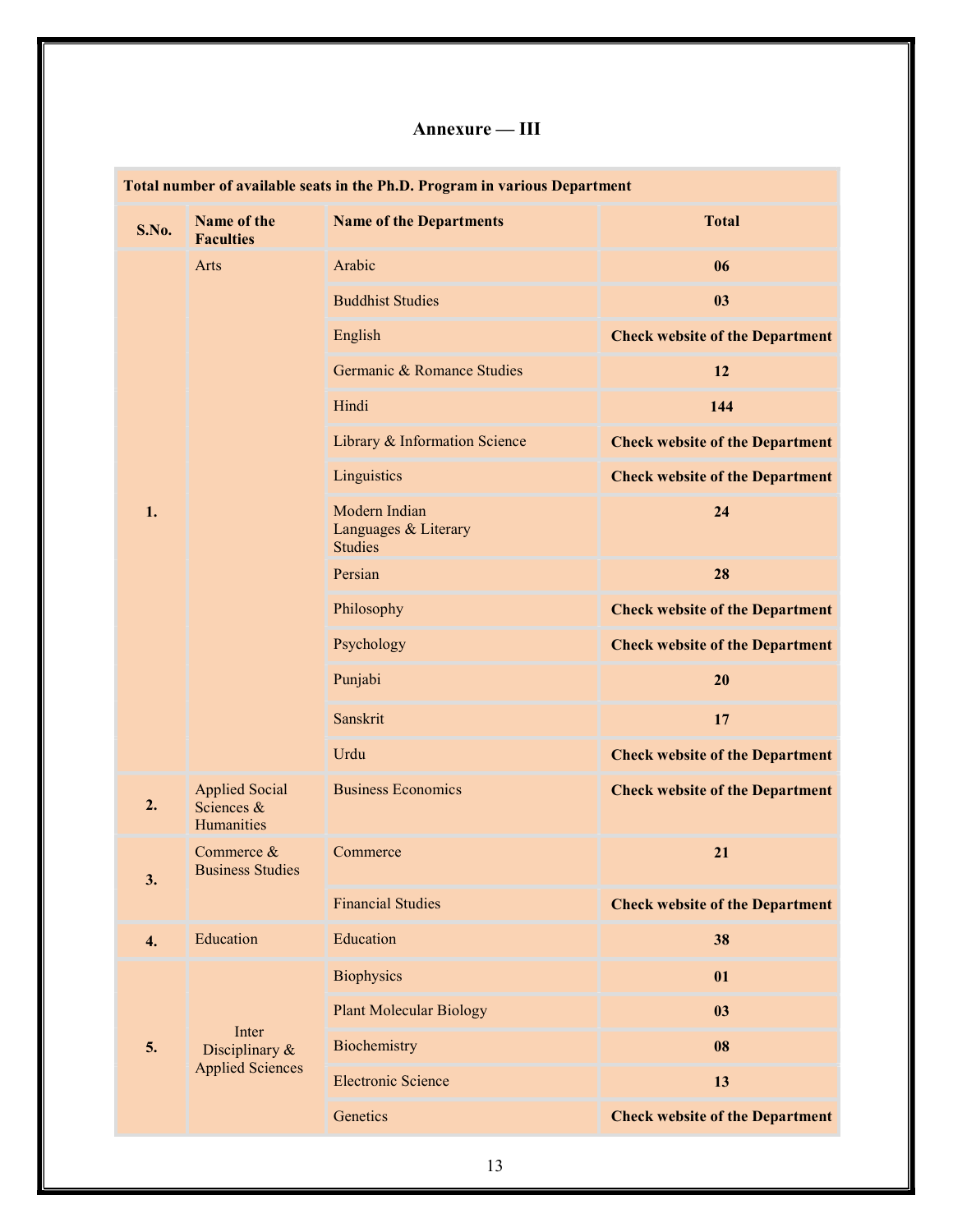|     |                        | Microbiology                                       | 07                                     |
|-----|------------------------|----------------------------------------------------|----------------------------------------|
|     |                        | <b>Physical Education &amp; Sports Sciences</b>    | <b>Check website of the Department</b> |
|     |                        | Institute of Informatics and<br>Communication      | 03                                     |
| 6.  | Music & Fine Arts      | Music                                              | $17(16+1 PwBD)$                        |
| 7.  | Law                    | Law                                                | 31 (including Supernumerary)           |
|     | Mathemat<br>ical       | <b>Mathematics</b>                                 | 33                                     |
|     | Sciences               | Operational Research,                              | 16                                     |
| 8.  |                        | <b>Statistics</b>                                  | 17                                     |
|     |                        | <b>Computer Science</b>                            | <b>Check website of the Department</b> |
|     | <b>Social Sciences</b> | <b>Adult Continuing Education and</b><br>Extension | <b>Check website of the Department</b> |
|     |                        | <b>Political Science</b>                           | 40                                     |
|     |                        | History                                            | <b>Check website of the Department</b> |
|     |                        | Economics                                          | 13                                     |
| 9.  |                        | Sociology                                          | 23                                     |
|     |                        | Geography                                          | 75                                     |
|     |                        | <b>Social Work</b>                                 | 40                                     |
|     |                        | <b>African Studies</b>                             | <b>Check website of the Department</b> |
|     |                        | <b>East Asian Studies</b>                          | <b>Check website of the Department</b> |
| 10. | Science                | Anthropology                                       | 21                                     |
|     |                        | <b>Botany</b>                                      | 26                                     |
|     |                        | Chemistry                                          | <b>Check website of the Department</b> |
|     |                        | Physics & Astrophysics                             | 56                                     |
|     |                        | Geology                                            | 06                                     |
|     |                        | Zoology                                            | 40                                     |
|     |                        | <b>Environmental Studies</b>                       | 33                                     |
|     |                        | <b>ACBR</b> (Biomedical Sciences)                  | 30                                     |
|     |                        | Home Science                                       | 23                                     |
|     |                        |                                                    |                                        |
|     |                        |                                                    |                                        |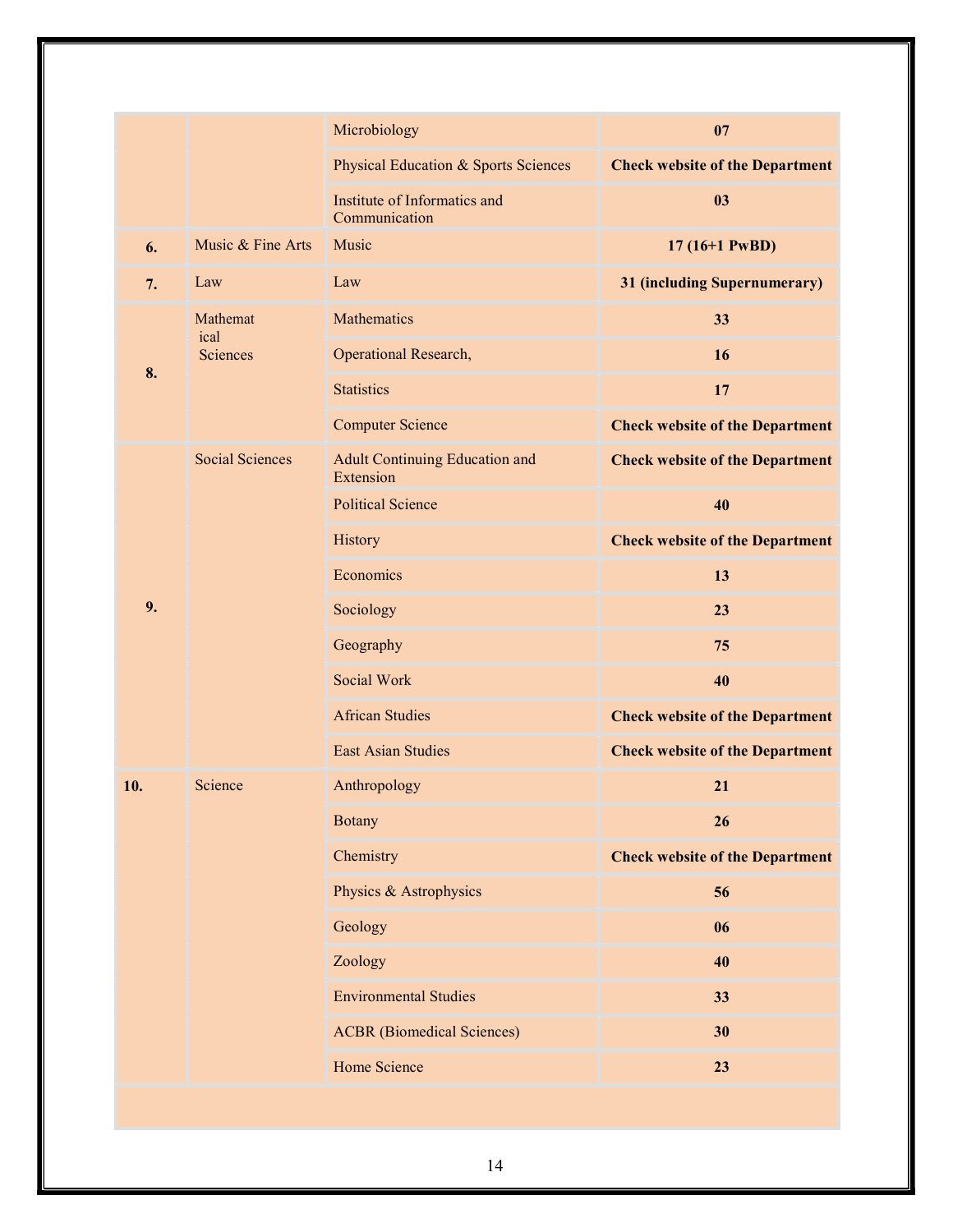## Annexure — IV

Requirement of Research Proposal for admission to M. Phil. Program in various **Departments** 

## RESEARCH PROPOSAL FOR ADMISSION TO M.PHIL.

| the following departments                                                                    | <b>Research Proposal is MANDATORY in Research Proposal is NOT MANDATORY in</b><br>the following departments                                                                                                                                                                                                                                                                                                                                                                                                     |
|----------------------------------------------------------------------------------------------|-----------------------------------------------------------------------------------------------------------------------------------------------------------------------------------------------------------------------------------------------------------------------------------------------------------------------------------------------------------------------------------------------------------------------------------------------------------------------------------------------------------------|
| African Studies,<br>Botany,<br>Commerce,<br>Education,<br>English,<br>Geology,<br>Sociology, | <b>Adult Continuing Education and Extension,</b><br>Anthropology,<br>Arabic,<br><b>Buddhist Studies,</b><br>Biophysics,<br>Economics,<br>Geography,<br>Genetics,<br>Germanic & Romance studies,<br>Hindi,<br>History,<br>Library & Information science,<br>Linguistics,<br>Mathematics,<br>Modern Indian Languages and Literary Studies,<br>Music,<br><b>Operational Research,</b><br>Punjabi,<br>Persian,<br>Philosophy,<br>Political Science,<br>Sanskrit,<br>Social Work,<br>Statistics,<br>Urdu,<br>Zoology |
|                                                                                              |                                                                                                                                                                                                                                                                                                                                                                                                                                                                                                                 |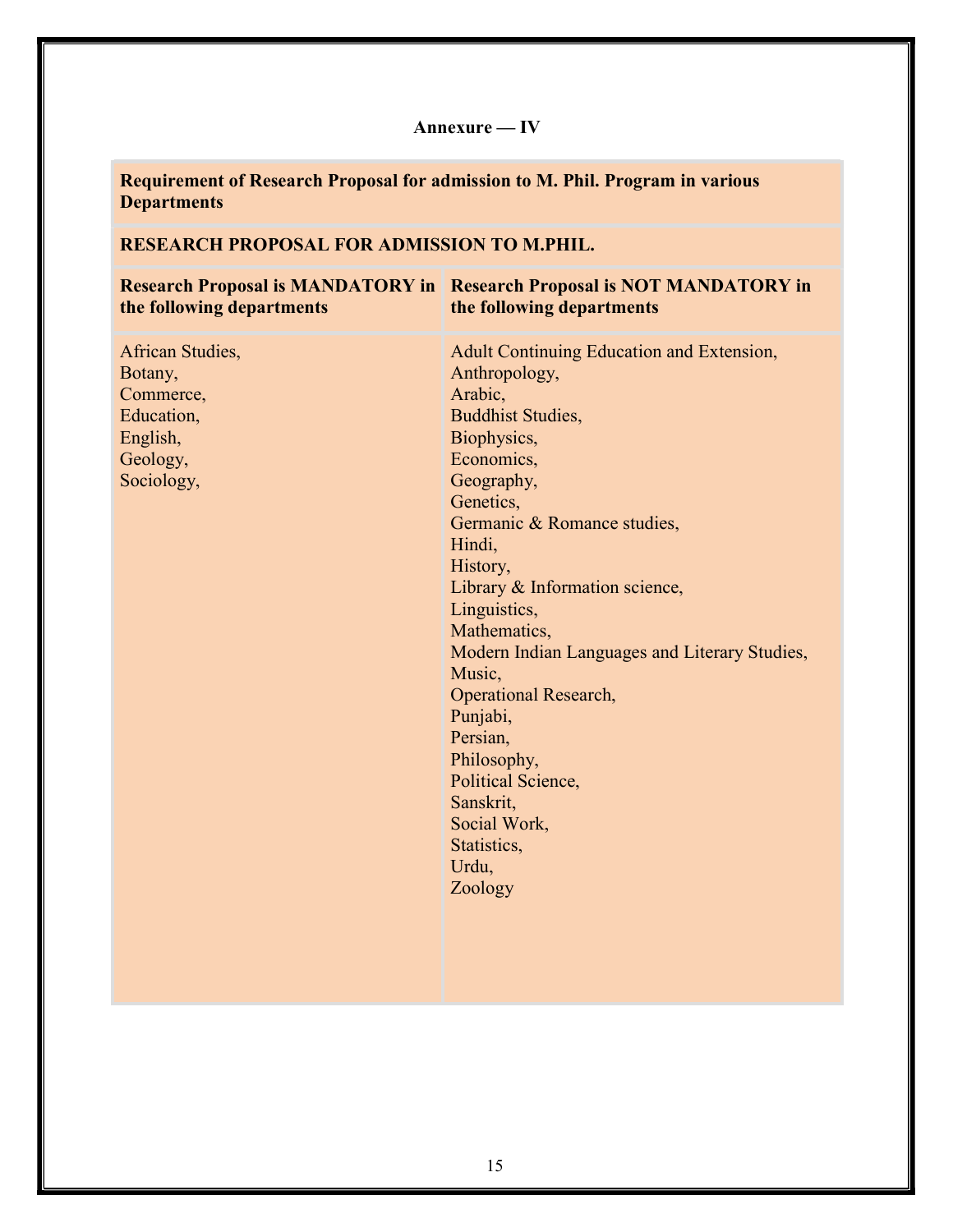## Annexure — V

| <b>Requirement of Research Proposal for admission to Ph.D. Program in various Departments</b> |                                               |
|-----------------------------------------------------------------------------------------------|-----------------------------------------------|
|                                                                                               |                                               |
| <b>Research proposal is MANDATORY in the</b>                                                  | <b>Research proposal is NOT MANDATORY</b>     |
| <b>following departments</b>                                                                  | in the following departments                  |
| Adult continuing Education and Extension,<br>African Studies,                                 | Bio-Chemistry,<br>Bio-Physics,                |
| Anthropology,                                                                                 | Chemistry,                                    |
| Arabic,                                                                                       | East Asian Studies,                           |
| Botany,                                                                                       | Electronics                                   |
| <b>Buddhist Studies,</b>                                                                      | <b>Environmental Studies,</b>                 |
| Commerce,                                                                                     | Genetics,                                     |
| Computer Science,                                                                             | Institute of informatics & communication,     |
| Dr. Ambedkar Center for Biomedical<br>Research,                                               | Mathematics,                                  |
| Education,                                                                                    | Micro-Biology,                                |
| English,                                                                                      | Modern Indian Languages and Literary Studies, |
| Economics,                                                                                    | <b>Operational Research,</b>                  |
| Finance and Business Econoics,                                                                | Persian,                                      |
| Geography,                                                                                    | Physics & Astrophysics,                       |
| Geology,                                                                                      | Plant-Molecular Biology,                      |
| Germanic and Romance studies,<br>Hindi,                                                       | Statistics,<br>Zoology                        |
| History,                                                                                      |                                               |
| Home Science,                                                                                 |                                               |
| Law,                                                                                          |                                               |
|                                                                                               |                                               |
| Library & Information Science,                                                                |                                               |
| Linguistics,                                                                                  |                                               |
| Music,,                                                                                       |                                               |
| Philosophy,                                                                                   |                                               |
| Physical Education & Sports Sciences,                                                         |                                               |
| Political Science,                                                                            |                                               |
| Psychology,                                                                                   |                                               |
| Punjabi,                                                                                      |                                               |
| Sanskrit,                                                                                     |                                               |
| Social Work,                                                                                  |                                               |
| Sociology,                                                                                    |                                               |
| Urdu.                                                                                         |                                               |
|                                                                                               |                                               |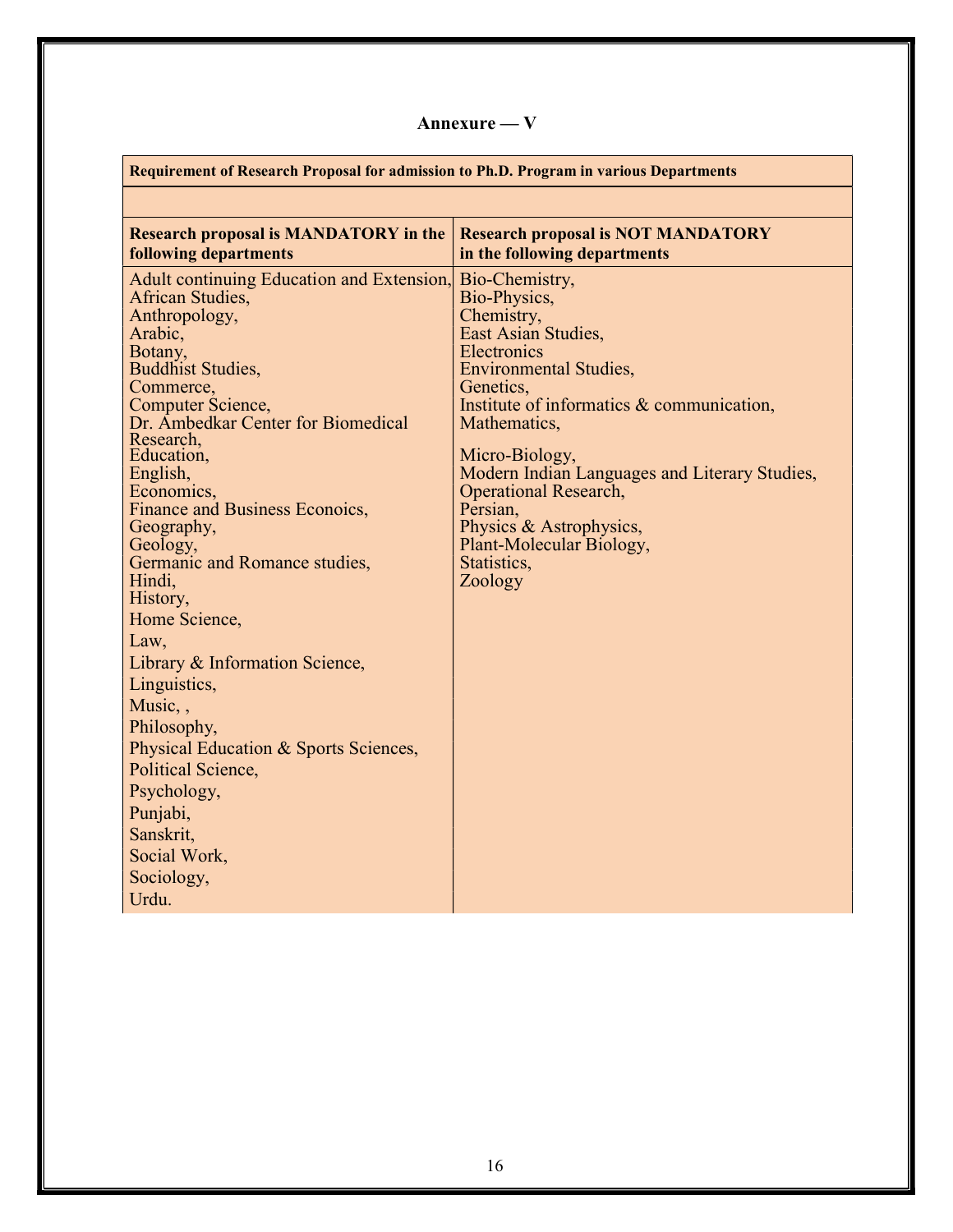## Annexure VI

Eligibility conditions for admission to M.Phil. Program

## FACULTY OF ARTS

| <b>S.NO.</b> | <b>Department</b>                                            | <b>Eligibility</b>                                                                                                                                                                                                                                                                                                                                                                                                                                                                                                                                                                                                                                                             |
|--------------|--------------------------------------------------------------|--------------------------------------------------------------------------------------------------------------------------------------------------------------------------------------------------------------------------------------------------------------------------------------------------------------------------------------------------------------------------------------------------------------------------------------------------------------------------------------------------------------------------------------------------------------------------------------------------------------------------------------------------------------------------------|
| 1.           | Arabic                                                       | A Candidate for admission to M.Phil. Arabic should have obtained at least 55%<br>marks in M.A. Arabic from a recognized University.                                                                                                                                                                                                                                                                                                                                                                                                                                                                                                                                            |
| 2.           | <b>Buddhist</b><br><b>Studies</b>                            | M.A with 55% marks in Buddhist Studies, Pali, Sanskrit, Ancient Indian History and<br>Culture and Archaeology, Chinese and Tibetan or at least 55% marks in any other<br>allied subjects shall be eligible to apply for the Entrance Test.<br>Allied Subject:<br>Buddhist Studies, Philosophy, Sanskrit, History, Ancient History, Archaeology,<br>Ancient History & Archaeology Political Science, Pali, Tibetan, Chinese, Sociology,<br>Buddhist, Jaina, Gandhian and Peace Studies, Sanskrit Philosophy, Prakrit, Ancient<br>History & Culture, Linguistics Buddhism, BaudhDarshan, Ancient History, Buddhist<br>Philosophy, Pali& Buddhism, Comparative Study of Religions |
| 3.           | English                                                      | 55% marks in MA English from a recognized University.                                                                                                                                                                                                                                                                                                                                                                                                                                                                                                                                                                                                                          |
| 4.           | Germanic &<br>Romance<br><b>Studies</b>                      | M.A in the language or literature with at least 55% marks or (equivalent grade) or an<br>equivalent Degree of a University.<br>Or<br>M.A with at least 55% marks or (equivalent grade) in Linguistics, all languages, all<br>literatures of Social Sciences with reference to Area Studies and an Advanced<br>Diploma in the language concerned from University of Delhi or an institution<br>recognized thereto.                                                                                                                                                                                                                                                              |
| 5.           | Library<br>&Information<br>Science                           | Master's degree in Library and Information Sciences with a minimum of 55% marks<br>from the University of Delhi or from any other University recognized as equivalent<br>thereto.                                                                                                                                                                                                                                                                                                                                                                                                                                                                                              |
| 6.           | Linguistics                                                  | Good academic record with at least 55% marks or equivalent grade in master's<br>Degree in Linguistics of the University of Delhi or an examination recognized as<br>equivalent as per Ordinance VI.                                                                                                                                                                                                                                                                                                                                                                                                                                                                            |
| 7.           | Modern Indian<br>Languages and<br>Literary<br><b>Studies</b> | Minimum of 55% in M.A. in Comparative Indian Literature/Comparative<br>Literature/English/any Indian Language.<br>Allied Subjects: Linguistics, Cultural Studies, Folklore, Tribal Lore, Film Studies,<br>Performance Studies, Media and Mass Communication, Translation studies,<br>Sociology, History, Philosophy, Psychology.                                                                                                                                                                                                                                                                                                                                               |
| 8.           | Hindi                                                        | दिल्ली विश्वविद्यालय या किसी भी मान्यता प्राप्त विश्वविद्यालय से अभ्यर्थी ने एम.ए. (हिन्दी) की<br>परीक्षा कम से कम 55 प्रतिशत अंक या उससे अधिक अंकों से उत्तीर्ण की हो ।<br>नोट – अर्हता संबंधी विस्तृyतज्ञानकारी के लिए www.du.ac.in पर दिल्ली विश्वाविद्यालय का<br>एम.फिल. और पीएच.डी. अधिनियम-VI देखें।                                                                                                                                                                                                                                                                                                                                                                     |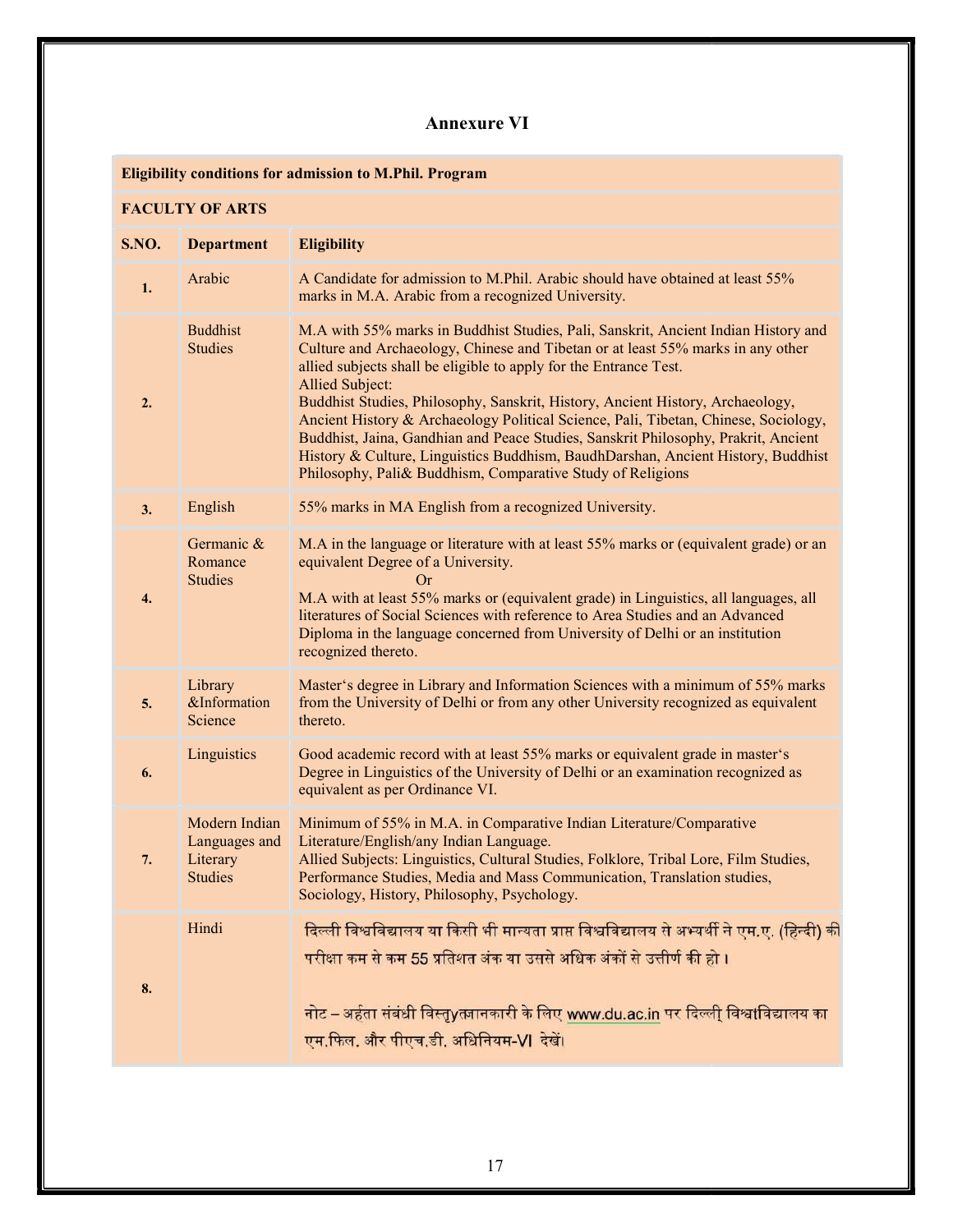| 9.  | Persian                     | A candidate having at least 55% marks in M.A. in Persian or an equivalent<br>qualification with same percentage from a recognized University may apply/register<br>for the M.Phil. Program.                                                                                                                                                                                                                                                                                                                                                                                                                                                                                                                                                                          |
|-----|-----------------------------|----------------------------------------------------------------------------------------------------------------------------------------------------------------------------------------------------------------------------------------------------------------------------------------------------------------------------------------------------------------------------------------------------------------------------------------------------------------------------------------------------------------------------------------------------------------------------------------------------------------------------------------------------------------------------------------------------------------------------------------------------------------------|
| 10. | Philosophy                  | 55% marks in M.A. Philosophy.<br><b>Allied Subjects:</b><br>Psychology, Physics, Linguistics, Sociology, Political Science, English, Management<br>and Law                                                                                                                                                                                                                                                                                                                                                                                                                                                                                                                                                                                                           |
| 11. | Punjabi                     | As per Ordinance VI.                                                                                                                                                                                                                                                                                                                                                                                                                                                                                                                                                                                                                                                                                                                                                 |
| 12. | Sanskrit                    | A candidate must have obtained a Master's Degree (M.A in Sanskrit) of the<br>University of Delhi or any other recognized University as approved by the University<br>of Delhi. She/he must have obtained a minimum of 55% marks or equivalent grading<br>in the Master's Degree.                                                                                                                                                                                                                                                                                                                                                                                                                                                                                     |
| 13. | Urdu                        | A candidate must have obtained a Master's Degree (M.A in Urdu) of the University<br>of Delhi or any other recognized University as approved by the University of Delhi.<br>She/he must have obtained a minimum of 55% marks or equivalent grading in the<br>Master's Degree.                                                                                                                                                                                                                                                                                                                                                                                                                                                                                         |
|     |                             | <b>FACULTY OF COMMERCE &amp; BUSINESS</b>                                                                                                                                                                                                                                                                                                                                                                                                                                                                                                                                                                                                                                                                                                                            |
| 14. | Commerce                    | The candidate seeking admission to M.Phil. Program must have a minimum 55% of<br>marks in aggregate in M.Com. / MIB/MHROD / MFC / MBA and other such<br>degrees which are equivalent to the MBA degree of the University of Delhi and<br>other Indian Universities. However, the candidates with degrees other than<br>M.Com/MIB/MNROD?MFC?MBA would be required to furnish an equivalence<br>certificate from the Association of Indian Universities/delhi University or any other<br>competent authority. The onus of producing the relevant equivalence certificate lies<br>on the candidate.                                                                                                                                                                     |
|     | <b>FACULTY OF EDUCATION</b> |                                                                                                                                                                                                                                                                                                                                                                                                                                                                                                                                                                                                                                                                                                                                                                      |
| 15. | Education                   | Master's Degree of an Indian University or an equivalent degree of a Foreign<br>University, in Education, or an Allied Subject* with a Second Class i.e., minimum of<br>55% marks in the aggregate or an equivalent grade.<br>*Allied Subjects: Psychology, Child Development, Sociology, Anthropology, Social<br>Work, Linguistics, Philosophy, Physical Education/Health Education, Human<br>Development, Life Long Learning, Mathematics Education, Early Childhood Care<br>Education (ECCE), Gender Studies.                                                                                                                                                                                                                                                     |
|     |                             | <b>FACULTY OF MUSIC AND FINE ARTS</b>                                                                                                                                                                                                                                                                                                                                                                                                                                                                                                                                                                                                                                                                                                                                |
| 16. | Music                       | The candidate should have good academic record with at least 55% marks in Master's<br>degree or an equivalent degree of a foreign university in the subject concerned.<br>Note: All candidates have to clear the MCQ entrance test conducted by University of<br>Delhi as per University guidelines and also have to compulsorily appear & qualify the<br>theory and practical entrance exam conducted by the Department of Music,<br>University of Delhi with minimum of 50% passing marks each, in both theory and<br>practical. Admission will be subject to merit and as per the availability ofseats.<br>NET qualified (JRF & LS) candidates would be exempted from the written<br>examination. However, they have to appear for interview for final selection. |
|     |                             |                                                                                                                                                                                                                                                                                                                                                                                                                                                                                                                                                                                                                                                                                                                                                                      |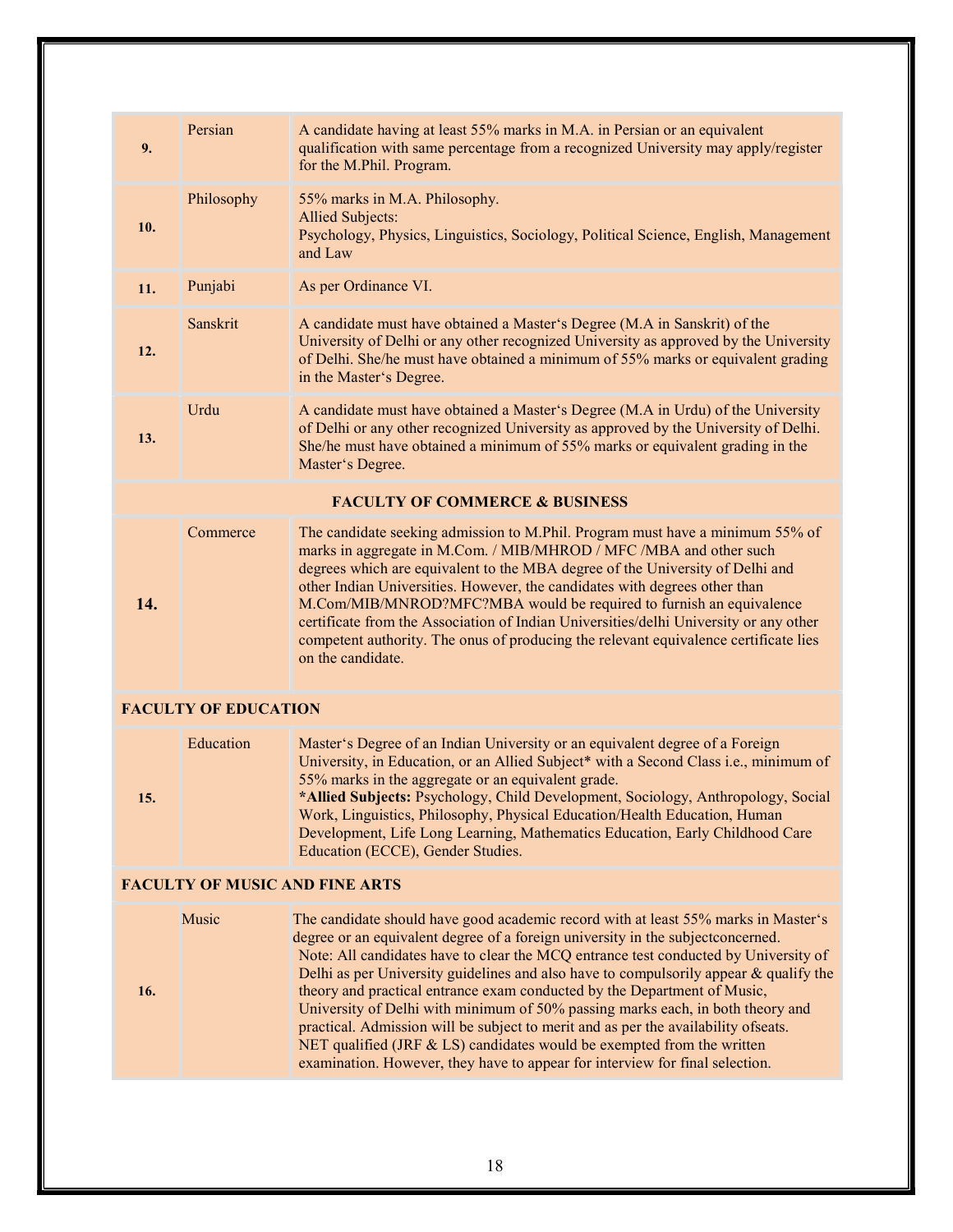## FACULTY OF MATHEMATICAL SCIENCES

| 17. | <b>Mathematics</b>      | Good academic record with at least 55% marks in Master's Degree or an equivalent<br>degree of a foreign University in the subject concerned or an allied subject to be<br>approved by the Vice-Chancellor on the recommendation of the Head of the<br>Department and the Dean of the Faculty concerned.                                                                   |
|-----|-------------------------|---------------------------------------------------------------------------------------------------------------------------------------------------------------------------------------------------------------------------------------------------------------------------------------------------------------------------------------------------------------------------|
| 18. | Operational<br>Research | The candidate should have a minimum of 55% marks (or equivalent CGPA score)<br>in Master's Degree in Operational Research or in an allied subject with at least two<br>papers in Operational Research with 60% or above marks from a recognized<br>university/institute. Additionally, the common eligibility criteria as per University<br>rules will also be applicable |
| 19. | <b>Statistics</b>       | Good academic record with at least 55% marks in Master Degree in Statistics of the<br>University of Delhi or in Examinations recognized as equivalence thereto.                                                                                                                                                                                                           |

#### FACULTY OF SOCIAL SCIENCES

| <b>S.NO.</b> | <b>Department</b>    | <b>Eligibility</b>                                                                                                                                                                                                                                                                                                                                                                                                                                                                                                                                         |
|--------------|----------------------|------------------------------------------------------------------------------------------------------------------------------------------------------------------------------------------------------------------------------------------------------------------------------------------------------------------------------------------------------------------------------------------------------------------------------------------------------------------------------------------------------------------------------------------------------------|
| 20.          | Adult<br>Education   | Master's Degree of an Indian University or an equivalent degree of a Foreign<br>University, in Education, or an Allied Subject* with a Second Class i.e. minimum of<br>55% marks in the aggregate or an equivalent grade.<br>*Allied Subjects: Psychology, Child Development, Sociology, Anthropology, Social<br>Work, Linguistics, Philosophy, Physical Education/Health Education, Early<br>Childhood Care Education (ECCE), Gender Studies.<br>Note: Rounding off of fraction is not allowed while computing the percentage of<br>marks of eligibility. |
| 21.          | Political<br>Science | The candidate should have good academic record with at least 55% marks in<br>Master's Degree or an equivalent Degree of a foreign University in subject<br>concerned, or an allied subject approved by the Vice-Chancellor on the<br>recommendation of the Head of the Department. Provisional admission to the<br>examination will be provided to students whose M.A. final results have not been<br>declared. This admission will be finalized only after they have shown original mark<br>sheets confirming their eligibility.                          |
| 22           | History              | Master's degree in History with at least 55% or an equivalent grade from a<br>recognised Indian/Foreign University. Candidates from other disciplines (Social<br>Sciences, Humanities, Sciences, etc) with at least 55% in the MA may apply. Their<br>applications will be evaluated subject to the approval of the VC on the<br>recommendation of the MPhil Committee. All candidates who fall within the<br>provisions mentioned in Ordinance VI dated 9 August 2017 (Clause C1 and C2) are<br>also eligible to apply                                    |
| 23           | Economics            | A Master's degree in Economics, or in any of the following allied subjects: Business<br>Economics, Business Administration, Commerce, Statistics, Mathematics, Operations<br>Research, History and Engineering. Candidates must have at least 55% marks in the<br>aggregate, or an equivalent qualification recognized by the University of Delhi.                                                                                                                                                                                                         |
| 24           | Sociology            | Master's Degree in Sociology or an allied subject from a recognized Indian<br>University, and have a good academic record with at least 55% marks in Master's<br>Degree, or have an equivalent degree of a Foreign University in the subject<br>concerned.                                                                                                                                                                                                                                                                                                 |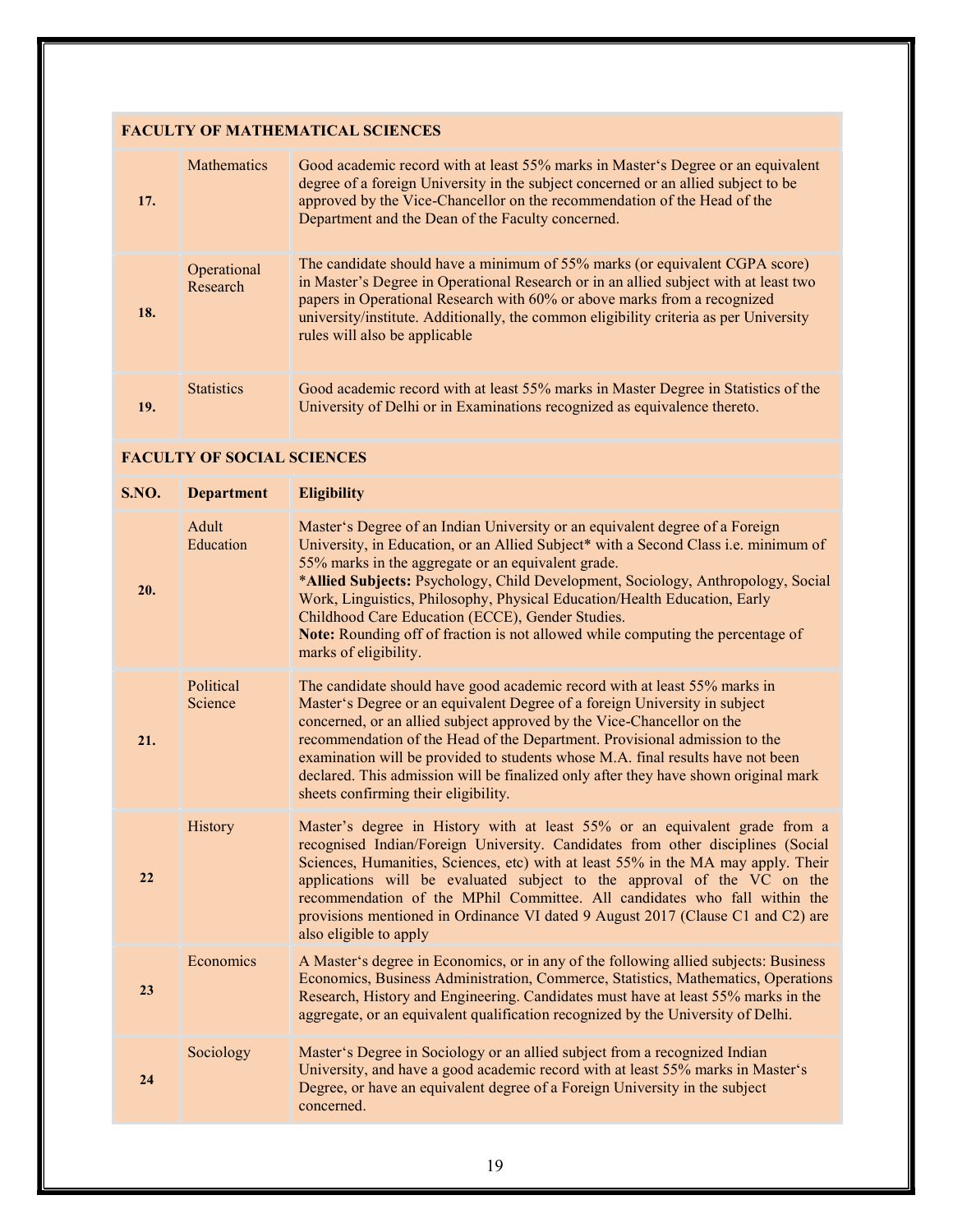| 25 | Geography       | Every candidate seeking admission to M.Phil. Program in Geography should<br>have passed at least any one of the following examinations:<br>MA/M.SC in Geography, Economics, Sociology, Social Work, History, Political<br>Science, Geology, Anthropology, Urban & Regional Planning and Environmental<br>Studies of the University of Delhi or any other recognized Indian University.<br>Candidate should have obtained at least 55% marks in aggregate or equivalent grade<br>point average in the above examination. |
|----|-----------------|-------------------------------------------------------------------------------------------------------------------------------------------------------------------------------------------------------------------------------------------------------------------------------------------------------------------------------------------------------------------------------------------------------------------------------------------------------------------------------------------------------------------------|
| 26 | Social Work     | A candidate who has obtained M.A. (Social Work) degree from any recognized<br>Indian or foreign university with 55% or more marks or equivalent grade point<br>average.                                                                                                                                                                                                                                                                                                                                                 |
| 27 | African Studies | M.A. in Social Sciences and Commerce with at least 55% marks.<br>Allied Subject: M.A. (History), Political Science / Economic /Sociology /<br>Geography/Commerce                                                                                                                                                                                                                                                                                                                                                        |

#### FACULTY OF SCIENCE

| <b>S.NO.</b> | <b>Department</b> | <b>Eligibility</b>                                                                                                                                                                                            |
|--------------|-------------------|---------------------------------------------------------------------------------------------------------------------------------------------------------------------------------------------------------------|
| 28           | Anthropology      | M.A./M.Sc. in Anthropology, Life Science, Public Health/Epidemiology, Psychology,<br>Sociology and Forensic Science with 55% marks in the aggregate of an equivalence<br>grading with $10+2+3+2$ year scheme. |
| 29           | <b>B</b> otany    | As per Ordinance VI<br>M.Sc. Botany OR M.Sc. in any Allied Subject with 55% marks.<br>For further details refer to Ordinance VI                                                                               |
| 30           | Zoology           | M.Sc. Zoology/ allied subject with minimum 55% marks from recognized university.<br>The Allied subject-any discipline of Science.                                                                             |
| 31           | Geology           | M.Sc. (55% marks) in relevant subject, good academic record.<br><b>Allied Subject: Geophysics</b>                                                                                                             |

## FACULTY OF INTER DISCIPLINARY & APPLIED SCIENCES

| 32 | <b>Genetics</b>   | The candidate should have a minimum of 55% marks (or equivalent CGPA score) in<br>Master's Degree: Life or Biological Sciences (exemplified by but not restricted to<br>Genetics, Microbiology, Botany, Zoology, Biomedical Research, Bioinformatics,<br>Biochemistry, Biotechnology, Computational Biology etc., ) /Physical/Chemical/<br>Mathematical/Computational from a recognized University/Institute. |
|----|-------------------|---------------------------------------------------------------------------------------------------------------------------------------------------------------------------------------------------------------------------------------------------------------------------------------------------------------------------------------------------------------------------------------------------------------|
|    | <b>Biophysics</b> | The candidate should have a minimum of 55% marks (or equivalent CGPA score) in<br>Master's Degree in any area of Sciences: Life or Biological Sciences/ Physical/<br>Chemical/Mathematical/Computational from a UGC recognized University/Institute                                                                                                                                                           |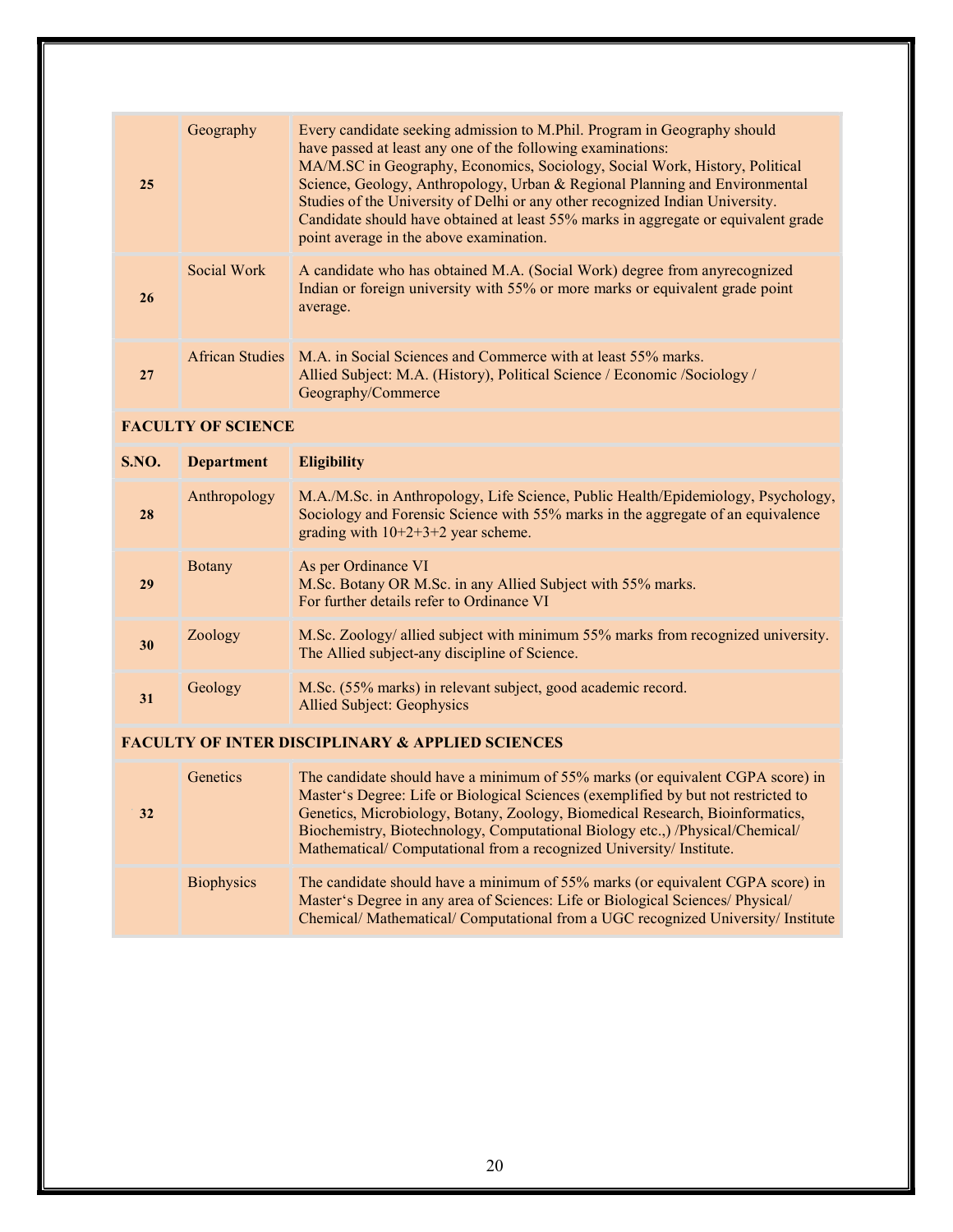## Annexure — VII

|                         |                                                           | <b>Eligibility conditions for admission to Ph.D. Program</b>                                                                                                                                                                                                                                                                                                                   |
|-------------------------|-----------------------------------------------------------|--------------------------------------------------------------------------------------------------------------------------------------------------------------------------------------------------------------------------------------------------------------------------------------------------------------------------------------------------------------------------------|
| <b>Faculty of Arts</b>  |                                                           |                                                                                                                                                                                                                                                                                                                                                                                |
| S.NO.                   | <b>Department</b>                                         | <b>Eligibility</b>                                                                                                                                                                                                                                                                                                                                                             |
| $\mathbf{1}$            | Arabic                                                    | Candidate for admission to Doctor of Philosophy (Ph.D.) Arabic must have<br>completed M.A. or M.Phil. in Arabic from a recognized University. Candidate<br>must have obtained at least 55% marks in M.Phil. Arabic or 55% marks in M.A.<br>Arabic                                                                                                                              |
| $\mathbf{2}$            | <b>Buddhist Studies</b>                                   | As per Ordinance VI of the University.                                                                                                                                                                                                                                                                                                                                         |
| $\overline{\mathbf{3}}$ | English                                                   | M.A. in English with 55% marks from a recognized University.                                                                                                                                                                                                                                                                                                                   |
| 4                       | Germanic &<br><b>Romance Studies</b>                      | As per Ordinance VI.                                                                                                                                                                                                                                                                                                                                                           |
| 5                       | Library and<br><b>Information Science</b>                 | Master in Library and Information Science with at least 55% marks.                                                                                                                                                                                                                                                                                                             |
| 6                       | Linguistics                                               | (a) M.Phil. in Linguistics is a prerequisite for admission into Ph.D. in Linguistics<br>Note. Considering that Linguistics is essentially offered at the Master's Level,<br>M.Phil. is an essential requirement for admission to Ph.D. in Linguistics.<br>(b) Admission is further subject to the availability of specialization.                                              |
| $\overline{7}$          | Modern Indian<br>Languages and<br><b>Literary Studies</b> | Minimum of 55% M.A. in Comparative Indian Literature/ Comparative Literature/<br>English/ any Indian Language/ Allied Subject.                                                                                                                                                                                                                                                 |
| 8                       | Hindi                                                     | दिल्लीविश्वविद्यालययाकिसीभीमान्यताप्राप्तविश्वविद्यालयसेअभ्यर्थनिएम.ए. (हिन्दी)<br>कीपरीक्षाकमसेकम 55 प्रतिशतअंकयाउससेअधिकअंकोंसेउत्तीर्णकीहो।                                                                                                                                                                                                                                 |
| 9                       | Persian                                                   | A candidate for the Ph.D. Program in Persian must have passed the M.Phil.<br>Program in Persian of the University of Delhi or other recognized University<br>securing at least 55% marks. A candidate securing at least 55% marks in M.A in<br>Persian may also be admitted at the beginning of the session, but such a candidate<br>shall have to do a required Program work. |
| 10                      | Philosophy                                                | As per ordinance VI.<br>55% marks in M.A. Philosophy or allied subjects.<br><b>Allied Subjects:</b><br>Psychology, Physics, Linguistics, Sociology, Political Science, English,<br>Management and Law                                                                                                                                                                          |
| 11                      | Psychology                                                | 55% Marks in Master's Degree (Psychology/ Applied Psychology/ Behavioural&<br>Cognitive Sciences/ Human Development and Family Studies) from a recognized<br>University.                                                                                                                                                                                                       |
| 12                      | Punjabi                                                   | As per Ordinance VI.                                                                                                                                                                                                                                                                                                                                                           |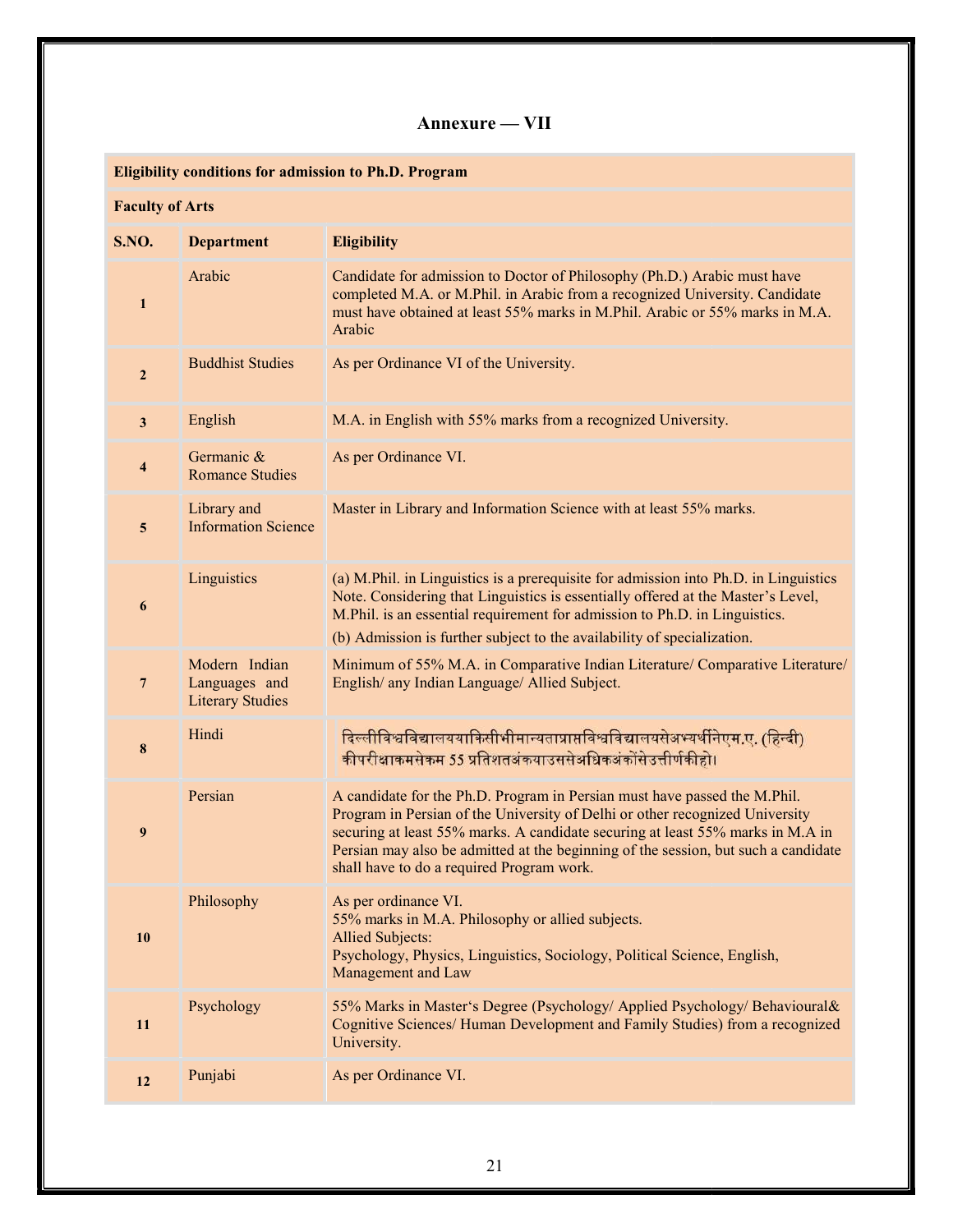| 13                          | Sanskrit                                                   | A candidate must have obtained a Master's (M.A.)/M.Phil. Degree of the<br>University of Delhi or any other recognized University as approved by the<br>University of Delhi. She/he must have obtained either a minimum of 55% marks<br>or equivalent grading in the M.Phil. Degree or a minimum of 55% marks or<br>equivalent grading in the Master's Degree.                                                                                                                                                                                                                                                                                                                                                                      |
|-----------------------------|------------------------------------------------------------|------------------------------------------------------------------------------------------------------------------------------------------------------------------------------------------------------------------------------------------------------------------------------------------------------------------------------------------------------------------------------------------------------------------------------------------------------------------------------------------------------------------------------------------------------------------------------------------------------------------------------------------------------------------------------------------------------------------------------------|
| 14                          | Urdu                                                       | A candidate must have obtained a Master's (M.A.)/M.Phil. Degree in Urdu of the<br>University of Delhi or any other recognized University as approved by the<br>University of Delhi. She/he must have obtained either a minimum of 55% marks<br>or equivalent grading in the M.Phil. Degree or a minimum of 55% marks or<br>equivalent grading in the Master's Degree and as per Ordinance VI.                                                                                                                                                                                                                                                                                                                                      |
|                             | <b>Faculty of Applied Social Sciences &amp; Humanities</b> |                                                                                                                                                                                                                                                                                                                                                                                                                                                                                                                                                                                                                                                                                                                                    |
| 15                          | Finance and<br><b>Business Economics</b>                   | <b>Business Economics</b><br>M.Phil / Master's degree from the University of Delhi or any other recognized<br>University in Economics/Environmental studies/Commerce/Management with<br>minimum of 55% marks or equivalent grading.<br><b>Finance</b><br>As per Ordinance VI of the University the Ph. D. Admission shall be a 2 step<br>process:<br>$\mathbf{I}$ .<br>Entrance Test to be conducted by the University<br>Personal Interview<br>II.<br>In case of candidates having qualified UGC-NET(including JRF/UGC-CSIR<br>NET(Including JRF)/GATE/teacher fellowship holder or have passed M. Phil.<br>Program will be called directly for the personal interview subject to<br>fulfillment of other qualifying requirements |
|                             | <b>Faculty of Commerce &amp; Business</b>                  |                                                                                                                                                                                                                                                                                                                                                                                                                                                                                                                                                                                                                                                                                                                                    |
| 16                          | Commerce                                                   | The candidate seeking admission to Ph.DProgram must have a minimum 55% of<br>marks in aggregate in M.Com. / MIB/MHROD / MFC / MBA and other such<br>degrees which are equivalent to the MBA degree of the University of Delhi and<br>other Indian Universities. However, the candidates with degrees other than<br>M.Com/MIB/MNROD?MFC?MBA would be required to furnish an equivalence<br>certificate from the Association of Indian Universities/delhi University or any<br>other competent authority. The onus of producing the relevant equivalence<br>certificate lies on the candidate.                                                                                                                                       |
| <b>Faculty of Education</b> |                                                            |                                                                                                                                                                                                                                                                                                                                                                                                                                                                                                                                                                                                                                                                                                                                    |
| 17                          | Education                                                  | The candidate must have obtained a Masters or an M.Phil. Degree in Education of<br>the University of Delhi, or any other recognized University to be eligible for<br>admission to the PhD Program.<br>The candidate must have obtained either a minimum of 55% marks or an equivalent<br>grade in the M.Phil. Degree or a minimum of 55% marks or an equivalent grade in<br>the Master degree.                                                                                                                                                                                                                                                                                                                                     |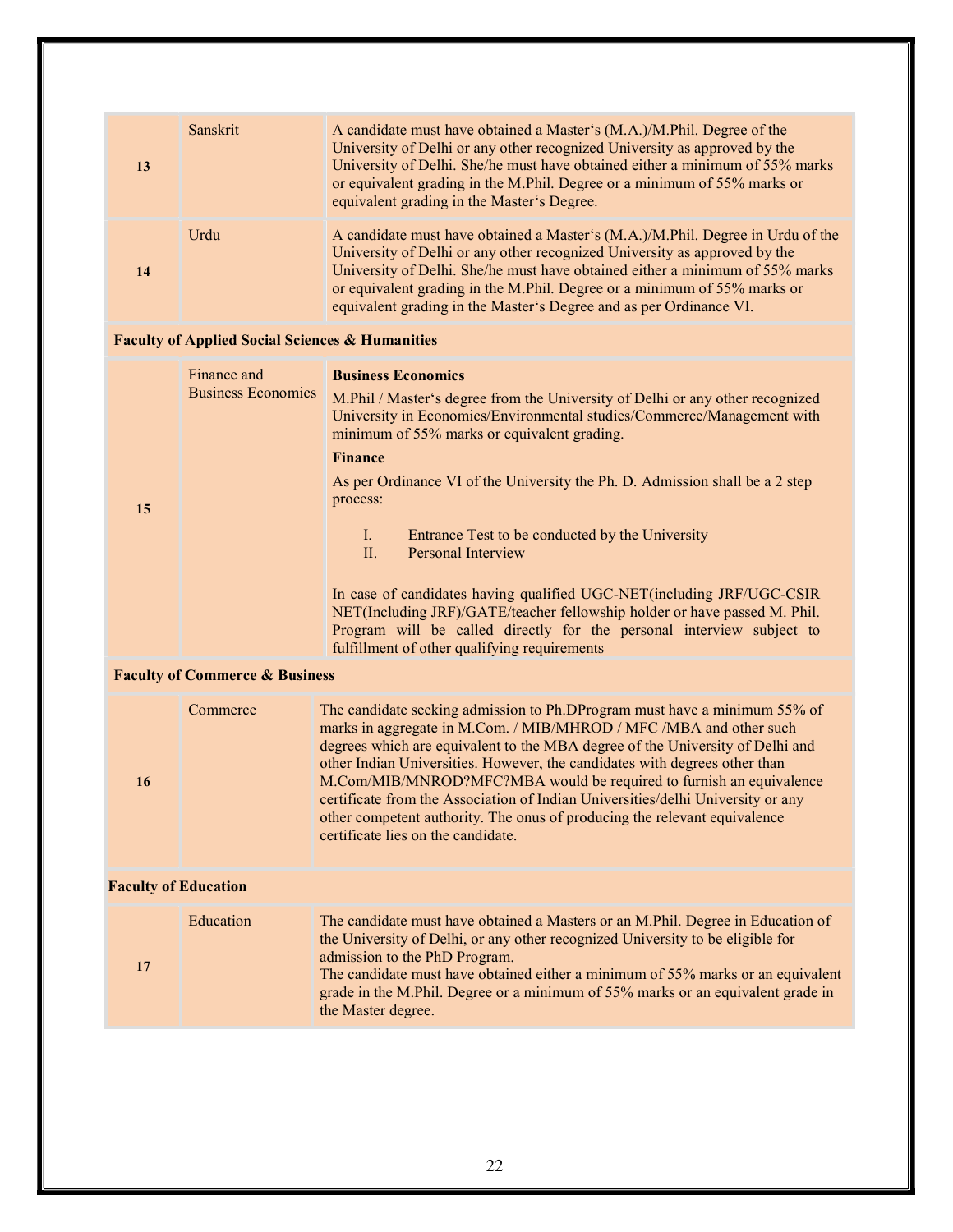|    | <b>Faculty of Inter-Disciplinary &amp; Applied Sciences</b> |                                                                                                                                                                                                                                                                                                                                                                                                               |
|----|-------------------------------------------------------------|---------------------------------------------------------------------------------------------------------------------------------------------------------------------------------------------------------------------------------------------------------------------------------------------------------------------------------------------------------------------------------------------------------------|
| 18 | <b>Biophysics</b>                                           | The candidate should have a minimum of 55% marks (or equivalent CGPA score) in<br>Master's Degree in any area of Sciences: Life or Biological Sciences/ Physical/<br>Chemical/ Mathematical/ Computational from a UGC recognized University/<br>Institute.                                                                                                                                                    |
| 19 | <b>Plant Molecular</b><br><b>Biology</b>                    | The candidate should have a minimum of 55% marks (or equivalent CGPA score) in<br>M.Sc./M.Phil./M.Tech in Plant Sciences/Biological Sciences/Biotechnology.                                                                                                                                                                                                                                                   |
| 20 | Biochemistry                                                | The candidate should have a minimum of 55% marks (or equivalent CGPA score) in<br>Master's Degree/M.Phil. /M.Tech. /MD / MS/ in Degree in Bio-Chemistry/<br>Biotechnology/Biomedical sciences and allied subjects from a recognized<br>University / Institute.                                                                                                                                                |
| 21 | Electronic                                                  | As per Ordinance VI of the University                                                                                                                                                                                                                                                                                                                                                                         |
| 22 | Genetics                                                    | The candidate should have a minimum of 55% marks (or equivalent CGPA score) in<br>Master's Degree: Life or Biological Sciences (exemplified by but not restricted to<br>Genetics, Microbiology, Botany, Zoology, Biomedical Research, Bioinformatics,<br>Biochemistry, Biotechnology, Computational Biology etc.) / Physical/ Chemical/<br>Mathematical/Computational from a recognized University/Institute. |
| 23 | Microbiology                                                | The candidate should have a minimum 55% marks (or equivalent CGPA score) in<br>Master's Degree/M.Phil./M. Tech./M.D./M.S. in any branch of life<br>Sciences/Medical Sciences/Any branch of Biology from a recognized<br>University/Institute.                                                                                                                                                                 |
| 24 | Physical<br>Education &<br><b>Sports Sciences</b>           | The eligibility criteria for admission are minimum 55% marks in Master's<br>degree/M.Phil./M.P.Ed. In physical Education from a recognized university.<br>Other requirements in accordance with Ordinance VI of the University of Delhi.                                                                                                                                                                      |

## Faculty of Music and Fine Arts

|--|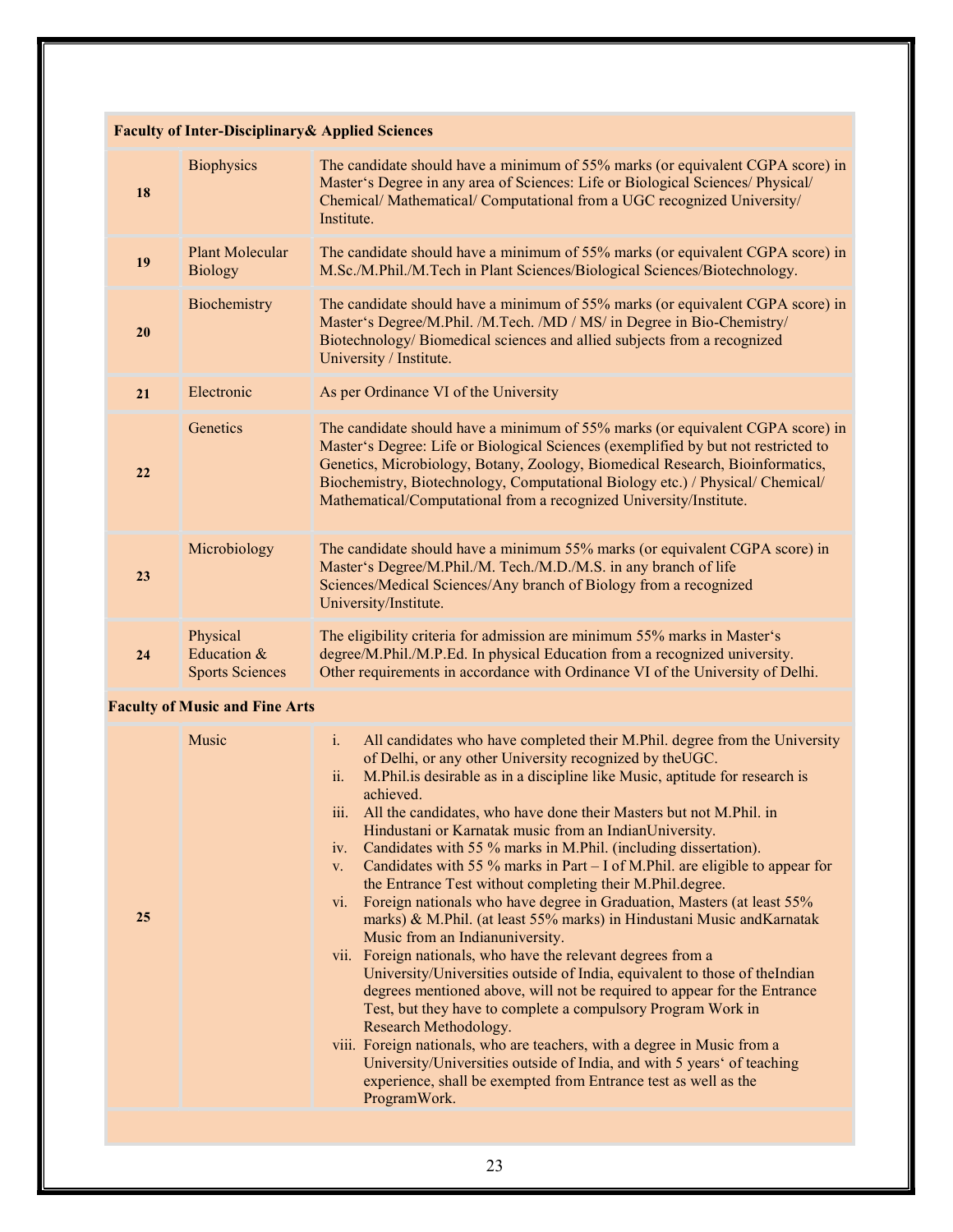| <b>Faculty of Mathematical Sciences</b> |                         |                                                                                                                                                                                                                                                                                                                                                                                                                                                                                                                                  |  |
|-----------------------------------------|-------------------------|----------------------------------------------------------------------------------------------------------------------------------------------------------------------------------------------------------------------------------------------------------------------------------------------------------------------------------------------------------------------------------------------------------------------------------------------------------------------------------------------------------------------------------|--|
| 26                                      | <b>Mathematics</b>      | Master's/M.Phil. degree of the University of Delhi or any other recognized<br>University or any degree recognized as equivalent to Master's/M/Phil degree in<br>Mathematics. She/he must have obtained minimum of 55% marks or equivalent<br>grading in the M.Phil. degree or a minimum of 55% marks or equivalent grading in<br>the Master's degree. A relaxation of 5% marks from 55% to 50% or an equivalent<br>relaxation of grade, may be allowed for those belonging to SC/ST/OBC (non-<br>Creamy layers)/Different-abled. |  |
| 27                                      | Operational<br>Research | A candidate must have obtained minimum 55% marks in Master's/M.Phil. Degree<br>in Operational Research of University of Delhi or any other recognized University.<br>Master's/M.Phil. degree in the allied subject from a recognized University with<br>55% marks are also eligible for admission provided the candidate has studied at<br>least two papers in Operational Research with 60% or more marks in Operational<br>Research papers                                                                                     |  |
| 28                                      | <b>Statistics</b>       | As per Ordinance VI                                                                                                                                                                                                                                                                                                                                                                                                                                                                                                              |  |
| 29                                      | <b>Computer Science</b> | As per Ordinance VI                                                                                                                                                                                                                                                                                                                                                                                                                                                                                                              |  |

## Faculty of Social Sciences

| 30 | <b>Adult Education</b> | M.Phil. with at least 55% marks in Adult Continuing Education & Extension and<br>other social science discipline like Economics, Sociology, Social work, Political<br>Science, History, Education& Psychology.<br>M.A. with at least 55% marks in Adult Continuing Education & Extension and other<br>Social Science discipline like Economics, Sociology, Social Work, Political Science,<br>History, Education& Psychology.                                                                                                      |
|----|------------------------|------------------------------------------------------------------------------------------------------------------------------------------------------------------------------------------------------------------------------------------------------------------------------------------------------------------------------------------------------------------------------------------------------------------------------------------------------------------------------------------------------------------------------------|
| 31 | History                | Master's or M.Phil degree in History with at least 55% or an equivalent grade from a<br>recognised Indian/Foreign University. Candidates from other disciplines (Social<br>Sciences, Humanities, Sciences, etc) with at least 55% in the MA may apply. Their<br>applications will be evaluated subject to the approval of the VC on the<br>recommendation of the MPhil Committee. All candidates who fall within the<br>provisions mentioned in Ordinance VI dated 9 August 2017 (Clause C1 and C2) are<br>also eligible to apply. |
| 32 | Economics              | A Master's or M.Phil. Degree in Economics (or in an allied subject) from a<br>recognized university, with a minimum of 55% marks or equivalent grade.<br>Allied subjects: Business Economics, Business Administration, Commerce,<br>Statistics, Mathematics, Operations Research, History and Engineering.                                                                                                                                                                                                                         |
| 33 | Sociology              | A candidate for admission to the Program for the Degree of Doctor of Philosophy<br>must have a good academic record with at least 55% marks or equivalent grading in<br>Master's Degree of an Indian or a Foreign University in the subject concerned or in<br>an allied subject.<br>All criteria as notified in the Ph.D. Ordinance of the University will apply.                                                                                                                                                                 |
| 34 | Geography              | Ordinance VI for Doctor of Philosophy (PhD) of the University of Delhi and its<br>amendments                                                                                                                                                                                                                                                                                                                                                                                                                                       |
| 35 | Social Work            | A candidate who has obtained M.A. (Social Work) degree from anyrecognized<br>Indian or foreign university with 55% or more marks or equivalent grade point<br>average.                                                                                                                                                                                                                                                                                                                                                             |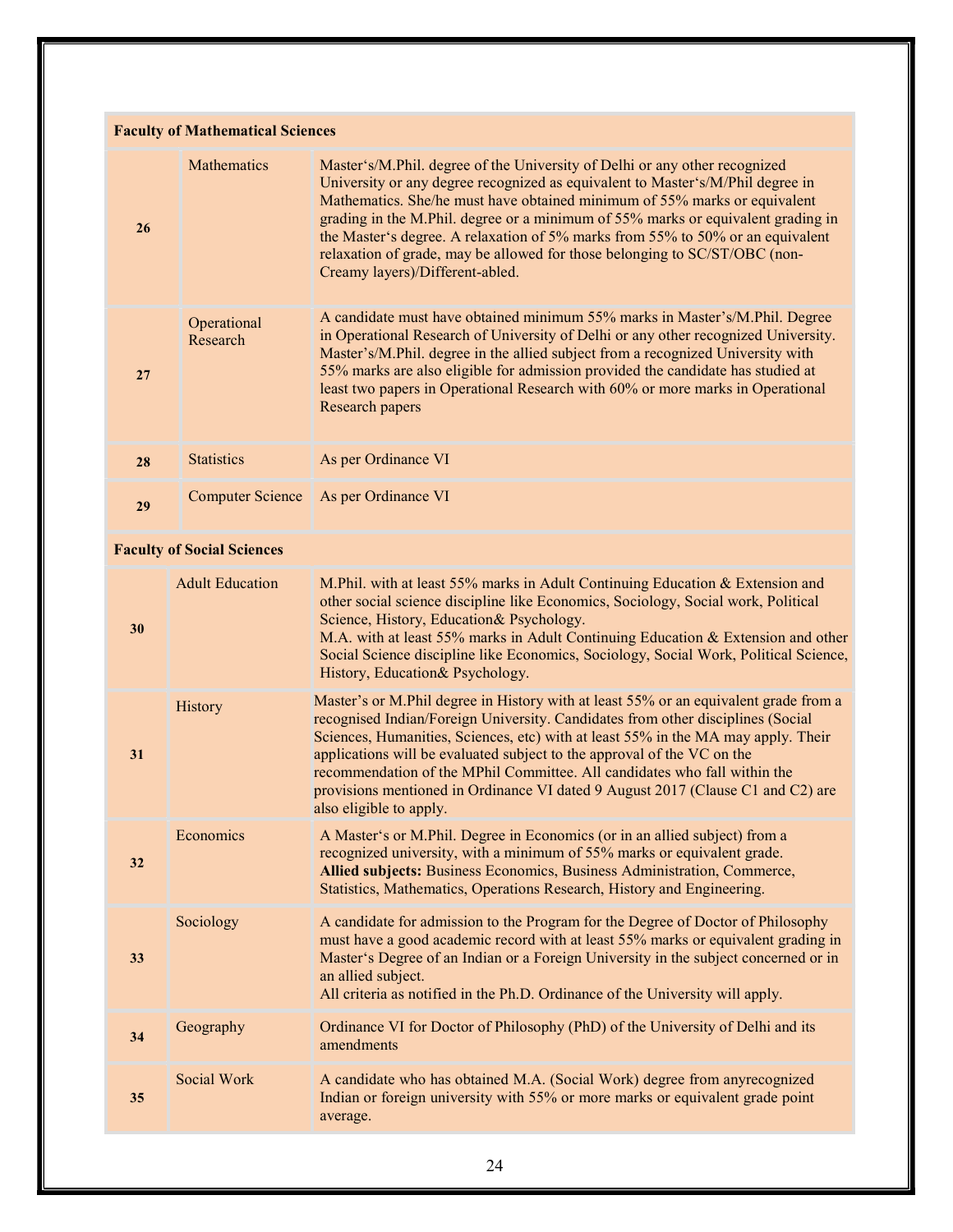| 36                        | <b>African Studies</b>    | M.A. and M.Phil. in Social Sciences and Commerce with at least 55% marks<br>and M.Phil. Degree from the University of Delhi or an equivalent Degree from<br>any other degree in African Studies or its equivalent with at least 55% marks<br>Allied Subject: M.A. (History), Political Science / Economic / Sociology /<br>Geography/Commerce                                                                                                                                                                                                                                                                                                                                                                                                                                                                                                                                                                                                                                                                                 |
|---------------------------|---------------------------|-------------------------------------------------------------------------------------------------------------------------------------------------------------------------------------------------------------------------------------------------------------------------------------------------------------------------------------------------------------------------------------------------------------------------------------------------------------------------------------------------------------------------------------------------------------------------------------------------------------------------------------------------------------------------------------------------------------------------------------------------------------------------------------------------------------------------------------------------------------------------------------------------------------------------------------------------------------------------------------------------------------------------------|
| 37                        | <b>East Asian Studies</b> | A post graduate degree in any subject preferably in East Asian Studies / Chinese /<br>Japanese / Korean from the University of Delhi or any other recognized university<br>with at least 55% marks or equivalent grading.<br>An M. Phil. Degree from the University of Delhi or an equivalent Degree from any<br>other University in East Asian Studies or its equivalent with at least 55% marks or<br>equivalent grading.                                                                                                                                                                                                                                                                                                                                                                                                                                                                                                                                                                                                   |
| 38                        | Political<br>Science      | The candidate should have good academic record at least 55% Marks in Master's<br>Degree or an equivalent Degree of a foreign University in subject concerned, or an<br>allied subject approved by the Vice-Chancellor on the recommendation of the Head<br>of the Department. Provisional admission to the examination will be provided to<br>students whose M.A. final results have not been declared. This admission will be<br>finalized only after they have shown original mark sheets confirming their<br>eligibility.                                                                                                                                                                                                                                                                                                                                                                                                                                                                                                  |
| <b>Faculty of Science</b> |                           |                                                                                                                                                                                                                                                                                                                                                                                                                                                                                                                                                                                                                                                                                                                                                                                                                                                                                                                                                                                                                               |
| 39                        | Anthropology              | M.A./M.Sc. in Anthropology, Life Sciences, Public Health/ Epidemiology,<br>Psychology, Sociology and Forensic Science as Allied subject with 55% marks in<br>the aggregate or an equivalence grading with $10+2+3+2$ year scheme.                                                                                                                                                                                                                                                                                                                                                                                                                                                                                                                                                                                                                                                                                                                                                                                             |
| 40                        | <b>Botany</b>             | As per Ordinance VI<br>M.Sc. Botany OR M.Sc. in any Allied Subject (M.Sc. in any area of Biological<br>Sciences with 55% marks).<br>For further details refer to Ordinance VI                                                                                                                                                                                                                                                                                                                                                                                                                                                                                                                                                                                                                                                                                                                                                                                                                                                 |
| 41                        | Chemistry                 | Master's Degree or a Professional Degree (M.Tech./M./M.D./M.S. Degree) in the<br>same or allied subjects (Biochemistry, Biotechnology, Biomedical Science, Life<br>Science, Pharmacy, Botany, Zoology, Environmental Science, Microbiology,<br>Genetics or related discipline), M.Tech., M.Pharma or M.D. or M.B.B.B.S. etc.<br>declared equivalent to the master's Degree by the corresponding statutory regulatory<br>body, with at least 55% marks in aggregate (or its equivalent grade B' in the UGC<br>7-point scale or an equivalent grade in a point scale wherever grading system is<br>followed) or an equivalent degree from a foreign educational Institution accredited<br>by an Assessment and Accreditation Agency which is approved, recognized or<br>authorized by an authority, established or incorporated under a law in its home<br>country or any other statutory authority in that country for the purpose of assessing,<br>accrediting or assuring quality and standards of educational institutions. |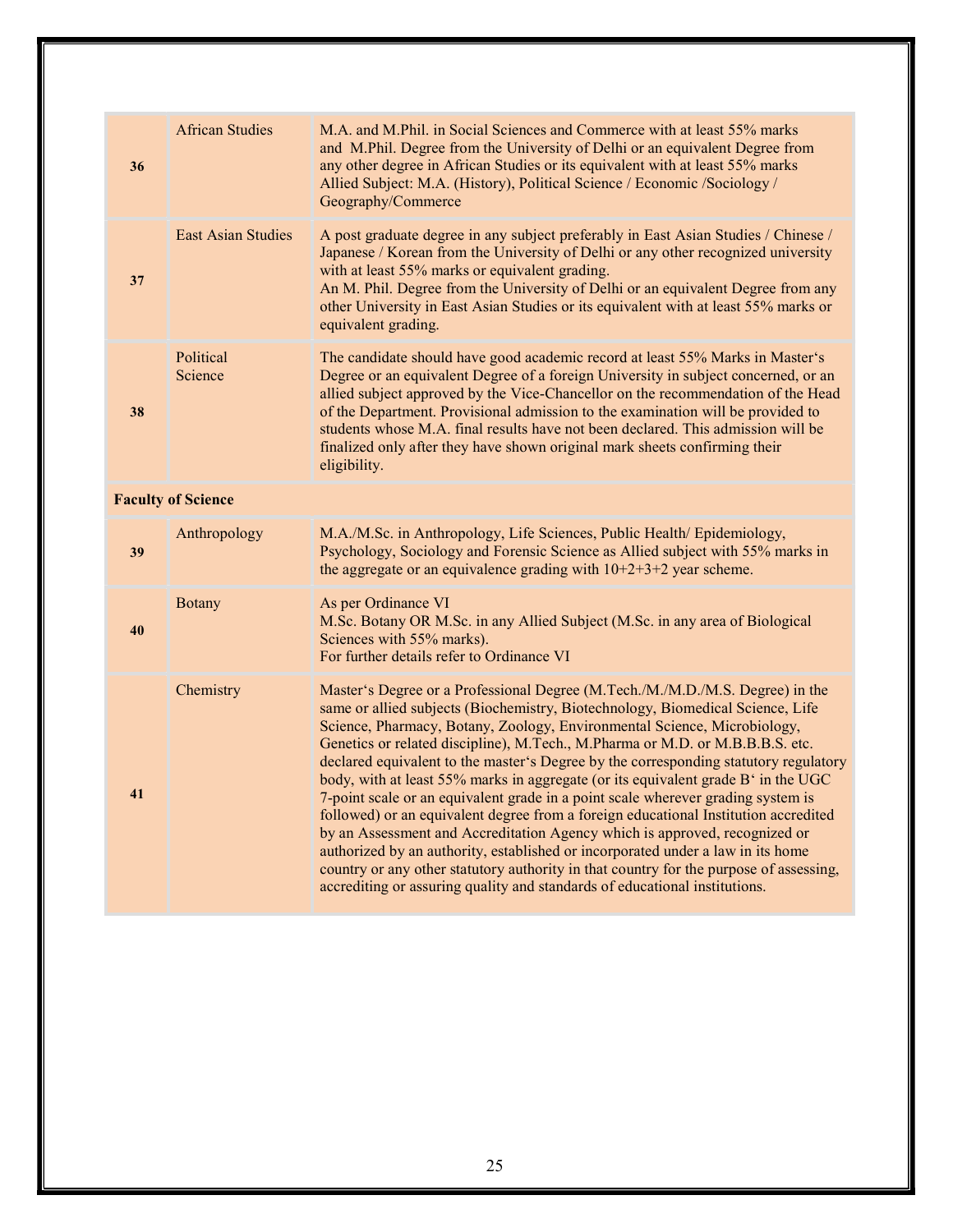| 42 | Physics<br>& Astrophysics                                        | (a) M.Sc. in Physics or M.Sc./M. Tech. in allied subject with 55% marks* in<br>aggregate or equivalent grade from a recognized institution, as per ordinance VI.<br>The list of Allied Subjects (only for Ph.D. admission and not for teaching<br>appointments):<br>M.Sc. in Applied Physics, Mathematics, Chemistry, Biophysics, Material<br>Science, Astronomy and Astrophysics, Geophysics, Electronics, Biomedical<br>Science, Nano Science, Environmental Science.<br>M.Tech. in Chemical Engg., Electrical Engg., Mechanical Engg., Computer Science,<br>Material Science, Electronics, Nanotechnology, Nuclear Science, Applied Optics.<br>Eligibility for direct appearance at Interview (without written entrance<br>(b)<br>test):<br>Candidates who have qualified UGC-NET (including JRF)/UGC-CSIR NET<br>(including JRF), DST-INSPIRE or equivalent national level<br>examination/fellowship/teacher fellowship holder in Physical Science may directly<br>appear for interview. In addition the following categories of Candidates may also<br>appear directly for interviews (as decided by DRC under Clause C-1 4. Of<br>Ordinance VI):<br>(i) Rank holders in JEST Physics (Joint Entrance Screening Test)<br>Upto Rank 200(GeneralCategory)<br>Upto Rank 225(OBC)<br>Upto Rank 250 (SC/ST/PwD)<br>Candidates who have cleared GATE (Physics) with:<br>(ii)<br>Percentile of 90 and above (General Category)<br>Percentile of 85 and above (OBC)<br>Percentile of 80 and above (SC/ST/PwD) |
|----|------------------------------------------------------------------|------------------------------------------------------------------------------------------------------------------------------------------------------------------------------------------------------------------------------------------------------------------------------------------------------------------------------------------------------------------------------------------------------------------------------------------------------------------------------------------------------------------------------------------------------------------------------------------------------------------------------------------------------------------------------------------------------------------------------------------------------------------------------------------------------------------------------------------------------------------------------------------------------------------------------------------------------------------------------------------------------------------------------------------------------------------------------------------------------------------------------------------------------------------------------------------------------------------------------------------------------------------------------------------------------------------------------------------------------------------------------------------------------------------------------------------------------------------------------------------------------------|
| 43 | Zoology                                                          | M.Sc. Zoology/ allied subject with minimum 55% marks from recognized<br>university. The Allied subject-any discipline of Science.                                                                                                                                                                                                                                                                                                                                                                                                                                                                                                                                                                                                                                                                                                                                                                                                                                                                                                                                                                                                                                                                                                                                                                                                                                                                                                                                                                          |
| 44 | Environmental<br><b>Studies</b>                                  | 1. For admission to Ph.D. a minimum 55% marks in M.Sc/M.A. (or its<br>equivalentgrade_B'intheUGC7-Pointscale)inthesameoralliedsubject from a<br>recognized University with 5% relaxation for candidates belonging to the<br>reserved category. The allied subject for admission to Ph.D. shall be<br>decided by the DRC of the Department. Reservation and relaxation to the<br>candidate belonging to the EWS category will be given as per University<br>rules.<br>2. No. Candidate shall be eligible to register for the Ph.D. Program ifhe/she is<br>already registered for any full-time Program of study in any<br>University/Institute.<br>3. The candidates belonging to various categories of the University of Delhi<br>Ordinance-VI (Amended 9 <sup>th</sup> August2017)<br>4. Any other conditions laid down by the University from time totime                                                                                                                                                                                                                                                                                                                                                                                                                                                                                                                                                                                                                                                |
| 45 | Geology                                                          | M.Sc. (at least 55% marks) in relevant subject, good academic record.<br><b>Allied Subject: Geophysics</b>                                                                                                                                                                                                                                                                                                                                                                                                                                                                                                                                                                                                                                                                                                                                                                                                                                                                                                                                                                                                                                                                                                                                                                                                                                                                                                                                                                                                 |
| 46 | Dr. B.R. Ambedkar<br>Center for<br><b>Biomedical</b><br>Research | Master's Degree in the appropriate field of Science (M.Sc. Biomedical-Sciences/<br>Zoology/ Chemistry/ Botany/ Life Science/Biotechnology/ Microbiology/<br>Biochemistry/ Genetics/ or related disciplines), M.Tech., M.V.Sc., M.Pharma or<br>M.D. with a minimum of 55% marks or B.Tech., MBBS with 70% and 60% marks<br>or equivalent grades, respectively.                                                                                                                                                                                                                                                                                                                                                                                                                                                                                                                                                                                                                                                                                                                                                                                                                                                                                                                                                                                                                                                                                                                                              |
| 47 | Home Science                                                     | M.Sc in Home Science (55% marks) in relevant subjects with good academic record<br>in any of the following areas of specialization: Food and Nutrition, Human<br>development and childhood studies, development and communication extension,                                                                                                                                                                                                                                                                                                                                                                                                                                                                                                                                                                                                                                                                                                                                                                                                                                                                                                                                                                                                                                                                                                                                                                                                                                                               |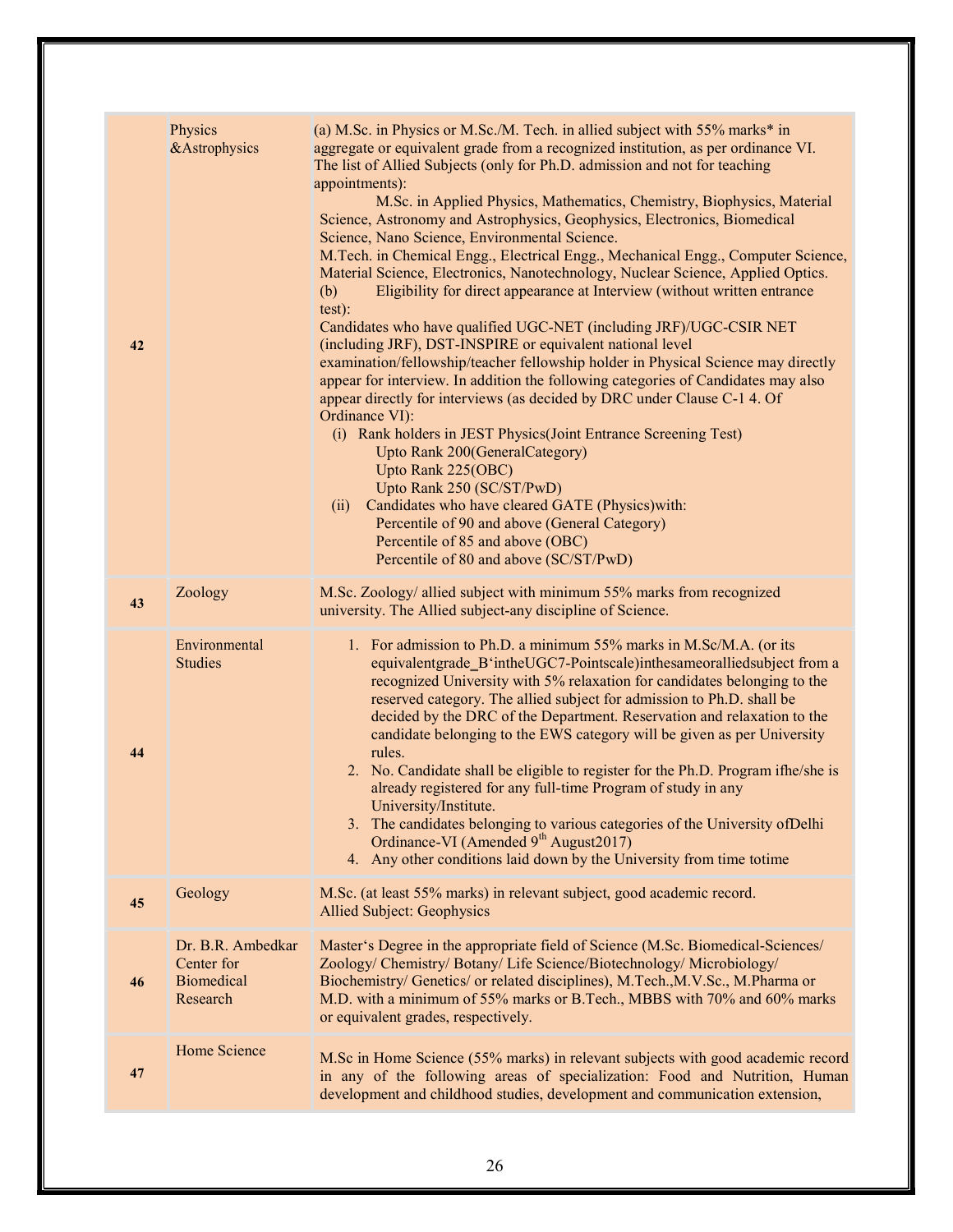|                                                     |                                                      | resource management and design application, fabric and apparel science, Dietetics<br>and Public health nutrition, Food Technology.                                                                                                                                                    |
|-----------------------------------------------------|------------------------------------------------------|---------------------------------------------------------------------------------------------------------------------------------------------------------------------------------------------------------------------------------------------------------------------------------------|
| <b>Faculty of Law</b>                               |                                                      |                                                                                                                                                                                                                                                                                       |
| 48                                                  | Law                                                  | LLM degree from an Indian University with at least 55% marks in aggregate (or its<br>equivalent grade B' in the UGC 7 point scale or on equivalent grade in a point scale<br>where ever grading system is followed); or an equivalent degree from a foreign<br>education institution. |
| <b>Institute of Informatics &amp; Communication</b> |                                                      |                                                                                                                                                                                                                                                                                       |
| 49                                                  | Institute of<br><b>Informatics</b><br>&Communication | The candidate should have minimum of 55% marks (or equivalence CGPA score) in<br>M.Sc./M.Phil./M.Tech./M.S. Degree in Informatics/Communication<br>/Electronics/Physics and allied subjects from a recognized University/Institute.                                                   |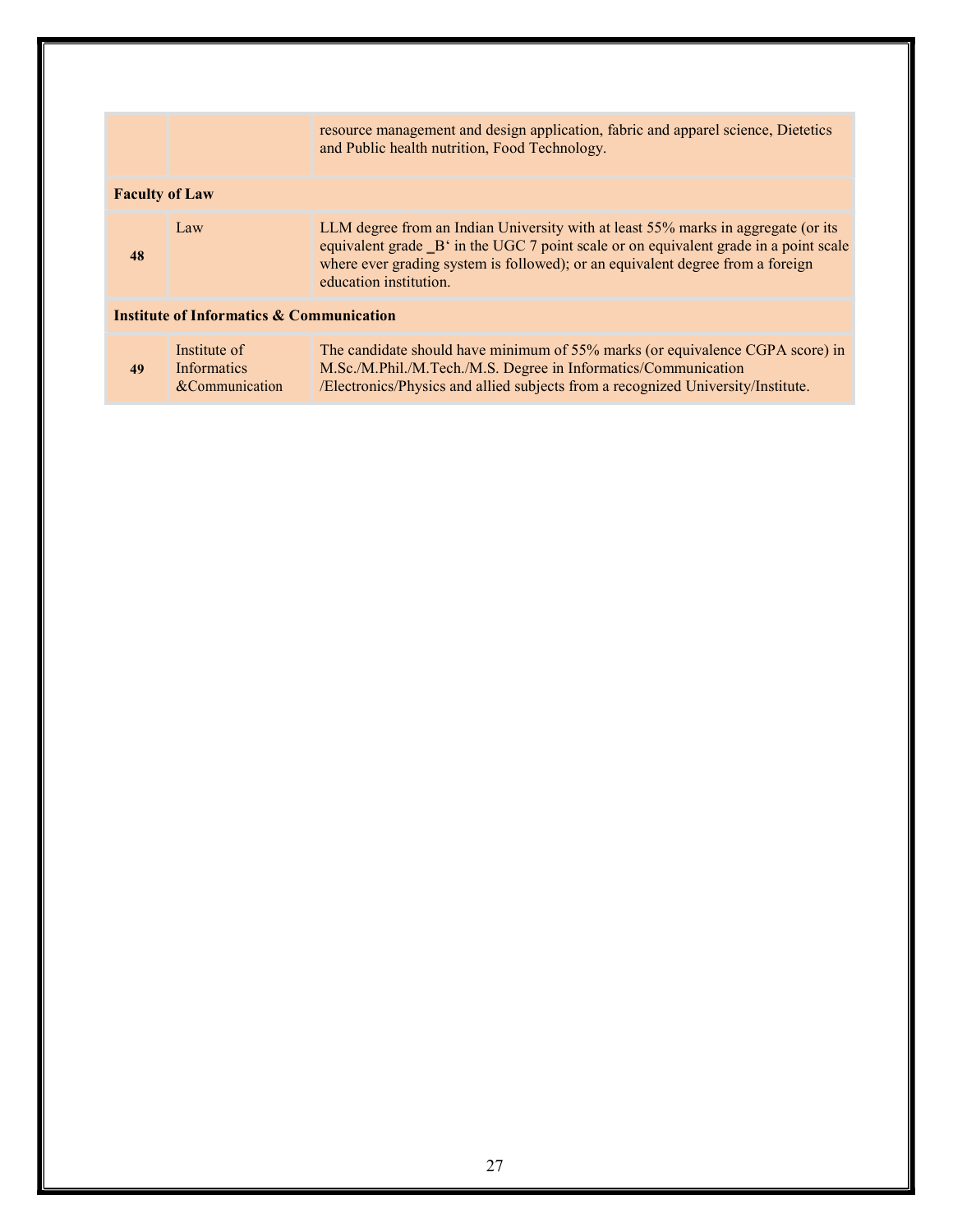## Annexure — VIII

## Major Areas of Research in Various Departments

#### Adult Continuing Education and Extension

Extension education and services in higher education, Curriculum Development andEnvironmental Issues, Research Methodology, Adult, Continuing Education and Extension, Lifelong Learning (LLL), Non-Formal Education, Skill Development

#### African Studies

Social Theories, Sociology of religion, African environment, natural resource management, disaster management, Ancient African Empires, Pan-Africanism, and African nationalism, Multi- Party Democracy in Africa, Human Rights & Refugee Problems, Africa in World Politics, India's foreign policy in Africa, Food Security and agriculture development, SAP & its impact on Africa, Regional Economic Groupings and India-Africa EconomicRelations.

#### Anthropology

Comparative religion, caste system, family dynamics, medical systems, and anthropological theory and methods, Gender and Women's Studies, Caste studies with special interest in Dalit studies, Ecology and Environment and Border and Margins of Society, Human Genetics, Human Cytogenetics, Recombinant DNA Technology, Reproductive Immunology, Medical Anthropology; Qualitative Research; Public Health; Disaster Impact Assessment Tools; Anthropology and Mountain Communities, Genetic Structure, Diversity and Health Dynamics Among Human Coastal Populations, Association of variants of uncoupling protein 1(UCP 1) with levels of obesity, cardiovascular and metabolic complications among adolescent and adult in two homogenous groups, Human Ecology, Human Growth & Development, Physiological Anthropology, Applied Anthropology, Tribal health.

#### Arabic

Classical Arabic Prose, Classical Arabic Poetry, Modern Arabic Prose, Modern Arabic Poetry, Arabic Novel, Arabic Drama, Eminent Arab Writers and Poets, History of Arabic Literature, Arab Historians, Arabic Literature in India, Indian Scholars of Arabic Language and Literature, Contribution of eminent scholars to Arabic Language and Literature world-wide

#### B.R. Ambedkar Centre for Biomedical Research

Medical Biotechnology, Epigenetics, Molecular modeling and DNA diagnostics, Molecular Oncology, Immunology, Infectious Diseases, Drug Discovery and Drug Development, Genomics and Proteomics, Medicinal Chemistry, Cancer Genetics, Human Genetics and Neurobiology and Neuropharmacology

#### Biochemistry

Structure-function relationship in proteins and drug discovery, Molecular mechanisms of Cancer and Malaria, Molecular Diagnostics, Recombinant antibody based diagnostics & therapeutics, Tuberculosis Biology, Bioinformatics and Computational Biology, Signalling mechanisms of Mycobacterium tuberculosis

#### **Biophysics**

Membrane Biophysics, Ion Channels, Neuro-biophysics, Cognitive Science (Learning & Memory), Theoretical & Mathematical Biology, Structural Biology, Computational Biology and Bioinformatics, Computational Biology, Bioinformatics, Next Generation Sequencing, Protein and Genome Sequence Analysis, Use of Machine Learning Methods in Biology

#### Botany

Algae and environment; Ecology, Environment and Conservation; Genetics, Genomics and Bioinformatics; Plant Developmental Genetics; Plant-Pathogen Interactions; Plant Molecular biology/Biotechnology; Plant Physiology and Biochemistry (including Stress Physiology and Proteomics); Reproductive and Developmental Biology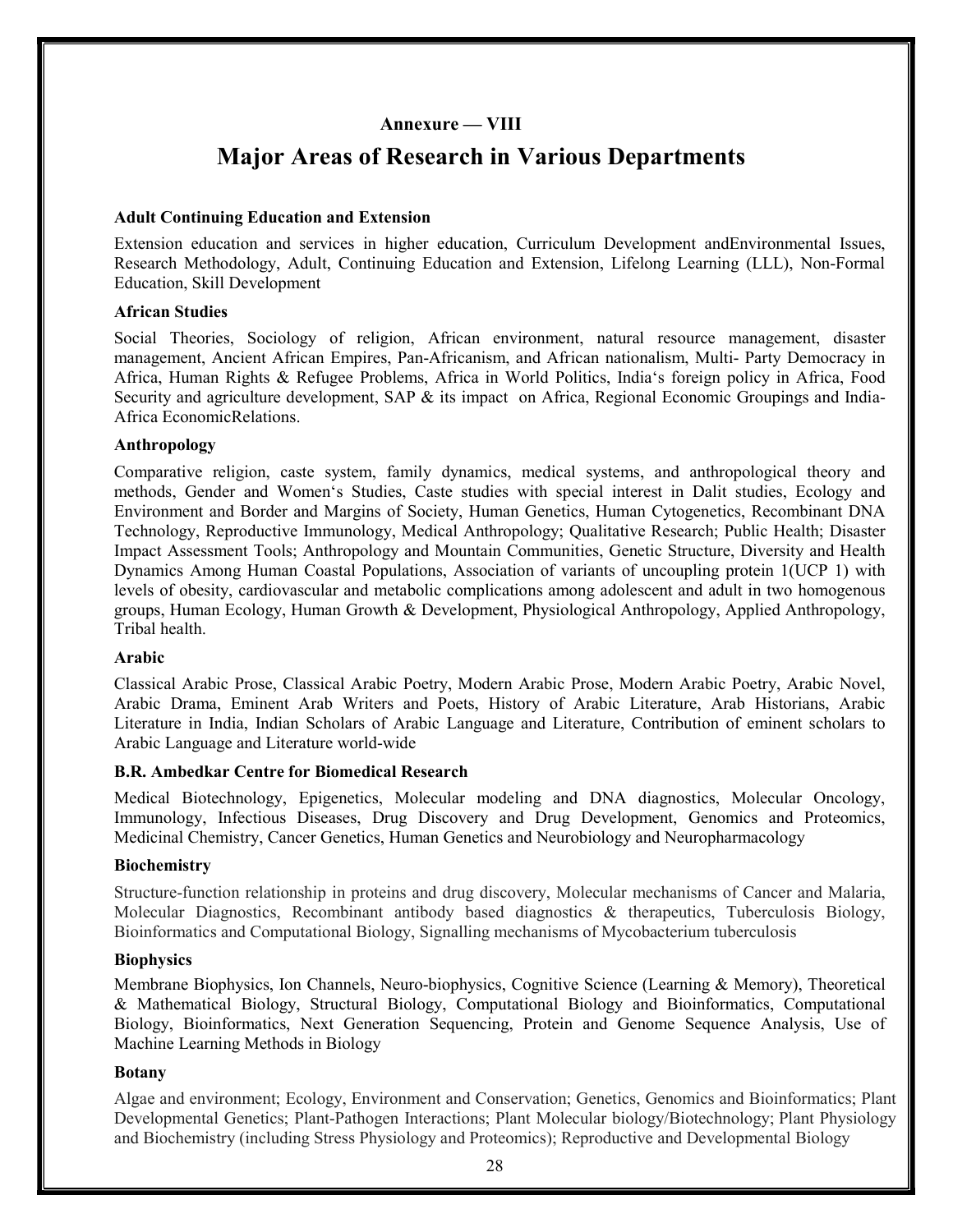#### Buddhist Studies

Pali Language and Literature, Buddhist Philosophy based on Pali and Sanskrit Literature, Buddhist Ethics, Bud dhist Psychology, Buddhist Para Psychology, Buddhist Eschatology, Abhidhamma/Abhidharma Philosophy, Buddhist History, Buddhist Archaeology, Buddhist Art and Architecture, Chinese Buddhism, Tibetan Buddhism, Mahayana and Vajrayana Buddhism, Buddhist Logic and Tantra

#### Business Economics

Emerging Policy Issues in Business and Economy, Industry Studies, Economics of Development, International Economics, Regional Economic Development.

#### **Chemistry**

Bioorganic chemistry, synthetic organic chemistry, natural products and non-covalent interactions in chemistry & biological fields and supramolecular chemistry, Theoretical polymer chemistry with special reference to electrically conducting polymers and biopolymers such as proteins and DNA, Nanomaterials and conducting polymer composites for fabrication of biosensors, Clay polymer nano composites as fire retardants and for synthesis of organic compounds, Physical Chemistry, Quantum Chemistry, Spectroscopy, Computational Chemistry, Nanoscience, Theoretical Physical Chemistry, Complex Systems in Electrochemistry and Materials, Synthesis of novel heterocyclic compounds; Sonochemistry, Application of microwaves in organic synthesis; Synthesis, characterization and applications of ionic liquids in organic synthesis; Preparation, characterization and applications of metal nanoparticles in organic synthesis; Synthesis of heterocycles by multi-component reactions, photophysical studies, Corrosion Science and Technology, Semiconducting nano materials for environment, Organic Synthesis, Medicinal Chemistry (synthesis of biologically active compounds: anti- cancer , antiviral, antibacterial, antifungal, and antimalarial), Natural and Marine Natural Products (bioactivity guided isolation of natural/marine natural products). Process development of drugs/drug intermediates.

#### Commerce

Accounting, Finance, International Business, Marketing, Organisational and Behaviour Development, and other related areas

#### Computer Science

Computer Networks, Data Mining, Computational Intelligence, Algorithms, Web Intelligence, Multi-agent systems, Software Engineering, Steganography and Steganalysis, Information Hiding, Coding Theory, Intelligent Data Analysis. Network Science, Text Analytics, Machine Learning, Deep Learning, Trust and Reputation Systems, Artificial Intelligence, social network analysis, Cyber security, Image processing, Biometrics, Computer Graphics, Crowdsourcing, Cloud Computing, Web Applications, Technology enhanced Education (MOOC Platforms), Requirements Engineering and Data Science.

#### East Asian Studies

China's foreign policy, security policy, and political economy, Chinese Politics and Education, Ancient Indian History, Silk Road and Buddhist settlements, Chinese language, Socially engaged Buddhism, Chinese Nationalism, Chinese Ethnic Minorities, Chinese Foreign Policy, Tibet, Taiwan, Xinjiang, Hong Kong, India-China Relations, Sociology, East Asian Society, Japanese Society and Religions, Japan's Social, political, intellectual And Cultural History, Japanese Language and Literature; Japanese society and Gender Studies, Dynamics of Social Stratification in China.

#### **Economics**

International Trade, Industrial Economics, Game Theory, Econometrics, Law & Economics, Information Economics, Applied Econometrics, Applied Micro, Growth and Development, Macroeconomics, International Economics, Economics of discrimination, Aspects of the Chinese economy, Forecasting, Microeconomic Theory, Welfare Economics, Development Economics, Agricultural Economics, Health Economics, Public Economics, IPRs and Technology Transfer.

#### Education

Academic Research Writing in Education; Adolescence Education; Art Education;Assessment in Education;Childhood and Adolescence Studies; Cognitive Psychology; Comparative and International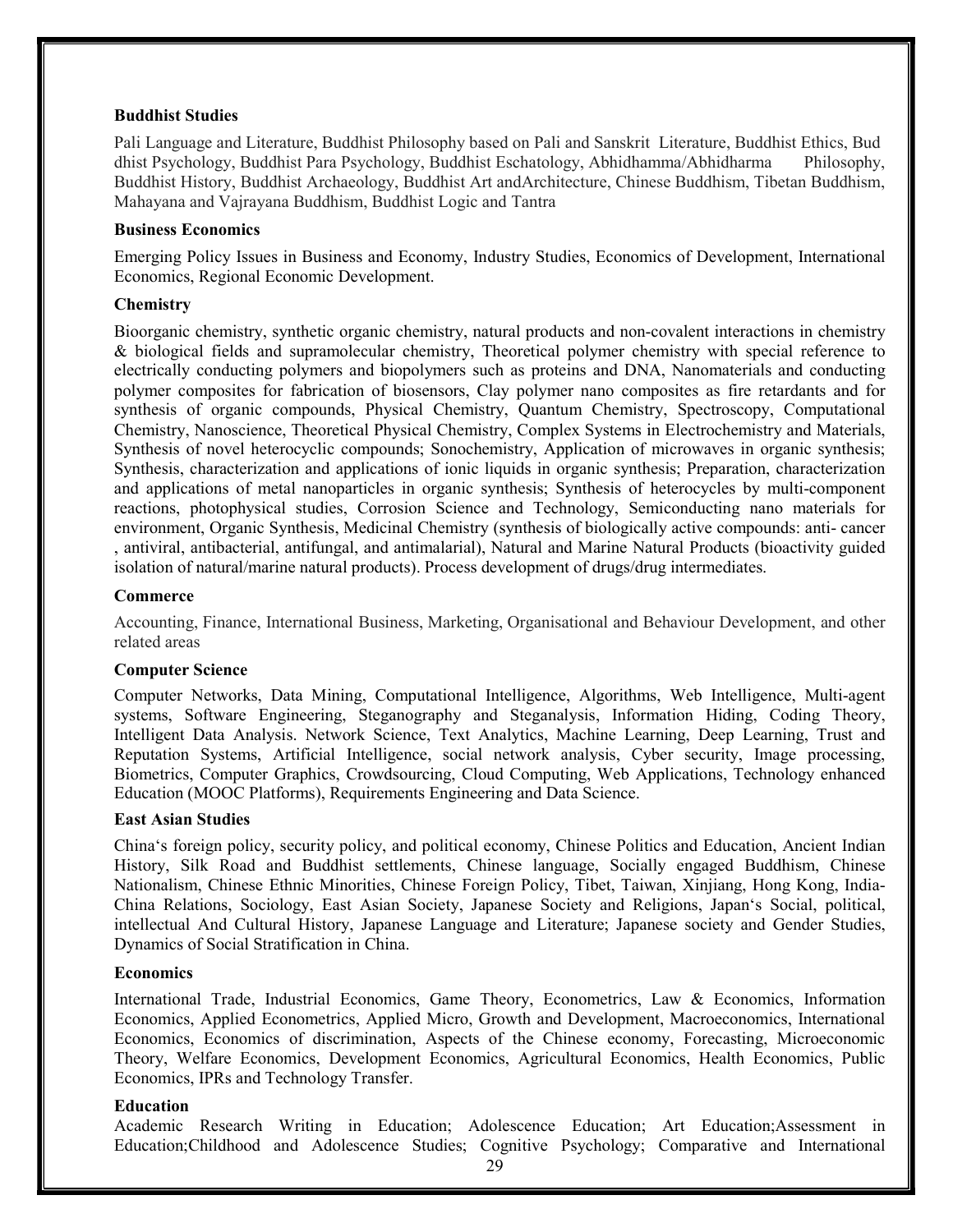Education; Computer Assisted Learning;Creativity in Education; Democratic Education; Curriculum Studies;Disability Studies; Diversity Pedagogy; Early Childhood Education; Economics of Education; Education for Democratic Citizenship; Education for Social Justice; Education of the Marginalised Communities; Educational Policy, Planning and Administration; Educational Technology; Educational Theory; Educational Studies; Elementary Education; Environmental Education; Equality; Experimental Research in Education; Gender Issues and Concerns in Education; Gifted Education; Guidance, Counselling and Mental Health; History Education; History of Education; Higher Education; Inclusive Education; ICT in Education; ICT for Research in Education; ICTs in Teacher Education; Language and Literacy Education; Learning and Cognition;Mathematics Education; Measurement and Evaluation;Philosophy of Education;Psychological Foundations of Education; Science Education; Secondary Education; Social Science Education; Social Theory;Sociological Foundations of Education; Teacher Education; Youth, Education and Democracy.

#### Electronic Science

Modeling and Simulation Studies of Microelectronic Devices and Materials; Thin films, Nanomaterials& nanostructures (Electronic/semiconductor materials & Devices) for various applications; Material Science: Nano science/ Nano composites/ Nano technology; Microwave passive components, Plasmonic waveguides and devices; Robotics and Artificial Intelligence; Embedded Systems and Automation Integrated Optics, Cyber Physical Systems and Machine learning; Biophotovoltaics

#### English

Renaissance studies, gender studies, visual culture, Modernism, Queer Theory, Dalit Literature, Autobiographical Studies, Indian Literature, Post-colonial Studies, Translation, Postcolonial Literature and Theory; Literary Gerontology; Families in Literature; Urban Cultures; the nineteenth-century novel.

#### Environmental Studies

Environmental Biotechnology & Nano biotechnology; Ecogenomics; Plant Evolutionary Biology, Plant Invasion ecology, Molecular phylogeny and Evolution; Animal Taxonomy, Systematics, and Reproductive Biology, Microbial Ecology and Evolution; Ecotoxicology and Environmental Health, Behaviour Ecology; Conservation, Environmental Pollution and Health, Microbial Ecology and Biotechnology, Ecotoxicology; Bioremediation; Bioprospecting, Plant Invasion Ecology, Bioacoustics; Biodiversity Conservation, Environmental Science & Technology; Separation Science & Technology, Atmospheric Science, Biogeochemistry and Hydrogeochemistry, Environmental Biotechnology & Bioenergy, Environmental Biotechnology and Environmental Health

#### Faculty of Management Studies

Growth & Behavior Patterns of Companies in India, Marketing, Financial, Human Resource and Organizational Dimensions of Modern Industry & Business.

#### Financial Studies

Quantitative Finance; Investment Management and Fuzzy Decision Making, Strategic Management of Information Systems, e-commerce, Bank Management, Corporate finance; strategic finance; capital markets; venture capital, Corporate Reporting, Corporate Governance— Transparency and Disclosure Issues.

#### **Genetics**

The department is engaged in Interdisciplinary research in the frontline areas of Plant Genetics, Molecular Breeding and Biotechnology like genetic improvement of oilseed mustard through conventional and biotechnological approaches; novel strategies (based on RNAi and artificial microRNA) for the control of viral and fungal pathogens and insect pests in crops; Human Genetics & Medical Genomics with focus on discovery and functional genomics of common as well as emerging complex diseases and discovery of lead molecules; Drosophila Genetics for basic research and as model for disease biology; Plant–pathogen interaction using Arabidopsis as a model and mustard as a target crop ; Dictyosteliumbiologyto elucidate the role of bZIP transcription factors, Parvulin type PPIases, PinA and other protein regulators; Yeast Genetics with a focus on mitochondrial ribosome function/biogenesis; Cancer Genetics to understand molecular and cellular changes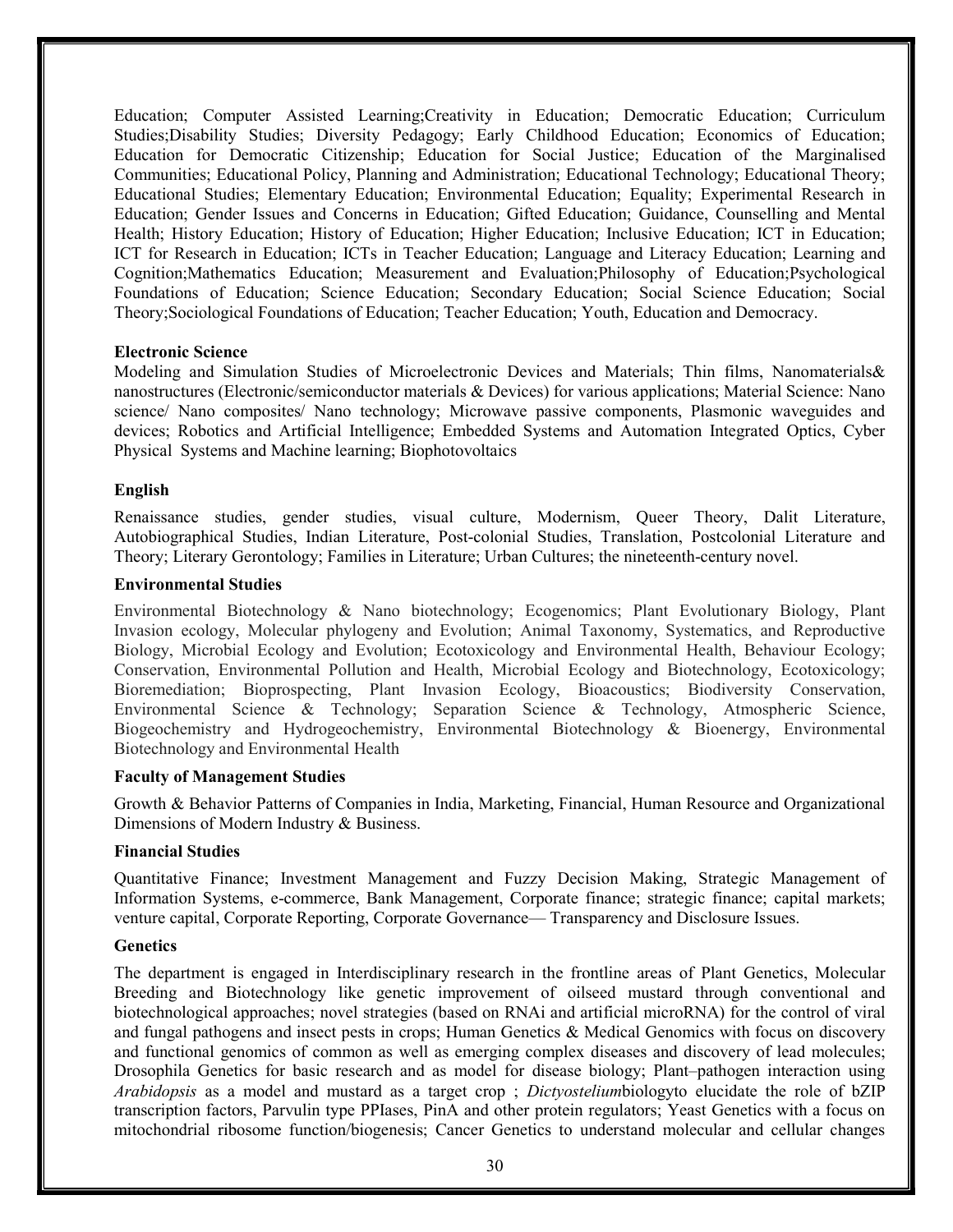occurring in hypoxic tumor microenvironment; Promoter architecture and gene regulation in plants.

#### Geography

Quantitative Techniques, Urban and Regional Studies, Program Evaluation, Indian Geography,DisastersandtheirManagementinIndia,Political Geography, Regional Geography of Middle East, Geography of Federal Study, Spatial Studies, Watershed Management; Mountain Hydrology; Ecotourism and Conservation, Environmental Studies, Remote Sensing and GIS, Disaster Management, Climate Change, Urban Environment.

#### Geology

Igneous &Metamorpic Petrology, Geochemistry, Structural Geology, Igneous Petrology, Geochemistry, Vertebrate Palaeontology, Geochemistry and Geochronology, Metamorphic Petrology, Environmental Geology, Hydrogeology, Biostratigraphy, Engineering Geology, Structural Geology, Sedimentary Geology, Mineralogy, Petrology, Geomorphology, Fluvail system, Sedimentary Geology and Geomorphology, Hydrogeology, Geomorphology, Sedimentology, Micropaleontology, Metamorphic Petrology, Stratigraphy, Sedimentology.

#### Germanic & Romance Studies

French and Francophone Literature, German Literature, Latin American and Spanish literature, Italian Literature, Portuguese Literature, Comparative Literature, Postcolonial Studies, Translation Studies, Foreign Language Education with focus on Teaching French/German/Italian/Spanish/Portuguese as a Foreign language.

#### Hindi

Bhakti Literature and Movement and Modern Hindi Literature, Dalit literature, Fiction, Hindi language, Language pedagogy, Media, Indian society & culture, Indian education system, Modern Hindi Literature, Polish English Hindi Translation, Hindi Novel, Poetry, Dalit Literature and Hindi Journalism.

#### **History**

Social History, Economic History, Cultural History, Visual Culture, History of Religion, Gender History, Intellectual History, Archaeological Foundation of History, Palaeography/Epigraphy and historical analysis of Inscriptions, The interface between landscape, archaeology and anthropology, Medieval state and ecclesiastical institutions ,Asian Interaction and Transculturality, The Nationalist movement in India, Peasant and tribal societies and movements, The Process of Sectarian and Majoritarian Identity Formation, Textual Studies-Culture, Caste and Gender: Identity Formation and Articulations in India, Memory history-community, Oral and Performative Narratives and their Relationships to Constructions of Particularistic Pasts, Rural and Urban Landscapes and Environment: Historical Perspectives, History of Science and Medicine

The Interaction between Institutions of Governance and Newer Forms of Knowledge, with particular reference to the development of Humanistic Disciplines and of Archaeology and Museumology.

#### Home Science

Food and Nutrition, Human development and childhood studies, development and communication extension, resource management and design application, fabric and apparel science, Dietetics and Public health nutrition, FoodTechnology.

#### Institute of informatics & communication

Internet of Things (IoT), Network Architecture, Network Security, Complex Network, Cryptography, Sensor Network, Service Delivery Design and Architecture, Cloud Computing and Infrastructure, Network Application, Mobile application architecture and security.

Modelling and Simulation, Computational neuro-bioscience, Nonlinear dynamics, Applied Numerical analysis, Nonlinear Time Series Analysis, Stochastic Modelling, Stellar Structure- Evolution, Pulsation, Rotation & Magnetic Fields, Celestial Mechanics and Dynamical Systems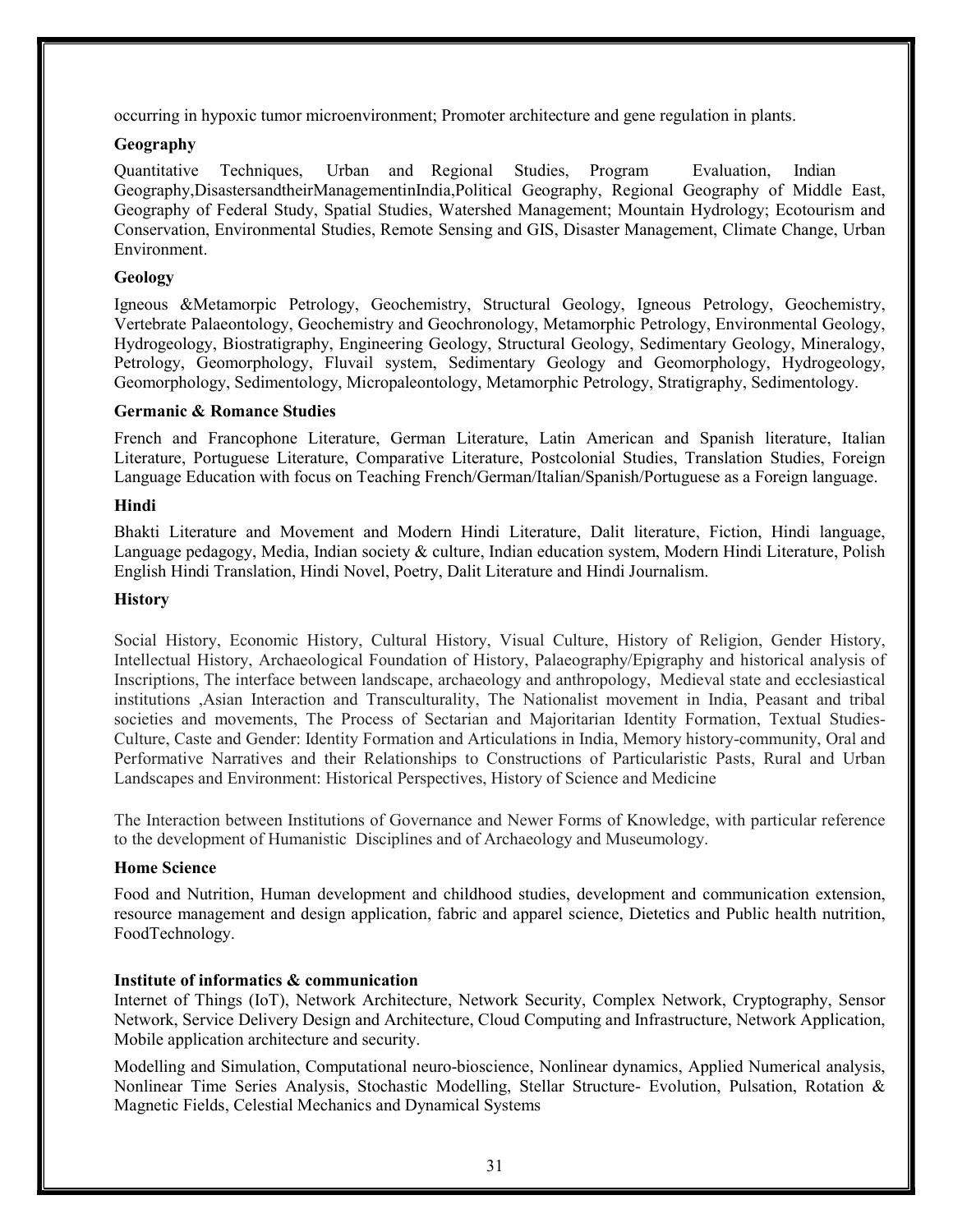#### Library and Information Science

Marketing of LIS Products , Cataloguing, History of libraries in India and Information Systems, Library, Information and Society, Library Cataloguing, ICT Application in Libraries and Information Activities; Web Designing and Content Development; Library Classification, bibliometrics, Scientometrics and webometrics studies; Government of India Publications, Indian Official Documents, Public Library System, Designing and evaluation of websites, Web-OPACs, e-journals, Social Networking Sites, Syntax, DisProgram, Psycholinguistics.

#### **Linguistics**

Documentation and description of endangered languages, Historical Linguistics, Phonology, Morphology, Language contact, Psycholinguistics and Neurolinguistics, Linguistic Stylistics, Applied Linguistics, Generative Phonology, Translation Studies, Sociolinguistics, Lexicography.

#### **Mathematics**

Algebra, Analysis, Topology, Functional Analysis, Dynamical Systems, Mathematical Programming, Fluid Mechanics, Fluid Dynamics, Differential equations, General relativity.

#### Microbiology

Microbial differentiation, food and industrial microbiology, environmental microbiology, agricultural microbiology, microbial pathogens and pathogenicity, medical microbiology, immunology, clinical microbiology, genetic engineering and microbial molecular biology.

#### Modern Indian Languages and Literary Studies

Comparative Indian literature, Translations Studies, Women's Writings, Drama and Theatre, Folklore and Tribal Lore, Assamese Language, Literature and Culture, Bengali Language, Literature and Culture, Gujarati Language, Literature and Culture, Odia Language, Literature and Culture, Sindhi Language, Literature and Culture, Tamil Language, Literature and Culture, Telugu Language, Literature and Culture, Postmodernism and Postcolonialism, Bhakti Literature, Cultural Studies, Life Writings, Literary and Cultural Theory, Partition Literature, Sociology of Literature and Culture, Indian Poetics.Socio-linguistics.

#### Music and Fine Arts

Inter disciplinary Research and applied musicology and aesthetics, Aesthetics and Instrumental Music, Music of Punjab, Practical aspect of Hindustani aesthetically Rag presentation, Khayalgayaki, Voice culture for singing music, Hindustani Classical Music (Vocal) Dhrupad, Dhamar, Khyal, Musical Instruments and Instrumental Music: Classical Music as well as Folk Music, rhythmic and melodic aspects in ritualistic, folk and classical music of Kerala, RagamTanam-Pallavi, Dikshitar'skritis, javalis, Hindustani Instrumental Music.

#### Operational Research

Inventory Management, Supply Chain Management, Statistics, Optimization, Mathematical Programming, Financial Management, Software Reliability.

#### Persian

Indo-Persian Literature, Classical Persian Literature, Modern Persian Literature

#### Philosophy

Indian Philosophy, Philosophy of Religion, Human Rights, Ethics, Applied Ethics(Environmental Ethics), Development Ethics, Methaethics, Media Ethics, Feminism, Epistemology, Social and Political Phiolosophy, Contemporary Indian Philosophy, Philosophy of Technology, Continental Philosophy, Vedic and VedantaPhilosophy.

#### Physical Education and Sports Sciences

Exercise and Sports Psychology, Sports Exercise Physiology, Adapted Physical Activity, Sports Bio-mechanics and Kinesiology, Motor Learning and control, Comparative Physical Education and Sport, Coaching Science and Physical Fitness, Health and Wellness, Kinathropometry, Neuro-motor Psychology, Philosophy of Sports,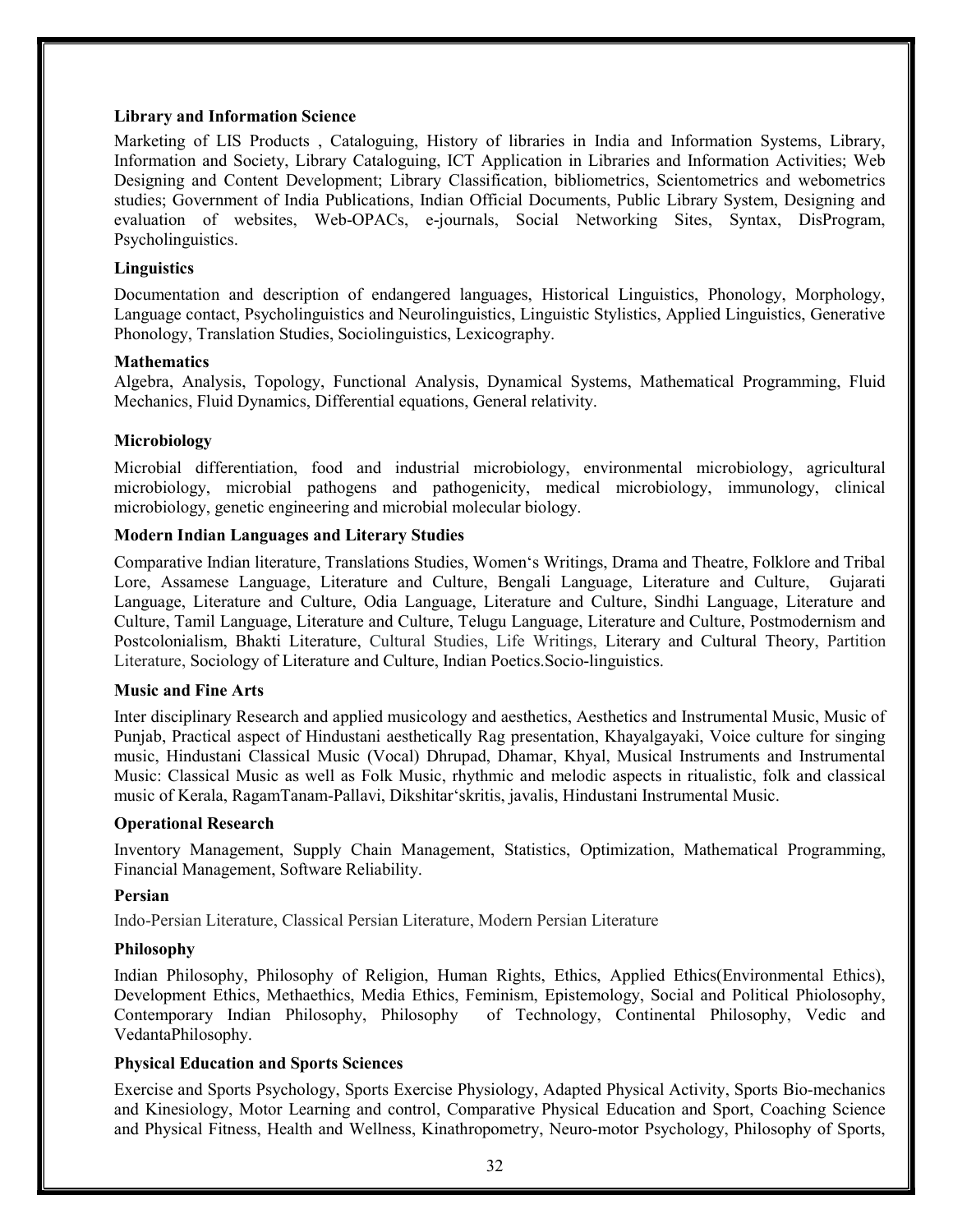Political Science of Sports, Sociology of Sports, Sport Facilities, Sports Law and Sports for All, Sports History, Sports Management, Sports Pedagogy, Sports Medicine, Yogic Science, Sports Spirituality, Development of norms for various age groups of Human populations in the areas of Health and Fitness, Curriculum Development and Designing, Training Program implementation and Development and Talent identification.

#### Physics & Astrophysics

Astrophysics, Atomic & Molecular Physics, Bio-Physics, Biological Network Cosmology, Condensed matter physics, Complex systems computational physics, Field theory, General relativity, Laser Plasma interactions, Nuclear Physics-Nuclear Structure & Reaction Dynamics, High Energy Physics, Material Science, Non-linear dynamics, , Mesoscopic Physics (Transport Quantum Dots and Quantum Wires), Spintronics, Nano-materials physics, Non-equilibrium Statistical mechanics, Particle Physics, Plasma physics, Quantum Dots, Radiation dosimetry, Radiation detector development &characterisation, Polymers, Semiconductors, Crystallography, String Theory.

#### Plant Molecular Biology

Stress Molecular Biology, Reproductive Biology, Signal transduction and photobiology, Bioinformatics, Functional genomics, Genomics and proteomics, Transgenics for crop improvement, Small regulatory RNAs, Plant viruses, Plant biotechnology for human health, Intellectual property rights.

#### Political Science

International Relations Theory, Identity Politics and Political Violence, Gender Studies, South Asian Politics with a special focus on Pakistan & the Kashmir conflict, Public Administration, Modern Indian Political Thought, Contemporary Indian politics, Political theory, comparative politics, Indian politics, Communal Identity formations in modern India; internationalism/cosmopolitanism; history and time, South Asian Studies and Pakistan Studies, State, Constitutionalism and Democracy— Laws and their relationship with state, democracy and

constitutionalism, issues of rights and people's movements, Judiciary, Election Commission, International Relations-Strategic Studies, Nuclear Weapons and Terrorism, Indian Political Economy, Indian Political System, Issues concerning communalism and secularism. Democracy, Development and Peace, sociological, economic, philosophical and cultural dimensions of political science.

#### Psychology

Research related to Dyslexia, mental retardation, hypertension, schizophrenia, depression, drug abuse, cognition in disabled children, belief systems, ageing, organizational processes.

#### Punjabi

For MPhil:

1. Research Methodology 2. Interdisciplinary Literary Theories 3.Madhkali Punjabi Sahit: (a. GurmatKaav b. BhagtiKaav c. Sufi Kaav d. Madhkali Punjabi BirtantakKaav e. Madhkali Punjabi Vartak f. Punjabi SabhiyacharteLokdhara) 4. Aadhunik Punjabi Sahit (a. Aadhunik Punjabi Kavita b. Aadhunik Punjabi Galap c. Aadhunik Punjabi Natak d. Aadhunik Punjabi Vartak e. Diaspora te Punjabi Diaspora Sahit f. BhashaVigiyante Punjabi Bhasha)

For PhD:

1. Punjabi Language, Linguistics and Computational Linguistics 2. Medieval Punjabi Literature (a. GurmatKaav b. BhagtiKaav c. Punjabi Sufi Kaav d. Punjabi QissaKaav e. Punjabi BirKaav f. MadhkaliVartak) 3. Modern Punjabi Literature (a. Modern Punjabi Poetry b. Punjabi Fiction c. Punjabi Drama d. Modern Punjabi Prose e. Punjabi Literary Criticism and Research) 4.Punjabi Folklore and Culture 5.Punjabi Media, TV and Theatre 6. Punjabi Translation Studies

#### Sanskrit

Vedic Literature, Indian Philosophy, Poetics, Grammer and Linguistics, Epigraphy, Dharmashastra and Arthashastra, Jyotish, Puranetihas, Sanskrit Literature, Modern Sanskrit Literature and the related areas.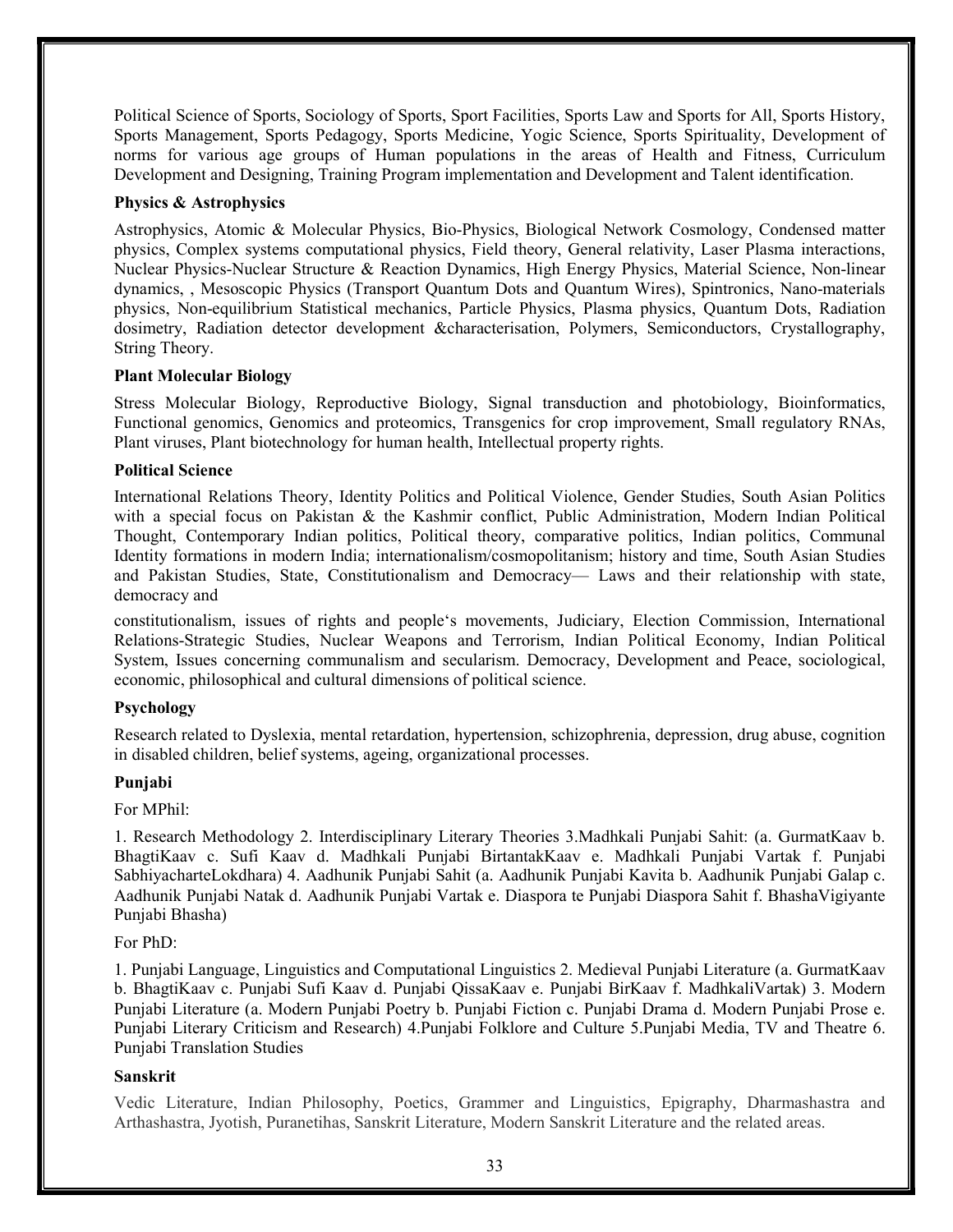#### Social Work

Social work discipline, Social Work with Older persons, Social Development, Social Legislation, HRM, Ecology and Social Work, Rural and Urban Community Development, Management of Voluntary Organizations, Social Development, Social Work Education, Disaster Management, Social movements, protest movements and community organization.

#### Sociology

There are no separate Major Areas of Research in our department for MPhil and PhD. Faculty specializations are available on our department website at http://sociology.du.ac.in/faculty/

#### **Statistics**

Order Statistics, Fluctuation theory, Random walk, Rank order statistics, Biostatistics, Demography, Sequential Analysis, Reliability and Life-Testing, Design of Experiments, Optimization, Time Series, Reliability Models.

#### Urdu

Classical Prose, Classical Poetry, Modern Prose, Modern Poetry, Humor & Satire, Fiction, Criticism, Drama, Theatre, Mass Media and Non Fiction Prose etc.

#### Zoology

Animal Physiology, Animal Behaviour, Aquaculture, Cell Signaling, Chromatin and Cancer Biology, Computational Biology, Endocrinology, Entomology, Genomics and Metagenomics, Systematics, Evolution and Biodiversity, Microbiology, Molecular Cell Biology, Radiation Biology, Reproductive Physiology and Toxicology.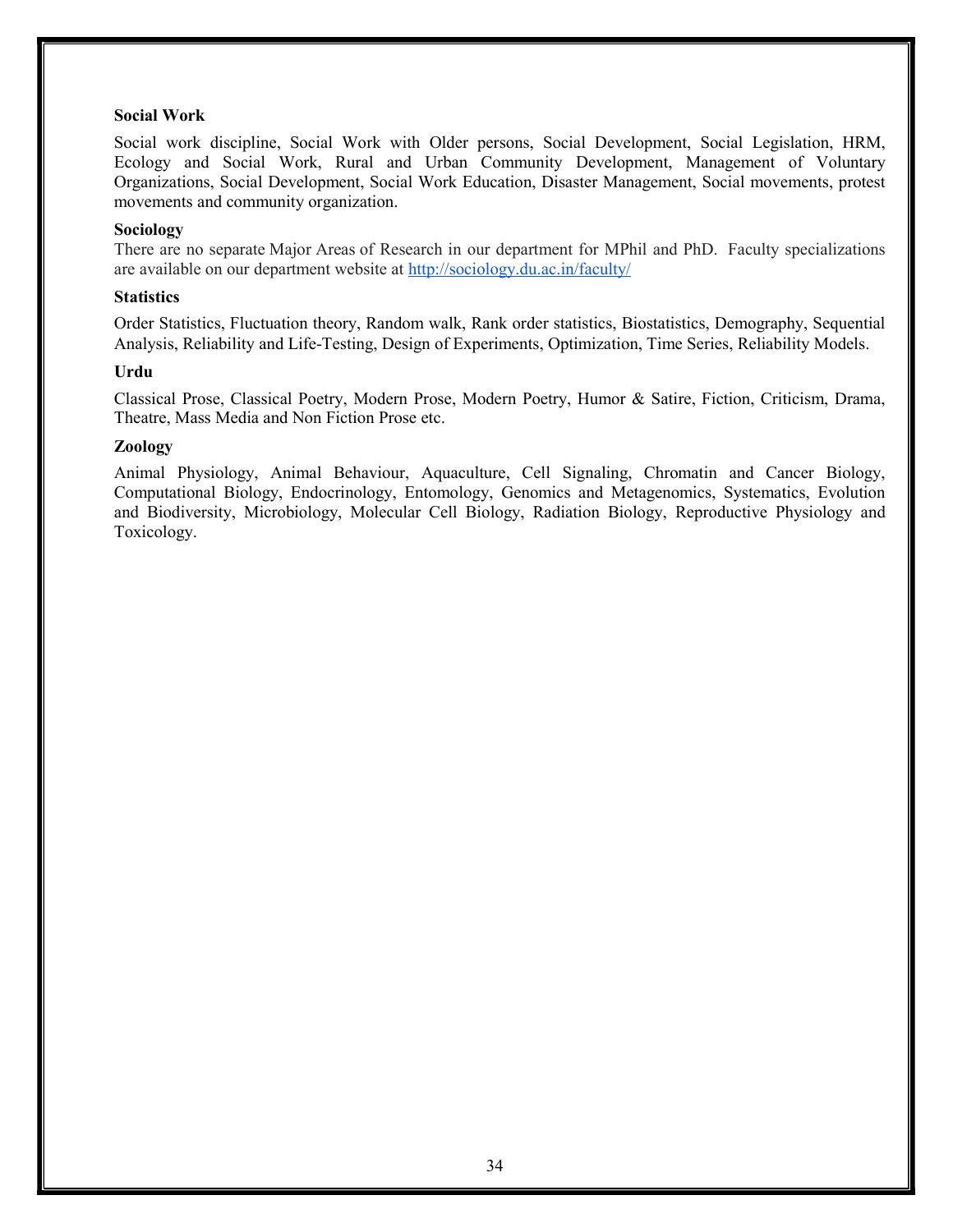## Annexure IX Details Related to DUET 2021

## ADMIT CARD FOR DUET 2021

The Admit Card is issued provisionally to the candidates, subject to their satisfying the eligibility conditions.

The candidate has to download the Admit Card from the NTA website. Dates for downloading admit cards will be intimated later on the website https://nta.ac.in/. Candidates have to appear for the Examination at the given Centre on Date and Shift (Timing) as indicated in their Admit Card.

No candidate will be allowed to appear at the examination centre, on Date and Timings other than that allotted to them in their Admit card.

## The candidates are advised to read the instructions on the Admit Card carefully and follow them during the conduct of the examination.

In case candidate is unable to download admit card from the website or notices any discrepancy in his/her particular or photograph or signatures shown in the Admit Card and Confirmation Page, the candidate may immediatelyapproach the Help Line between 10:00 am to 5:00 pm as and when Admit Cards are issued.In such cases, candidates would appear in the examination with the already downloaded Admit Card. However, NTA will take necessary action to make correction in the record later.

#### Note:

- a. Candidate may please note that Admit Cards will not be sent by post.
- b. In no case, the duplicate Admit Card for DUET 2021 would be issued at the Examination Centres.
- c. Candidate must not mutilate the Admit Card or change any entry made therein.
- d. Candidates are advised to preserve their Admit Cards in good condition for future reference.
- e. No Admit Card shall be issued to the candidates whose Applications are found to be incomplete for any reasons (including indistinct/ doubtful photographs/unsigned Applications) or who do not fulfill the eligibility criteria for the examination.
- f. Issue of Admit Cards, however, shall not necessarily mean acceptance of eligibility which shall be further scrutinized at subsequent stages of admission process

## IMPORTANT INSTRUCTIONS FOR CANDIDATES

## (Candidates are advised to go through Instructions printed on Admit Card carefully before going for the Examination)

- 1. Candidates MUST bring the following documents on the day of examination at the test centre. Candidates who will not bring these will not be allowed to appear in the examination.
	- A. Print copy of Admit Card downloaded from NTA website
	- B. One passport size photograph (same as uploaded on the Online Application Form) for pasting on the specific space in the attendance sheet at the Centre during the Examination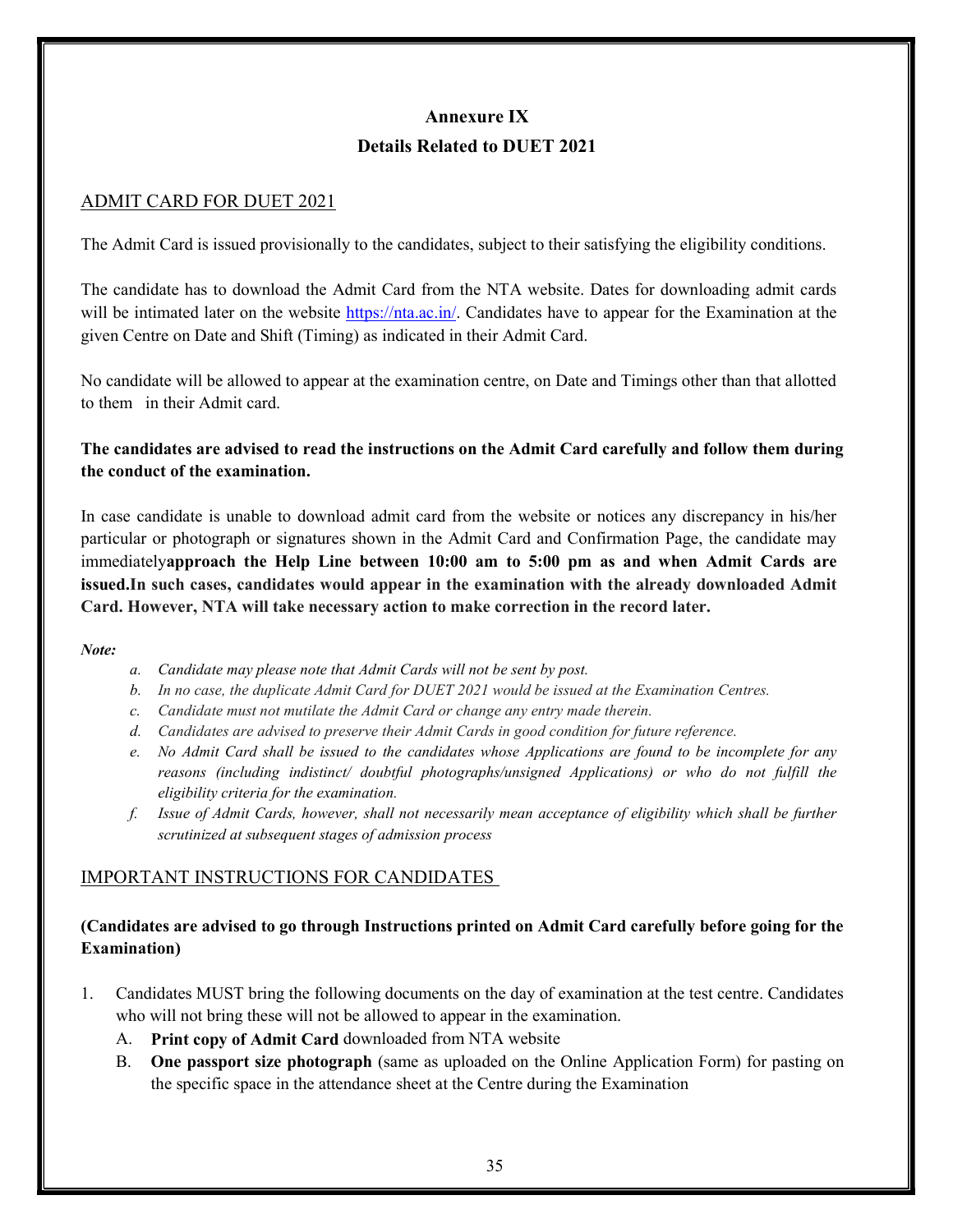- C. Any one of the authorized Govt photo IDs (original, valid and non-expired), viz. PAN card/ Driving License/ Voter ID/ Passport/ Aadhaar Card (With photograph)/ Aadhaar Enrolment No/ Ration Card
- D. PwD certificate issued by the Competent Authority, if claiming the relaxation under PwD category

## Note:

- 1. The name on the photo identification must match with the name as shown on the Admit Card.
- 2. If the name has been changed due to events such as marriage, candidate must show the relevant document at the time of exam. Marriage Certificate/Divorce/Decree/Legal Name Change Document.
- 2. The candidates shall report at the Examination Centre two hours before the commencement of the examination so as to complete the frisking and registration formalities well before the time.
- 3. Registration desk will close 60 minutes prior to the examination. Candidates shall not be permitted to enter in the Examination Centre after 07:00 am in first session, after 11:00 am in second session and 4:00 pm in third session.
- 4. The candidates are advised to read the instructions on the admit card carefully and follow them during the conduct of the examination.
- 5. Candidates should take their seat immediately after opening of the examination hall. If the candidates do not report in time due to any reason i.e. traffic jam, train/bus delay etc., they are likely to miss some of the general instructions to be announced in the Examination Rooms/Halls. The NTA shall not be responsible for any delay.
- 6. The candidate must show, on demand, the Admit Card for entry in the examination room/hall. A candidate who does not possess the valid Admit Card shall not be allowed to enter the examination centre.
- 7. Candidates should find and sit on their allocated seat only. Any candidate found to have changed room/hall or the seat on his/her own other than allotted would be considered as a case of Unfairmeans and the candidature shall be cancelled and no plea would be accepted.
- 8. The candidate should ensure that the question paper available on the computer is as per the opted Program/Subject indicated in the Admit Card. In case, the subject of question paper is other than the opted paper, the same may be brought to the notice of the Invigilator concerned immediately.
- 9. Candidates are not allowed to carry any baggage inside the Examination Centre. NTA will not be responsible for any belongings stolen or lost at the premises.
- 10. Candidate shall appear at their own cost at the Centre on Date and shift as indicated in their Admit Card issued by the NTA. Under no circumstances the cities for centre and shift provided in the Admit Card shall be changed.
- 11. No candidate, without the special permission of the Centre Superintendent or the Invigilator concerned, will leave his/her seat or Examination Room/Hall until the full duration of the paper is over. Candidates must follow the instructions strictly as instructed by the Centre Superintendent/Invigilators.
- 12. Candidates should not be in possession of any material listed in the list of prohibited material.
- 13. All calculations/writing work are to be done only in the rough sheet provided at the centre in the examination Room/Hall and on completion of the test, candidates must hand over the rough sheets to the Invigilator on duty in the Room/Hall.
- 14. The candidates must sign and paste the photograph on the Attendance Sheet at the appropriate place.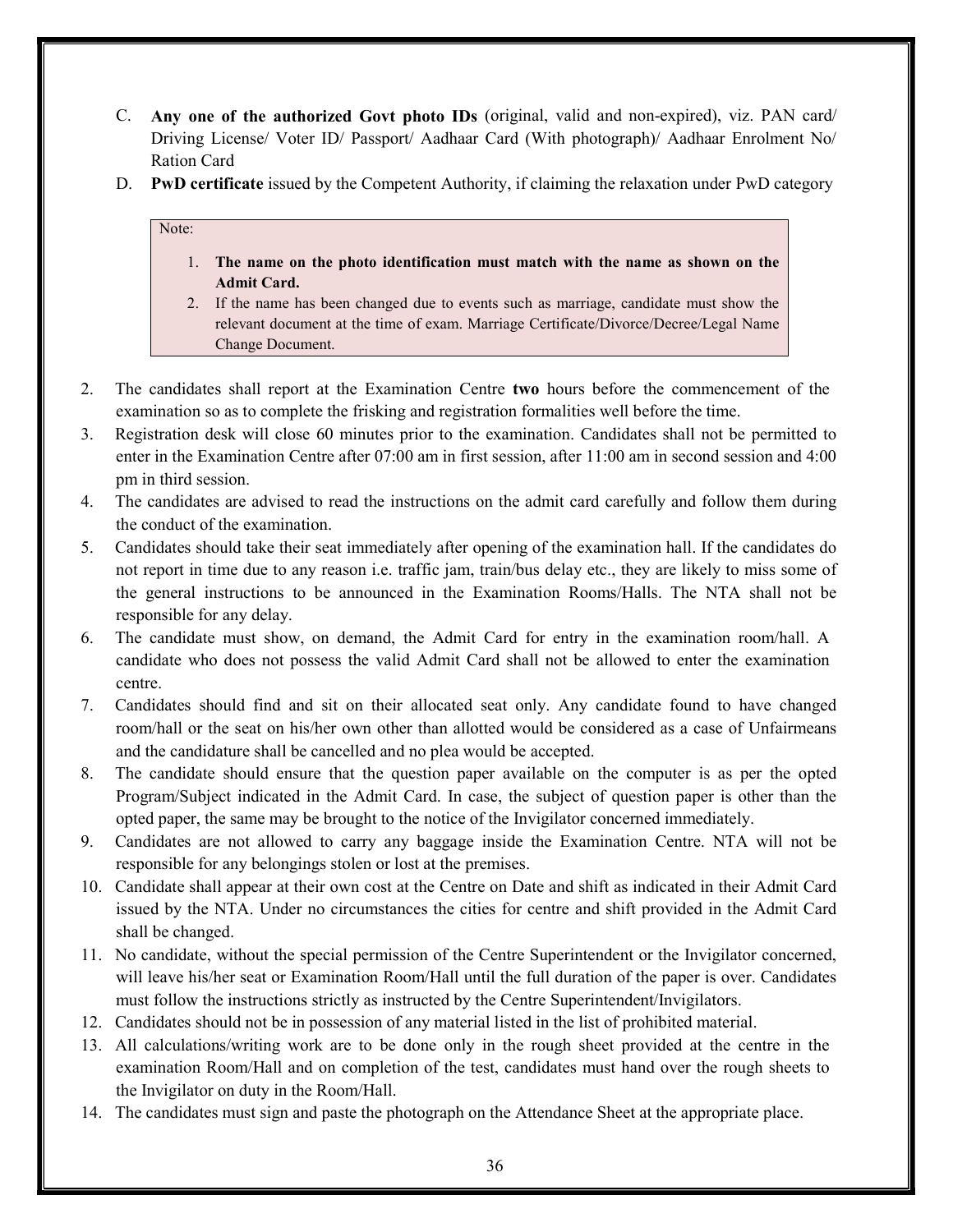- 15. The candidates are governed by all Rules and Regulations of the NTA with regard to their conduct in the Examination Hall. All cases of Unfairmeans will be dealt with as per rules.
- 16. Candidate may approach the Centre Superintendent/Invigilator in the room for any technical assistance, first aid emergency or any other information during the Program of examination.
- 17. For any queries or issues regarding Computer Based Test, the candidates may contact the Help Desk contact No.:  $011-40759000$  and Email: duet $@$ nta.ac.in

IMPORTANT: For those who are unable to appear on the scheduled date of test for any reason, re-test shall not be held by the NTA under any circumstances.

## PROHIBITED MATERIALS

Candidates are not allowed to carry any textual material, Calculators, Docu Pen, Slide Rules, Log Tables and Electronic Watches with facilities of calculator, printed or written material, bits of papers, mobile phone, Blue-tooth devices, pager or any other electronic gadget/ device etc.

- The candidates are prohibited to bring any kind of electronic gadgets/device in the examination room/hall.
- If any candidate is in possession of any of the above item, his/ her candidature will be treated as unfair means and lead to cancellation of the current examination and also debar the candidate for future examination(s) & the material will be seized.
- Smoking, chewing gutka, spitting etc. in the Examination Room/Hall is strictly prohibited.
- Instrument/Geometry/Pencil box, Handbag, Purse or Any kind of Paper/ Stationery, Eatables/snacks and Tea/coffee/cold drinks/Water (loose or packed), Mobile Phone/ Ear Phone/Microphone/Pager, Calculator, Camera, Tape Recorder, any metallic item or electronic gadgets etc. are NOT allowed in the examination Room/Hall.

Diabetic students will be allowed to carry eatables like sugar tablets/fruits (like banana/ apple/orange) and transparent water bottle to the examination hall. However, they will not be allowed to carry packed foods like chocolate/candy/sandwich etc.

## PROCEDURE OF DECLARATION OF RESULT

## DISPLAY OF ATTEMPTED QUESTION PAPER AND PROVISIONAL ANSWER KEY FOR CHALLENGE

- The NTA will display Answer Key of the questions on the NTA website www.nta.ac.into provide an opportunity to the candidates to challenge the Answer Key. The Answer Keys are likely to be displayed for three days.
- The Candidates will be given an opportunity to make a challenge online against the Answer Key on payment of Rs. 200/- per question challenged as processing charges.
- The NTA will also display the question paper attempted by the candidate for all the candidates on the NTA website prior to declaration of result. The recorded responses are likely to be displayed for three days.
- The NTA's decision on the challenges shall be final and the result will be declared on the basis of final answer keys. No grievances/representation with regard to Answer Key(s) after declaration of result will be entertained

Note: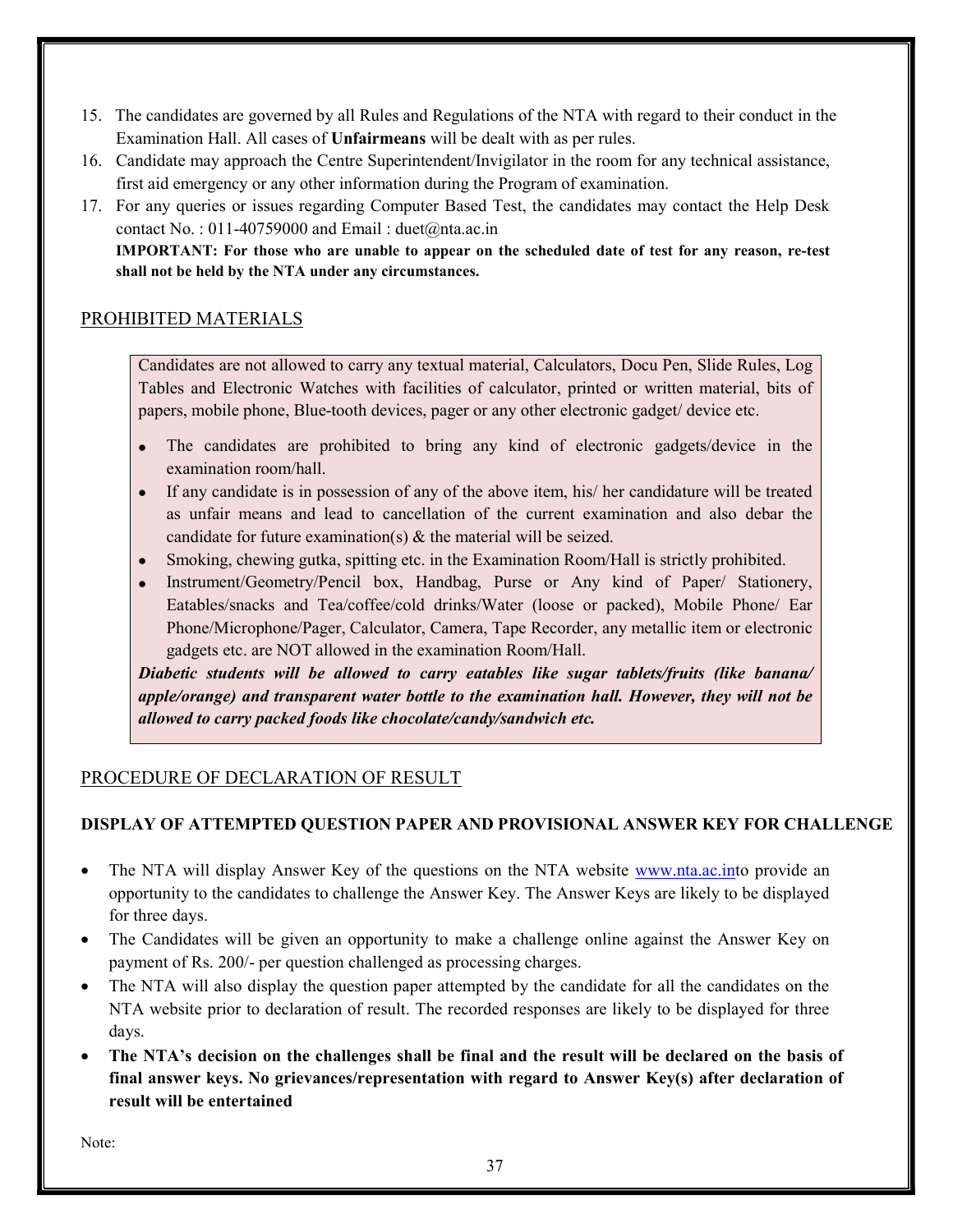- In case a Question is dropped due to some technical error, full marks be given to all the candidates irrespective of the fact that they have attemptedit or not.
- In case there are multiple correct options or change in key, only those candidates who have attempted it correctly as per the revised Answer Key to be awarded marks.

## CODE OF CONDUCT FOR THE CANDIDATES OF DUET 2021

## (Candidates are advised to go through instructions printed on Admit Card carefully before going for the Examination)

- (i) Candidates shall maintain perfect silence and attend to their Question Paper only. Any conversation or gesticulation or disturbance in the Examination Room/Hall shall be deemed as misbehaviour.
- (ii) Candidates must not obtain or attempt to obtain or give assistance of any kind during the examination. This will entail expulsion and cancellation of candidature for the examination.
- (iii) If a candidate is found using unfair means or impersonating, his/her candidature shall be cancelled and he/she will be liable to be debarred for taking examination either permanently or for a specified period according to the nature of offence.

The candidates are governed by all Rules and Regulations of the NTA with regard to their conduct in the Examination Hall. All cases of unfair means will be dealt with as per rules.

## RE-EVALUATION/RE-CHECKING OF RESULT

There shall be no re-evaluation/re-checking of result. No correspondence in this regard shall be entertained.

## PROCEDURE FOR APPEARING IN COMPUTER BASED TEST (CBT)

- (a) A computer terminal (node) indicating Roll Number will be allocated to each candidate. Candidates should find and sit on their allocated computers only. Any candidate found to have changed room/hall or the computer on their own rather than the one allotted would be liable to cancellation of candidature and no plea in this regard would been entertained.
- (b) The computer terminal allotted to the candidate will display Welcome login screen, Candidate's photograph and DU subject opted by the candidate. For login, the candidate will have to enter login-ID and password.
- (c) After logging in, the candidate shall be able to see the detailed instructions for the examination. Candidates are advised to go through the instructions carefully regarding the type of questions and Marking Scheme. At the designated time of start of the examination, the candidates will be able to proceed and see the questions on the computer screen.

The keyboard attached to the computer, if any, will be disabled during the entire duration of the examination. Depending on the type of question, the answers to questions can either be entered by clicking on the virtual on-screen keyboard (numeric or otherwise) using the computer mouse or by clicking the chosen option(s) using the computer mouse.

Candidates will have the option to change/modify answers already entered anytime during the entire duration of the examination.

In case the computer/mouse allotted to any candidate malfunctions anytime during the test, the candidate will be immediately allotted another computer system and the time lost due to this will be adjusted in the server so as to give the candidate the full allotted time.

(d) The on-screen computer clock counter of every candidate will be set at the server. The countdown timer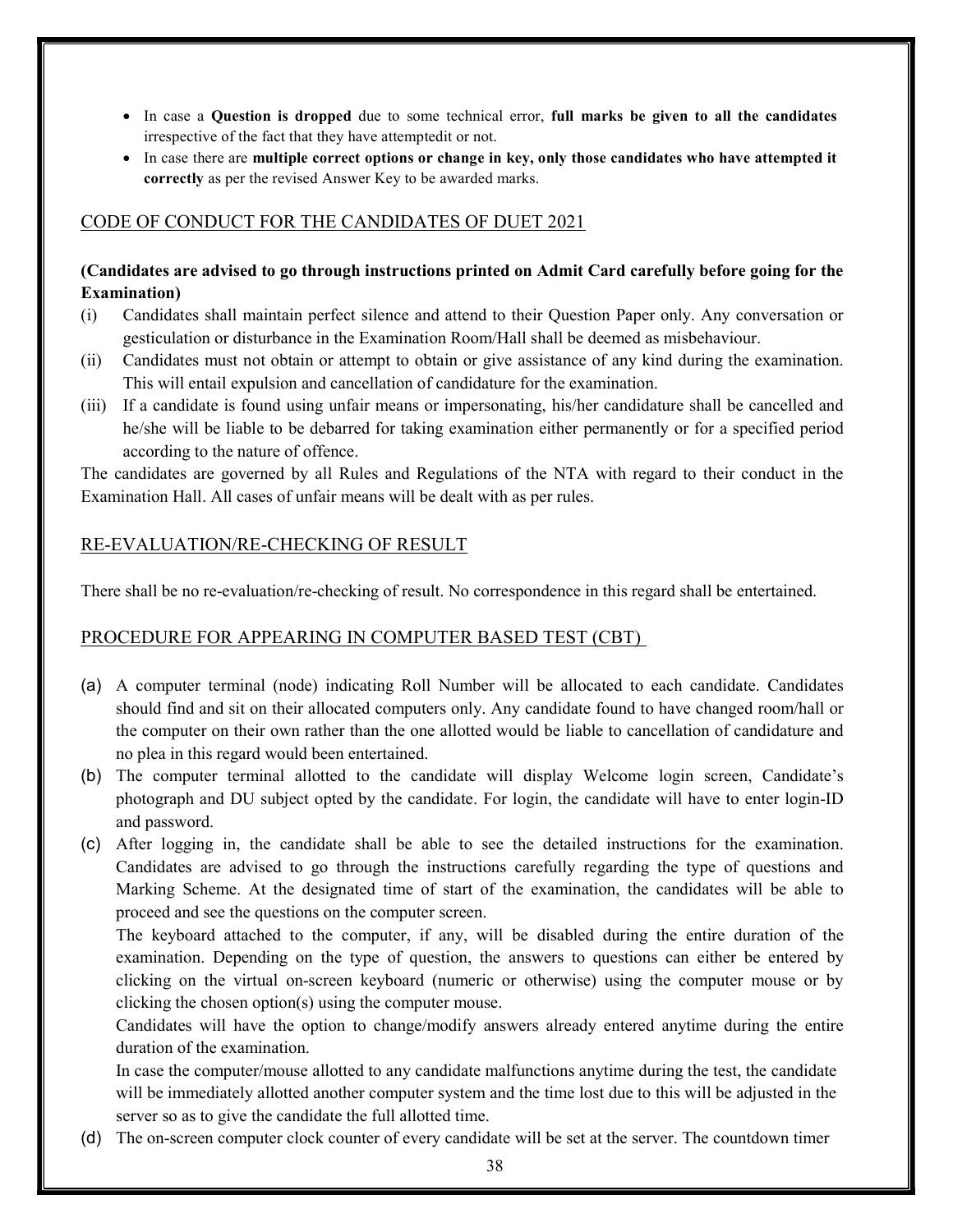in the top right side of computer screen will display the time remaining (in minutes) available for the candidate to complete the examination. When the timer reaches zero, the examination will end by itself. Candidate will not be required to end or submit the examination.

(e) The Question Palette displayed on the right side of screen will show the status of each question using one of the following text/color codes/symbols.

| $\mathbf{1}$            | You have not visited the question yet.                                              |
|-------------------------|-------------------------------------------------------------------------------------|
|                         | You have not answered the question.                                                 |
| $\overline{\mathbf{3}}$ | You have answered the question.                                                     |
| $\overline{4}$          | You have NOT answered the question, but have marked the question for review.        |
|                         | The question(s) "answered and marked for Review" will be considered for evaluation. |

The question(s) "Answered and Marked for Review" status for a question indicates that candidate would like to have a relook at that question again. A candidate has the option of answering a question and simultaneously placing it under "Marked for Review", these answers will be considered for evaluation. However, if a candidate has simply put "Marked for Review" for a question without answering it, the corresponding question 'Marked for Review' without an answer will not be considered for evaluation. It may be noted that a candidate can return to any "Marked for Review" question any time during the examination by clicking on the corresponding question number icon displayed on the Question Palette of the corresponding section.

- (f) Candidate can click on an arrow/symbol which appears to the left of question palette to collapse the question palette thereby maximizing the question viewing window. To view the question palette again, candidate can click on arrow/symbol which appears on the right side of question window.
- (g) Candidate can click to navigate to the bottom and to navigate to the top of the question area, without scrolling. Using the computer mouse the candidate can scroll up and down the question viewing area for viewing the entire question.
- (h) The full paper can be viewed by clicking the "Question Paper" icon on the top right corner of the screen.
- (i) Blank Sheets for doing rough work/calculations shall be provided to the candidates. The Blanks Sheets would have a Header page for the candidates to write down his/her Name and Roll Number. All calculations/writing work are to be done only in the Blank Sheets provided at the Centre in the Examination Room/Hall and on completion of the test, candidates must hand over the rough sheets to the invigilator on duty in the Room/Hall.

## (j) Navigating to a Question

- To navigate between questions within a Paper, candidate needs to do the following:
- (a) Click on the question number in the Question Palette at the right of the screen to go to that numbered question directly. Note that using this option does NOT save the answer to the currently displayed question.
- (b) Click on "Save & Next" to save the answer of any question. Clicking on "Save & Next" will save the answer for the current question and the next question will be displayed on the candidate's computer screen.
- (c) Click on "Mark for Review & Next" to mark a question for review (without answering it) and proceed to the next question.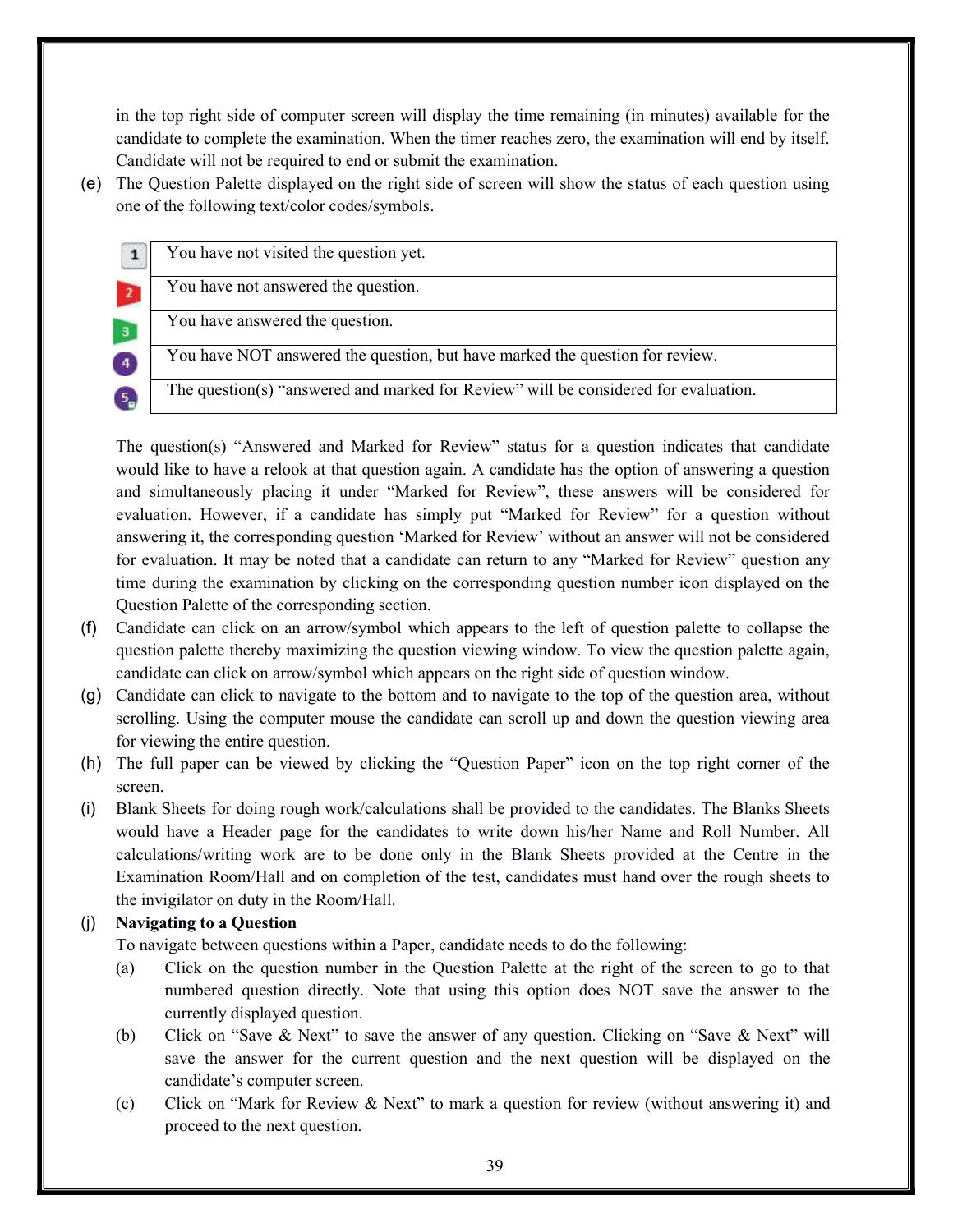#### (k) Answering a Question

To navigate between questions within a Paper, candidate needs to do the following:

- (i) Procedure for answering a multiple-choice type question:
	- (a) To select the option(s), click on the corresponding button(s) of the option(s).
	- (b) To deselect the chosen answer, click on the button of the chosen option again or click on the "Clear Response" button.
	- (c) To save the answer, the candidate MUST click on the "Save & Next" button.
	- (d) To mark the question for review (without answering it), click on the "Mark for Review & Next" button.

#### (l) Navigating through sections:

- (a) Sections in the question paper are displayed on the top bar of the screen. Questions in a section can be viewed by clicking on the section name. The section in which candidate is currently viewing will be highlighted.
- (b) After clicking the "Save & Next" button on the last question for a section, candidate will automatically be taken to the first question of the next section.
- (c) Candidate can shuffle between sections and questions within sections any time during the examination as per the convenience only during the time stipulated.
- (d) Candidate can view the corresponding section summary as part of the legend that appears in every section above the question palette.

## (m) Procedure for answering questions that require inputs from on-screen virtual keyboard (numeric or otherwise):

- (a) Candidate will have to use the on-screen virtual keyboard (that would be displayed just below the question statement of these type of questions) and the attached computer mouse to enter his/her answer in the space provided for answer.
- (b) The answer can be changed, if required, anytime during the test. To save the answer, the candidate MUST click on the "Save & Next" button.
- (c) To mark the question for review (without answering it), click on the "Mark for Review & Next" button.

Candidate will have the option to change previously saved answer of any question, anytime during the entire duration of the test. To change the answer to a question that has already been answered, first select the corresponding question from the Question Palette, then click on "Clear Response" to clear the previously entered answer and subsequently follow the procedure for answering that type of question.

## (n) Rough Work:

All calculations/writing work is to be done only in the rough sheet provided at the Centre in the examination Room/Hall and on completion of the test candidates must hand over the rough sheets to the invigilator on duty in the Room/Hall.

## NTA Weeding Out Norms

The record of DUET 2021 would be available up to 90 days from the Date of Examination.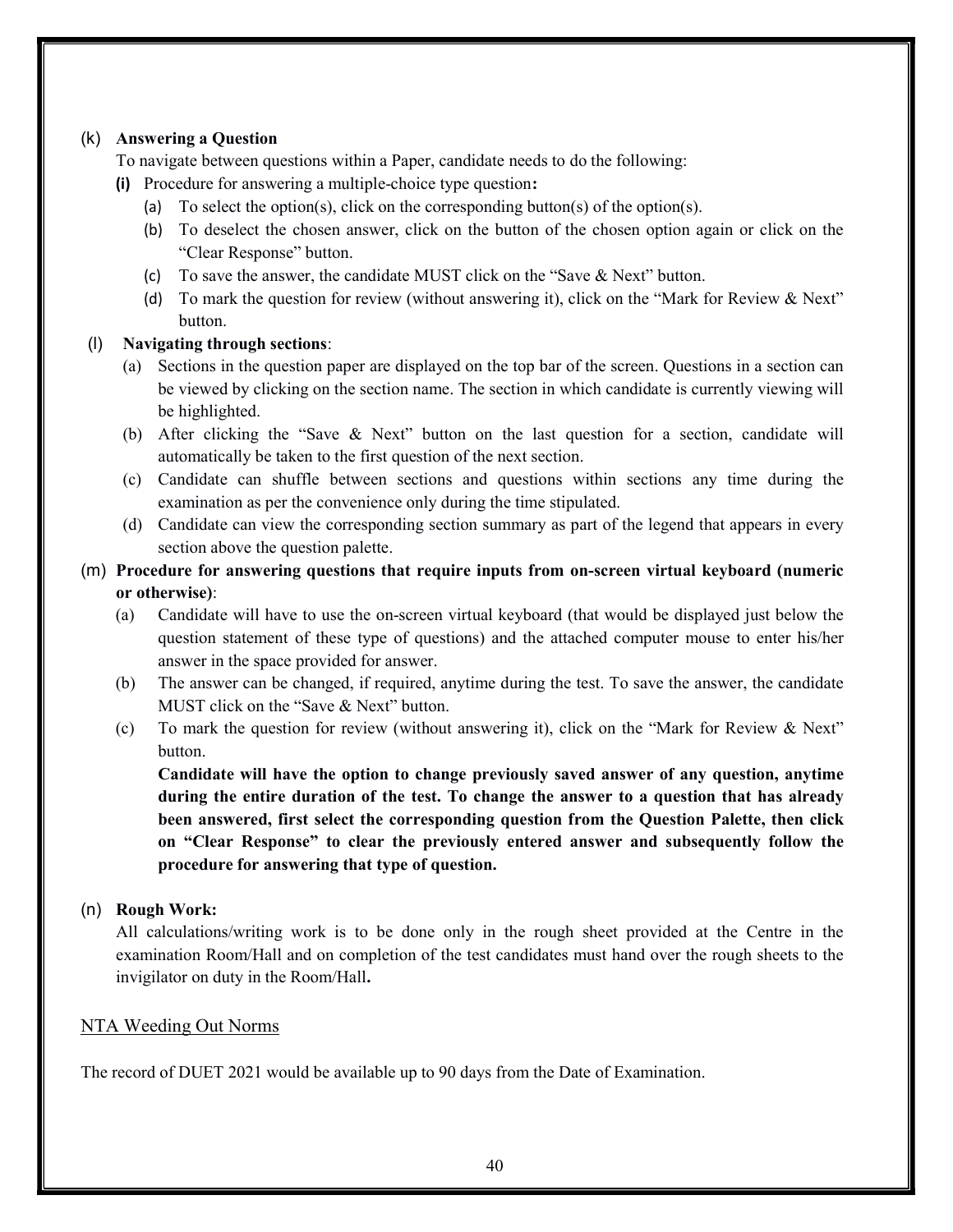## LEGAL JURISDICTION

All disputes pertaining to the conduct of DUET 2021 Examination including Results shall fall within the jurisdiction of Delhi only. Further, any legal question arising out of the Examination shall beentertained only when raised within 30 days from the declaration of result.

The Director (Administration) of the NTA shall be the official by whose designation the NTA may sue or be sued.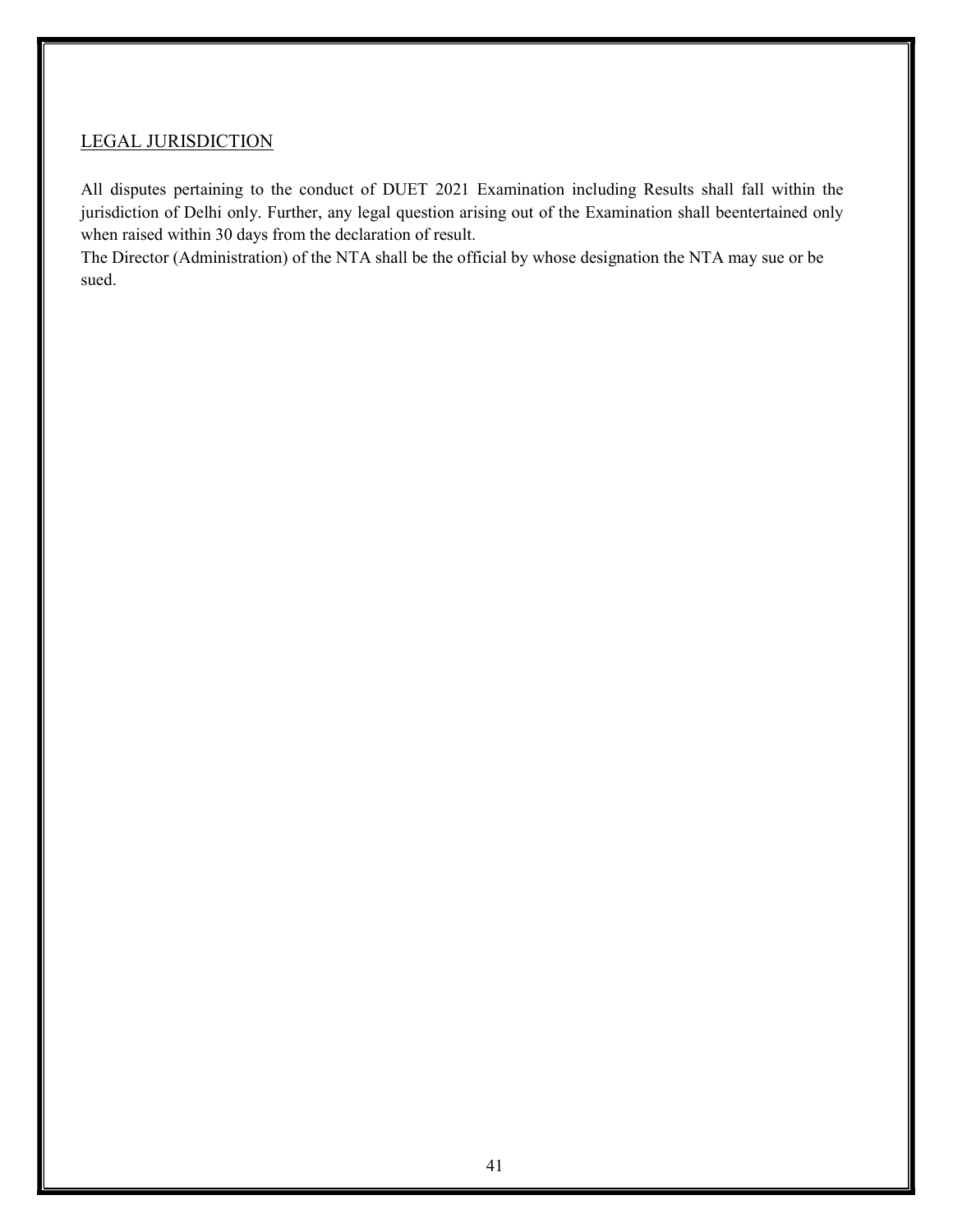## Annexure  $\bf -X$

## Ordinance VI: Minimum Standards and Procedure for Award of M.PHIL./PH.D Degrees Regulations, 2016

#### This Annexure shares information related to admissions to M.Phil and PhD Program per Ordinance VI Minimum Standards and Procedure for Award of M.PHIL./PH.D Degrees Regulations, 2016. For more details, candidates must refer to the Ordinance and its amendments available at www.du.ac.in

- 1. The Ordinance conforms with University Grants Commission Gazette (Minimum Standards and Procedure for Award of M. Phil./Ph.D. Degrees) Regulations,2016.
- 2. Award of degrees to candidates registered for the M.Phil./Ph.D. Program on or after July 11, 2009 till the date of Notification of these Regulations by UGC shall be governed by the provisions of the UGC (Minimum Standards and procedure for Awards of M.Phil./Ph.D. Degree) Regulation, 2009
- 3. If the M.Phil./Ph.D. degree is awarded by a Foreign University, the University considering such a degree shall refer the issue to a Standing Committee constituted for the purpose of determining the equivalence of the degree awarded by the foreign University.
- 4. The University of Delhi shall not conduct the M. Phil. and Ph.D. Programs through distance education mode.
- 5. Part-time Ph.D. will be allowed provided all the conditions mentioned in the extant Ph.D. Regulations are met.

#### General Guidelines

- a. A Department of a Faculty or a Centre of the University can conduct research Programs for the award of M. Phil./Ph.D.degree.
- b. The Board of Research Studies (BRS) of the respective Faculty/Centre shall organize the research studies leading to the degree of Doctor of Philosophy under the general guidance of the Academic Council.
- c. The Research Council will advise the Board of Research Studies.
- d. The Departmental Research Committee (DRC) shall supervise all academic matters related to the Ph.D. degree.
- e. The M. Phil. Program in a Department will be administered by the M. Phil. Committee.

#### A. Composition and Functions of the Research Council, Board of Research Studies and Departmental Research Committee

- 1. Research Council- The Research Council shall ensure uniform implementation of the Ordinance and provide advice on procedural and related matters. The composition of the Research Council shall include a Chairperson and Deans of Research from Life Sciences, Physical and Mathematical Sciences and Humanities and Social Sciences.
- 2. Board of Research Studies Each Faculty that offers Ph.D. Program shall have a Board of Research Studies. The registration of students by each Department of the Faculty shall require ratification by the respective BRS. The records of registration and the progress of research work done by the Ph.D. students shall be maintained by the BRS.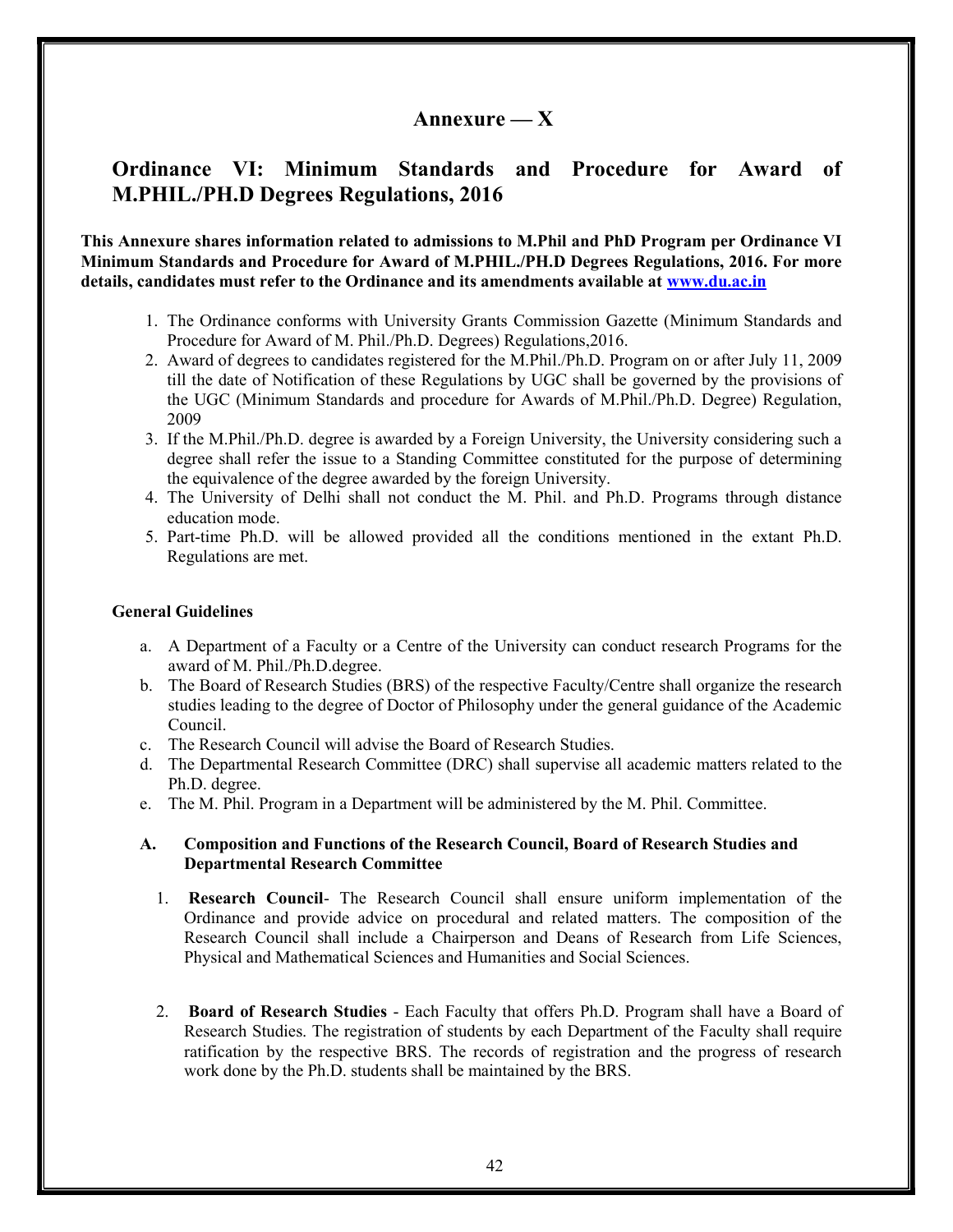All members of the BRS must be qualified to be Supervisors.

The composition of BRS in a Faculty having more than one Department shall be as follows:

a) Dean of the Faculty-Chairperson b)One Professor (a nominee of the Vice Chancellor) c)Heads of all Departments under the Faculty

d)One Professor from eachDepartment

e)One Associate Professor from eachDepartment

f)One Assistant Professor from eachDepartment

g)One Associate Professor from each subject amongst teachers from colleges, if applicable. The selection under category(c),(d), (e), (f) and (g) above shall be by rotation as perseniority.

The composition of the BRS for a single Department based faculty shall be as follows:

a)Dean of the Faculty /Chairperson b)One Professor (nominated by the Vice-Chancellor from an alliedDepartment) c)Three Professors d)Two Associate Professors e)Two AssistantProfessors f)One Associate Professor amongst teachers from colleges, ifapplicable The selection under category  $(c)$ ,  $(d)$ ,  $(e)$  and  $(f)$  above shall be by rotation as per seniority.

The composition of BRS for the Faculty of Medical Sciences shall be as follows:

a) Dean of the Faculty-Chairperson

b) One Professor (nominee of the ViceChancellor)

c) All University appointed Heads of the Department under Faculty of MedicalSciences.

d) All Heads of the Institutions/Colleges affiliated to the University for Ph.D. Program.

e) One senior-most Associate Professor nominated from each of the teaching Institutions

(LHMC, MAMC, UCMS, VPCI&IHBAS).

f) One Assistant Professor by rotation as per seniority.

The composition of BRS for the Faculty of Technology shall be as follows:

a) Dean of the Faculty-Chairperson

b) One Professor (nominee of the Vice Chancellor)

c) All Heads of the Department

d) One Professor from each Department

e) One Associate Professor from each Department

f) One Assistant Professor from each Department

g) Dean, Post Graduate Studies

3. Departmental Research Committee- Each Department and Centre offering Ph.D. Program shall have a Departmental Research Committee (DRC). All members of the DRC must be qualified to be Supervisors. The Dean of the respective faculty will approve the Committee.

The DRC of Department/Centre shall comprise the following:

a) Head of the Department/Director-Chairperson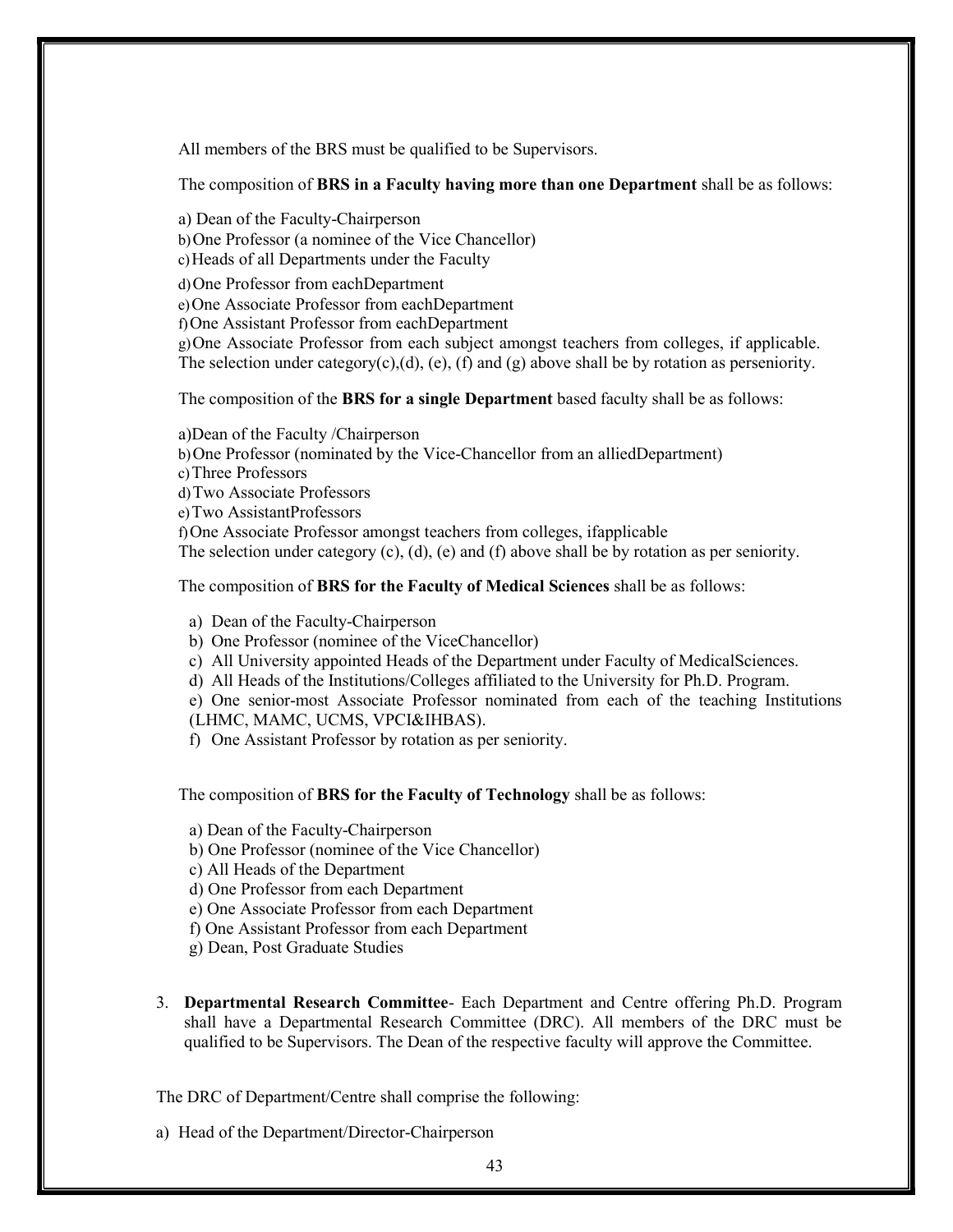- b) One Professor (nominee of the Vice-Chancellor)
- c) Four Professors in the Department
- d) Two Associate Professors
- e) Two Assistant Professors
- f) One Associate Professor and One Assistant Professor from the colleges, except for those Departments that do not have an undergraduate Program in the respective discipline.
- g) Immediate past Head of the Department/Director, if not superannuated.

The members in category (c), (d), (e) and (f) above shall be chosen by rotation as per seniority.

The composition of DRC for the Faculty of Medical Sciences shall be as follows:

- a) Head of the Department-Chairperson
- b) One Professor (a nominee of theVice-Chancellor)
- c) Four Professors from the Department
- d) Two Associate Professors
- e) Two Assistant Professors

The selection under category c), d) and e) shall be by rotation as per seniority.

The composition of DRC for the Faculty of Technology shall be as follows:

- a) Head of the Department-Chairperson
- b) One Professor (a nominee of theVice-Chancellor)
- c) Four Professors
- d) Two Associate Professors
- e) Two Assistant Professors

The selection under category c) to e) shall be by rotation as per seniority.

Where Departments have strength of less than ten teachers, all members, who are eligible to be Supervisors, will be members of the Departmental Research Committee.

The term of membership of all members of BRS and DRC, other than ex-officio members will be for a period of two years. Unless otherwise provided, one-third of the members of the BRS and DRC, respectively shall form the quorum.

The meetings of the DRC and the BRS may be held at least once every three months. It may be held earlier, depending on the urgency of individualcases.

4. M.Phil. Committee: The Committee shall deal with all matters and processes related to the admission and conduct of the M. Phil. Program including organizing coursework, appointment of Research Advisory Committee, appointment of examiners for evaluation of dissertation, conduct of seminar and viva-voce and communication of result to the Examination Branch.

The composition of the M.Phil. Committee will be as follows:

- a) Head of the Department–Chairperson
- b) Six Professors in the Department
- c) Three Associate Professors in the Department
- d) Three Assistant Professors in the Department
- e) One Associate Professor and One Assistant Professor from the colleges, except for those Departments that do not have an undergraduate Program in the respective discipline.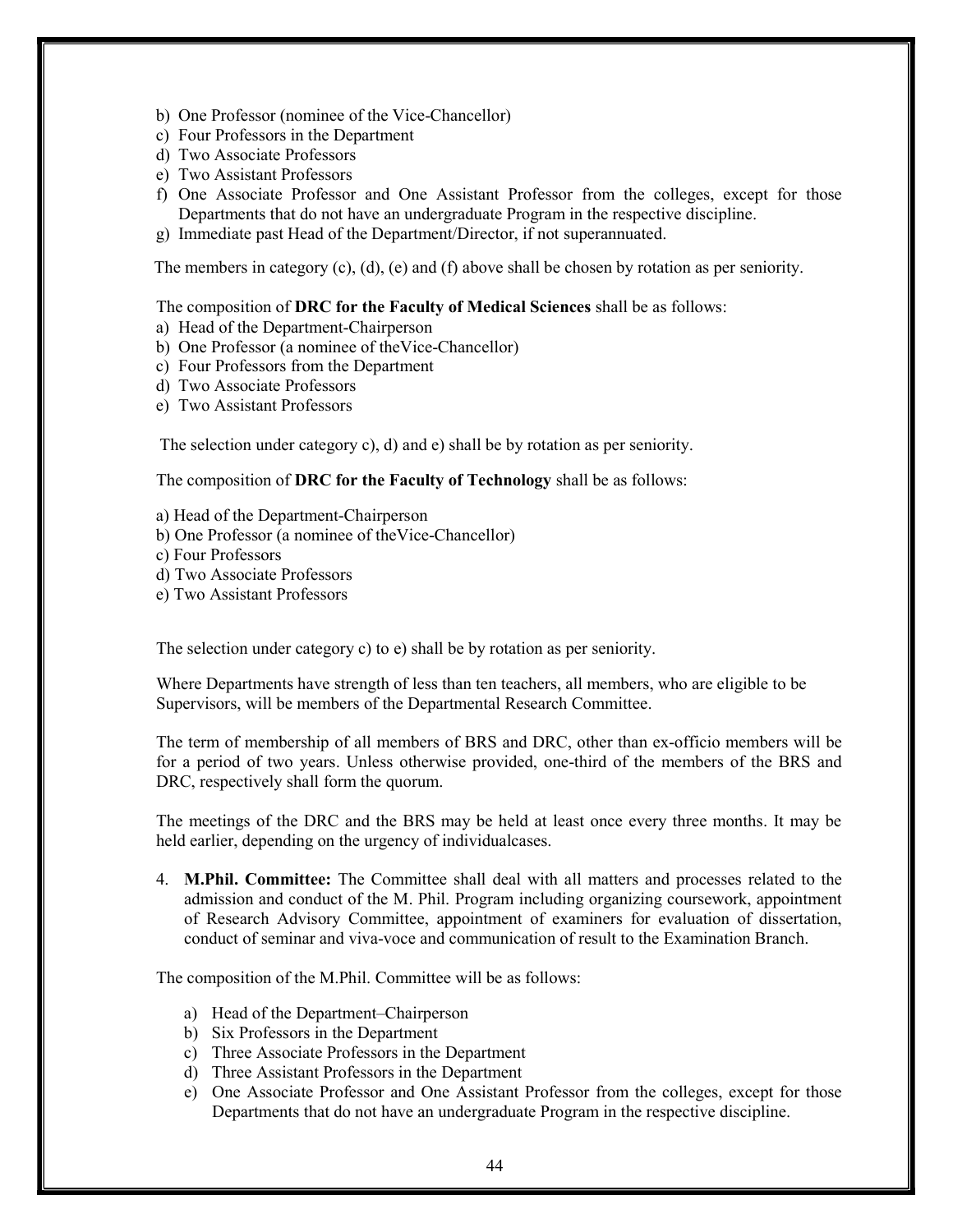The selection under point b), c), d) and e) shall be by rotation as per seniority. The total strength of members shall not be more than 15.

Members of the M. Phil. Committee other than the Head of the Department shall hold office for a period of two years. The composition of the Committee will be approved by the Dean of the Faculty on the recommendation of the Head of the Department.

In case two or more Departments of the University together have an inter-disciplinary M.Phil. Program, the M. Phil. Committee shall consist of the Heads of the Departments concerned, equal representation of Professors of the Departments concerned, and such other faculty members as approved jointly by the Deans of the Faculties concerned on the recommendation of the Heads of the Departments, not exceeding 15 in all. The Heads of the Departments concerned shall act as Chairperson by rotation in order of seniority of the establishment of the Department.

#### B. Procedure for Admission

- 1. As per UGC Regulations 2016, the University shall admit M.Phil./Ph.D. students through an Entrance Test conducted at the level of the University. The University may decide separate terms and conditions for those students who qualify UGC-NET (including JRF)/UGC-CSIR NET (including JRF)/GATE/teacher fellowship holder or have passed M. Phil. Program. Similar approach may be adopted in respect of Entrance Test for M. Phil.Program.
- 2. Candidates will be admitted in a two-stage process through (i) an Entrance Test (to be held once a year, a common entrance test for M.Phil. and Ph.D. Program) and (ii) an interview that may be held twice in a year and more number of times, if required.
- 3. As per UGC Regulations 2016, the University will decide on an annual basis through the academic bodies, a predetermined and manageable number of M.Phil./Ph.D. scholars to be admitted depending on the number of available Research Supervisors and other academic and physical facilities available, keeping in mind the norms regarding the scholar- teacher ratio, laboratory, library and such other facilities.
- 4. As per UGC Regulations 2016, the University shall notify well in advance on its website and through advertisement in at least two (2) national newspapers, of which at least one (1) shall be in the regional language, the number of seats for admission, subject/discipline-wise distribution of available seats, criteria for admission, procedure for admission, examination centre (s) where entrance test(s) shall be conducted and all other relevant information for the benefit of the candidates.
- 5. The Departments will accordingly decide on an annual basis through M.Phil. Committee /DRC, a predetermined and manageable number of M. Phil./Ph.D. scholars to be admitted, and will notify well in advance on its Departmental website and through advertisement, the number of seats for admission, subject/discipline-wise distribution of available seats, criteria for admission, procedure for admission, syllabus for written test, Examination Centre(s) where entrance test(s) shall be conducted, selection criteria during interview and all other relevant information for the benefit of thecandidates.
- 6. The Head of the Department shall consult the faculty members and college teachers, who are recognized to be Supervisor as per UGC Regulation 2016, regarding the number of vacant seats available with each member in that academic year. Each prospective Supervisor may decide on the number of seats that he/she may like to fill in a particular year, within his/her maximum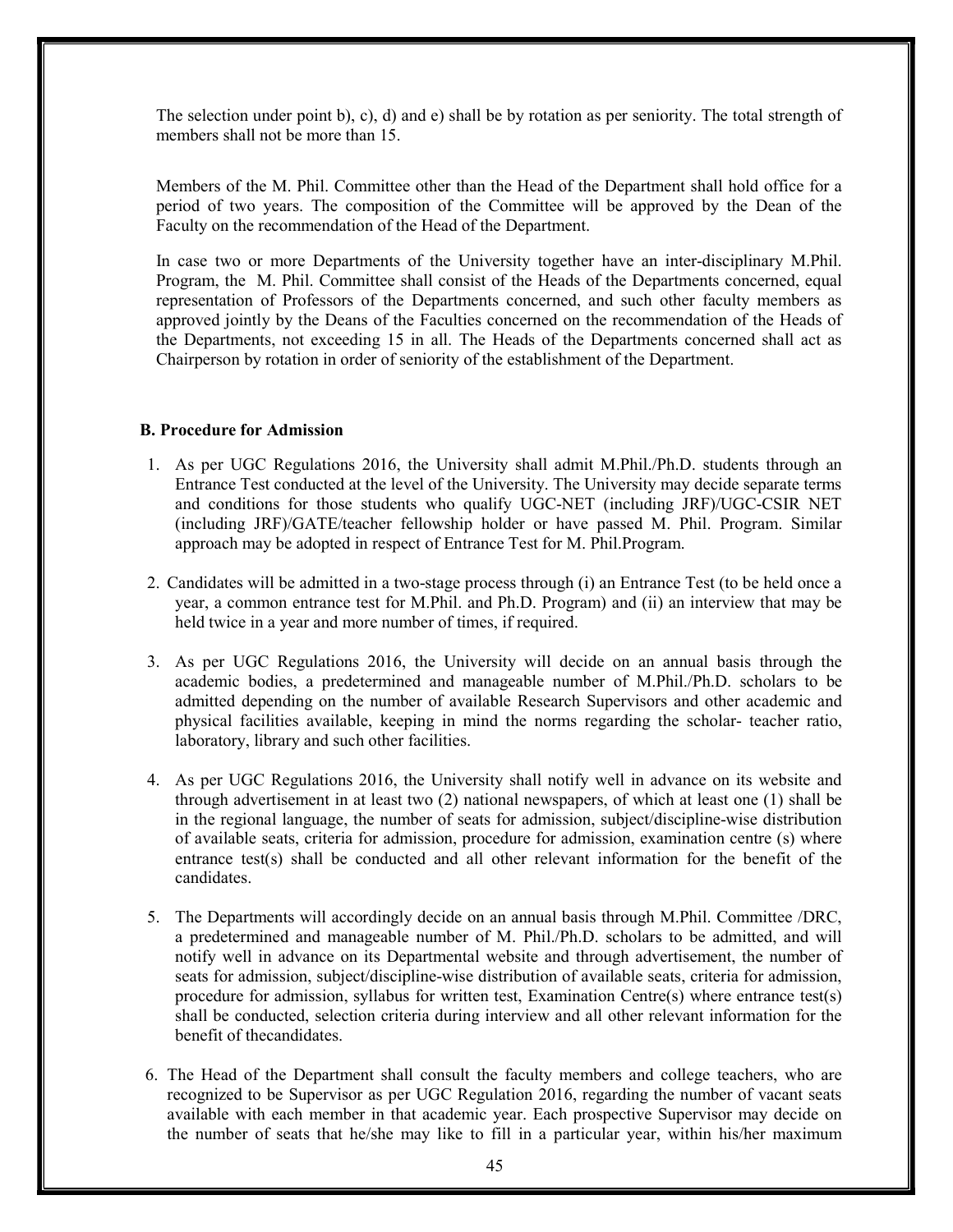permissible strength and inform the Head of Department accordingly.

- 7. Eligible College teachers will send their willingness to supervise M.Phil./Ph.D. students along with Curriculum Vitae and list of publications to the Head. The Head will ensure that information from the Department faculty and college teachers in this regard is available before the announcement of vacant seats.
- 8. In case of Departments that want to hold the interviews twice or more number of times in a year, they can notify their vacant seats at least 15 days before the schedule of interviews.
- 9. No research scholar registered for the M. Phil./Ph.D. Program shall be permitted to undertake any other full-time Program during the pendency of the M. Phil./Ph.D. Program.
- 10. The admission to M.Phil./Ph.D. Program will be according to the National Level Reservation Policy, as applicable from time to time, based on intake in a given academic year.

#### C. Eligibility Criteria

#### C-1 Common Eligibility Criteria for M.Phil./Ph.D.

- 1. Master's degree or a professional degree (M. Tech./LL.M./M.D./M.S. degree) in the same or allied subjects, declared equivalent to the Master's degree by the corresponding statutory regulatory body, with at least 55% marks in aggregate (or its equivalent grade 'B' in the UGC 7 point scale or an equivalent grade in a point scale wherever grading system is followed) or an equivalent degree from a foreign educational Institution accredited by an Assessment and Accreditation Agency which is approved, recognized or authorized by an authority, established or incorporated under a law in its home country or any other statutory authority in that country for the purpose of assessing, accrediting or assuring quality and standards of educational institutions.
- 2. A relaxation of 5% of marks, from 55% to 50%, or an equivalent relaxation of grade, may be allowed for those belonging to SC/ST/OBC (non-creamy layer)/differently-abled and other categories of candidates as per the decision of the University Grants Commission from time to time, or for those who obtained their Master's degree prior to 19 September, 1991. The eligibility marks of 55% (or an equivalent grade in a point scale wherever grading system is followed) and the relaxation of 5% to the categories mentioned above are permissible based only on the qualifying marks without including the grace mark procedures.
- 3. Candidates with Masters or equivalent degree must appear in a written entrance exam conducted by the University in order to be eligible for interview. Based on the performance in the written test, which is the qualifying exam, the shortlisted candidates shall appear for an interview.
- 4. Candidates who have qualified UGC-NET (including JRF)/ UGC-CSIR NET (including JRF)/ DBT-JRF, ICMR-JRF, DST-INSPIRE or equivalent national level examination/fellowship (as identified by DRC)/GATE/teacher fellowship holder may directly appear for interview.
- 5. Teachers, who are in service in the University of Delhi, may directly appear for interview.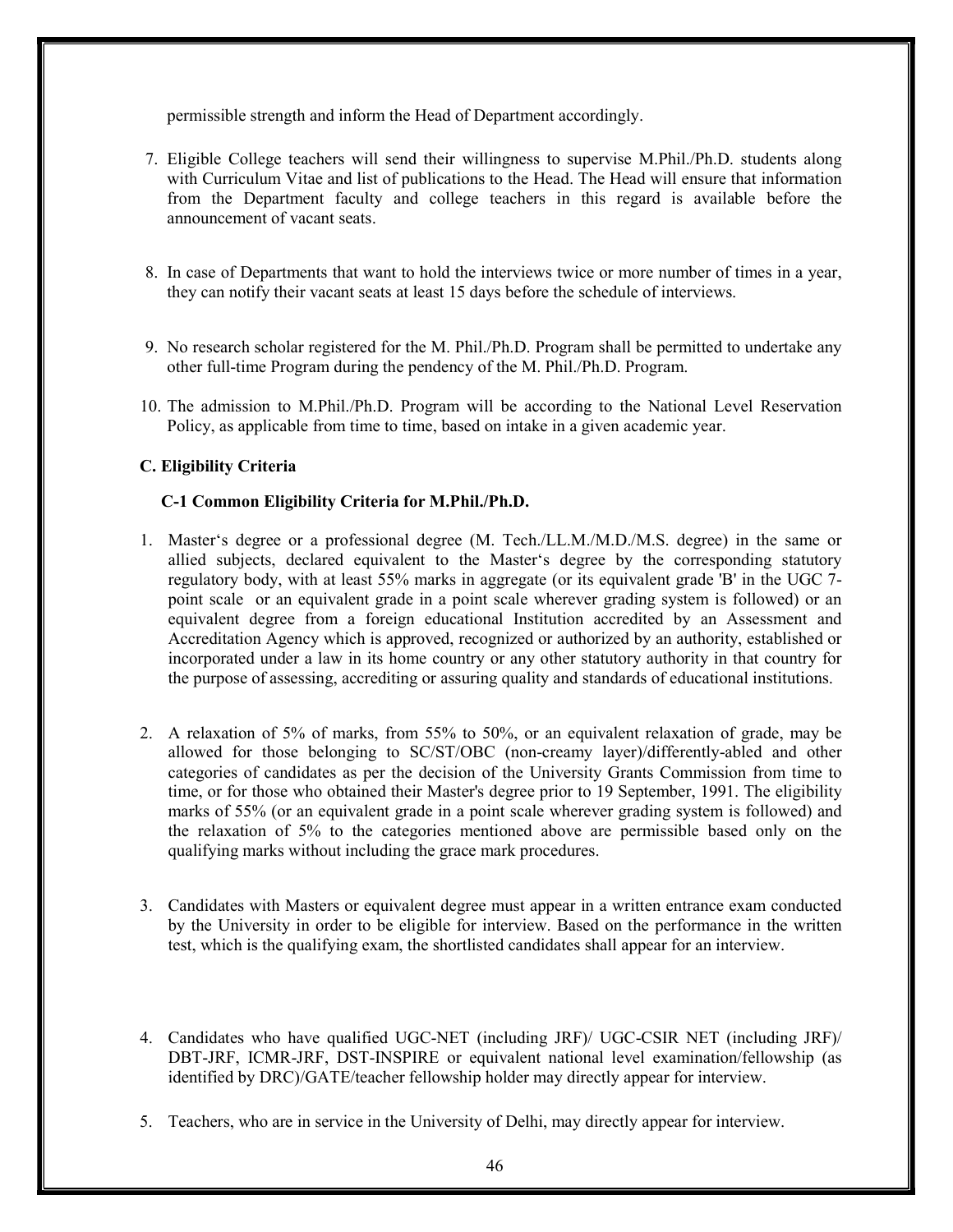- 6. Candidates holding Junior Research Fellowships or equivalent research positions in projects, satisfying the minimum eligibility conditions (subject to selection by duly constituted committee as per the University norms for research projects) may also appear directly for interview.
- 7. Scientists/professionals working at R&D institutes of the Government of India/State Government and with whom the University has signed a Memorandum of Understanding may directly appear for interview subject to fulfilling minimum eligibility criteria.
- 8. The allied subjects for admission to M. Phil./Ph.D. Program in a particular Department shall be decided by the DRC of the respective Department in consultation with faculty members who have advertised for vacancies, based on their specific requirements. The list of allied subjects duly approved by the M.Phil. Committee/DRC may be submitted to the respective BRS for approval, after which it may be displayed on the website of the Department.
- 9. No candidate shall be eligible to register for the M.Phil./Ph.D. Program if he/she is already registered for any full-time Program of study in any University/Institution.
- 10. Foreign nationals fulfilling the eligibility criteria may be registered for M. Phil./Ph.D. over and above the maximum admissible strength. However, at any given time, the total number of foreign students shall not exceed 10% of the total admissible strength of the Department. Foreign nationals must provide evidence of language competence suited to the Department they wish to join.
- 11. Foreign nationals are exempted from entrance test and interview. They may be admitted based on their research proposal, subject to fulfilling the minimum eligibility criteria. The decision regarding the same rests with the DRC subject to approval from BRS for the Ph.D. Program and M.Phil. Committee for the M.Phil. Program.

#### C-2 Categories for admission to Ph.D. Program other than mentioned in C-1

- 1. Candidates who have been awarded or are pursuing M.Phil. Program under the following categories may directly appear forinterview:
	- a. Candidates who have cleared the M.Phil. coursework with at least 55% marks in aggregate (or its equivalent grade 'B' in the UGC 7-point scale or an equivalent grade in a point scale wherever grading system is followed) and have successfully completed the M.Phil. degree with at least 55% marks shall be eligible for appearing directly for interview. A relaxation of 5% of marks, from 55% to 50%, or an equivalent relaxation of grade, may be allowed for those belonging to SC/ST/OBC(non-creamy layer)/differently-abled.
	- b. Candidates who have cleared coursework of M. Phil. from University of Delhi with at least 55% marks in aggregate may directly appear for interview to Ph.D. without completing the M. Phil. Dissertation, if the candidate is interested in registering for Ph.D. without completing M.PhilProgram.
	- c. A candidate who's M. Phil. dissertation has been evaluated and the viva voce is pending may appear directly for interview to the Ph.DProgram.
	- d. Candidates possessing a degree considered equivalent to M.Phil Degree of an Indian Institution with 55% marks or from a Foreign Educational Institution accredited by an Assessment and Accreditation Agency which is approved, recognized or authorized by an authority, established or incorporated under a law in its home country or any other statutory authority in that country for the purpose of assessing, accrediting or assuring quality and standards of educational institutions, shall be eligible for admission to Ph.DProgram.